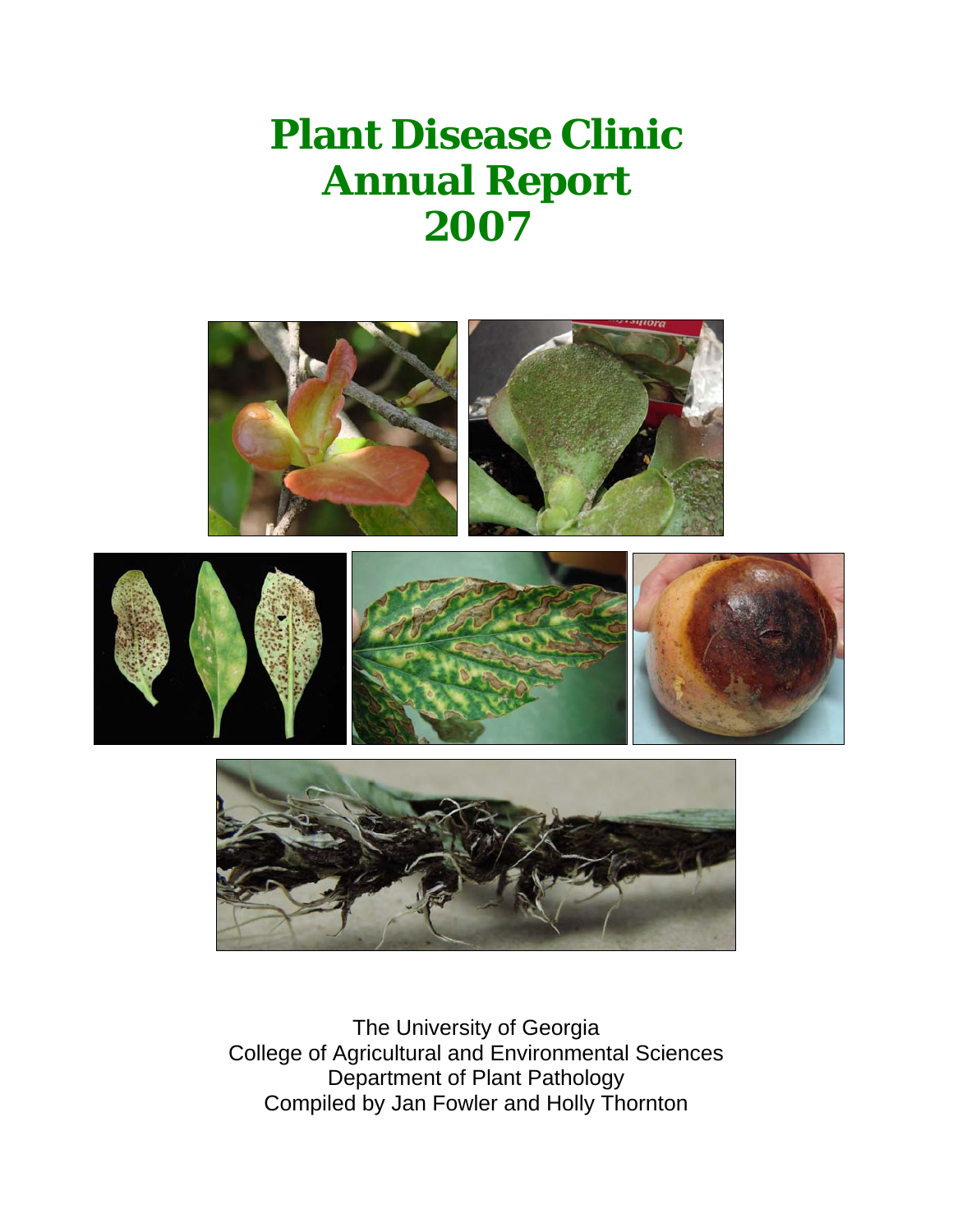### **Plant Disease Clinic Annual Report 2007**

| <b>Table of Contents</b> |  |
|--------------------------|--|
|--------------------------|--|

|                                                         | ii             |
|---------------------------------------------------------|----------------|
| <b>Plant Disease Clinic Summaries</b>                   |                |
|                                                         | 1              |
|                                                         | $\mathbf 1$    |
|                                                         | 3              |
|                                                         | $\overline{4}$ |
|                                                         | 5              |
|                                                         | $\overline{7}$ |
| Summary of Diagnoses by Crop                            |                |
|                                                         | 9              |
|                                                         | 13             |
|                                                         | 18             |
|                                                         | 21             |
|                                                         | 26             |
|                                                         | 30             |
|                                                         | 36             |
|                                                         | 40             |
|                                                         | 41             |
|                                                         | 41             |
| 2007 Commercial vs. Homeowner Sample Comparison (Graph) | 42             |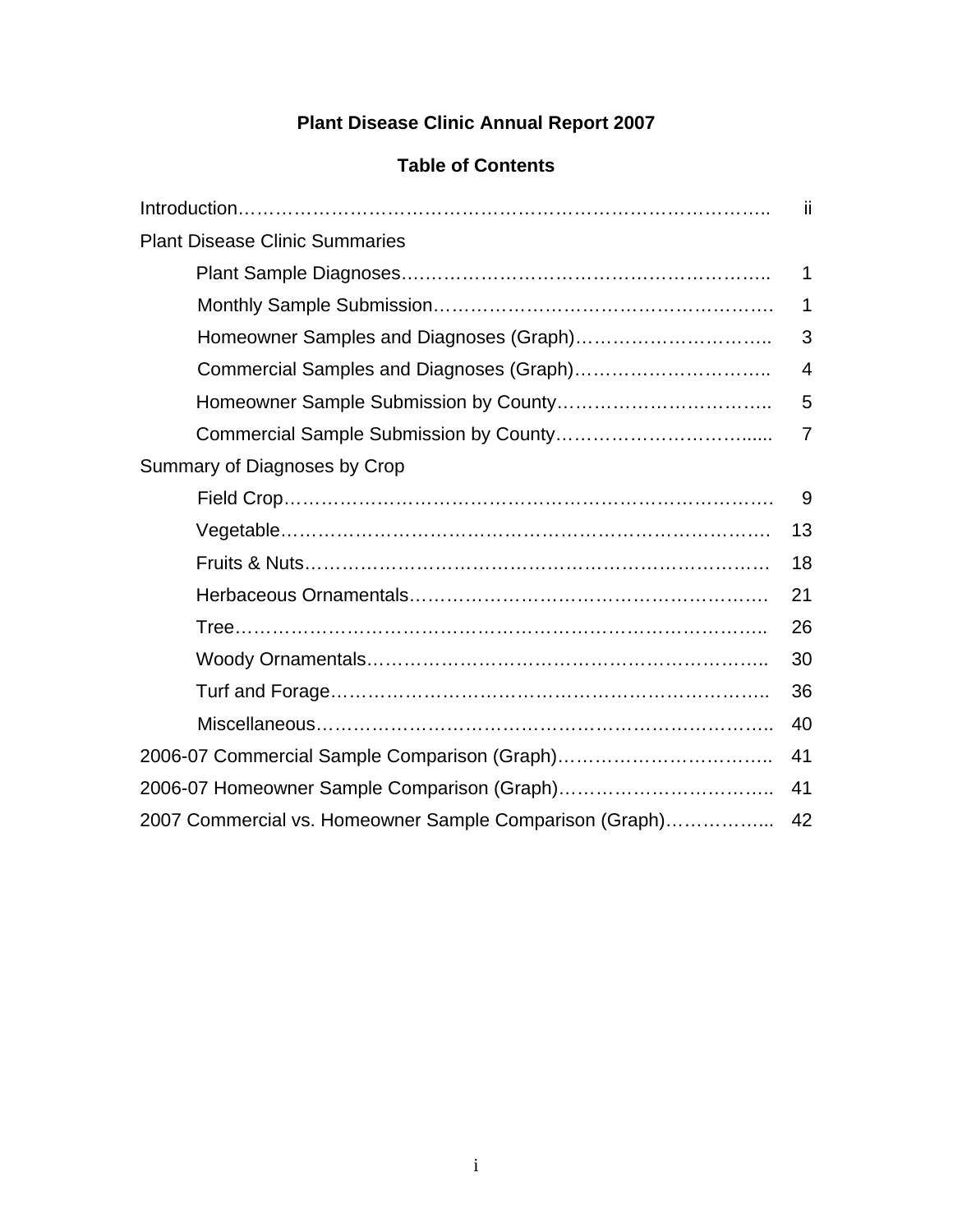#### **INTRODUCTION**

Ms. Jan Fowler and I present to you the 2007 Annual Plant Disease Clinic Report. Ms. Fowler helped compile the report from our diagnostic records and will continue to provide diagnostic service to the Cooperative Extension Service on a part-time basis through summer 2009.

There are two plant disease diagnostic clinics maintained by the Plant Pathology Department in The College of Agricultural and Environmental Sciences at the University of Georgia. Commercial turf, fruits, forage crops, greenhouse, ornamental nursery, and homeowner samples, are analyzed in the Plant Disease Clinic in Athens. Samples of commercial field crops, pecans, and vegetables are diagnosed at the Plant Disease Clinic in Tifton, GA. Diagnoses and management recommendations are returned to the county faculty. The clinics maintain a computerized database of samples and their diagnoses, and a reference library for use by Extension agents, specialists, researchers and students.

Extension Plant Pathology specialists also participate in digital plant diagnostics using the DDDI system. This system helps provide a more timely diagnosis and recommendation to a number of plant disease samples.

Some pathogens identified in the 'Crop Summaries' section are listed as both genus and species, whereas others are identified as the genus and "sp." Our plant disease clinic does not routinely identify plant pathogens to species because species identification is very time-consuming and often not necessary for management recommendations. In cases where only one species is known or where species are easily identifiable, the species of the pathogen is listed.

The following abbreviations are used throughout the summaries:

**PDC**: Plant Disease Clinic

**C**: Commercial

**IPM**: Homeowner IPM Clinic

**H**: Homeowner

**TDTD**: To deteriorated to diagnose. This indicates that the plant sample submitted to the clinic was too deteriorated to properly diagnose.

**LSREP**: Lower stem, root or environmental problem**.** This diagnosis indicates that no pathogens were associated with the part of the plant submitted and that the origin of the problem either was occurring lower in the plant or was due to environmental/cultural conditions.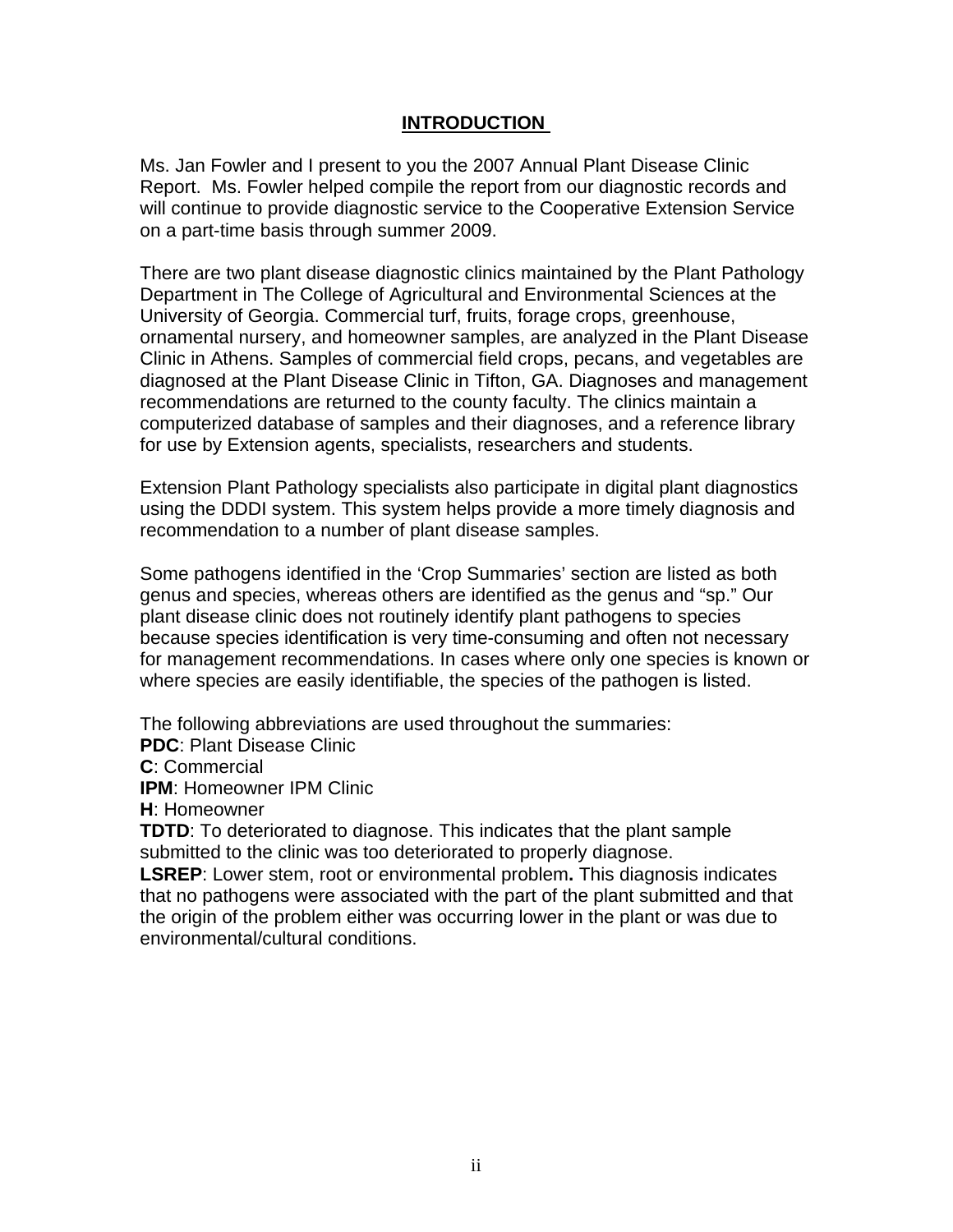This report includes both physical samples submitted to the Plant Disease Clinics and results from analyses of digital samples submitted through the DDDI system. The DDDI database includes the samples contained herein and serves as a record keeping system for our diagnostic clinics [\(www.dddi.org/uga](http://www.dddi.org/uga)).

Addresses for submission of physical samples to the Plant Disease Clinics are:

|          | Athens Clinic: Commercial turf, ornamentals, forestry, and fruits |
|----------|-------------------------------------------------------------------|
|          | <b>Homeowner Samples</b>                                          |
| Address: | <b>Plant Disease Clinic</b>                                       |
|          | 2106 Miller Plant Sciences Bldg.                                  |
|          | Athens, GA 30602-4356                                             |
|          |                                                                   |

| <b>Tifton Clinic:</b> Commercial vegetables, row crops, pecans |
|----------------------------------------------------------------|
| Address: Tifton Plant Disease Clinic                           |
| Room 116                                                       |
| 4604 Research Way                                              |
| <b>Tifton, GA 31793</b>                                        |

Information at preparation of samples for submission can be found at: [http://plantpath.caes.uga.edu/extension/DiseaseLibrary.html.](http://plantpath.caes.uga.edu/extension/DiseaseLibrary.html)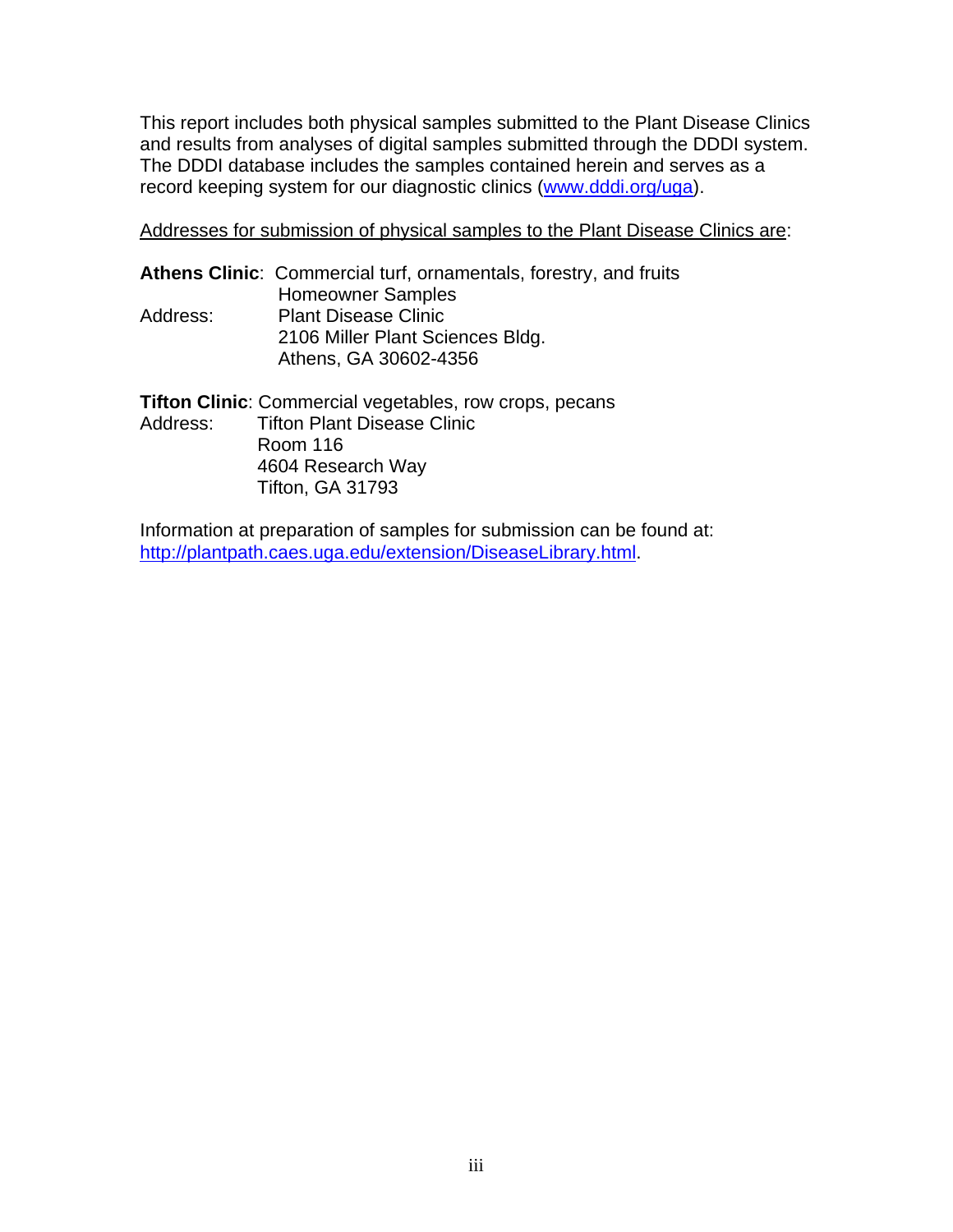| <b>Crop</b>                   | <b>Commercial</b><br><b>Samples</b> | <b>Homeowner IPM</b><br><b>Samples</b> | <b>Total</b> |
|-------------------------------|-------------------------------------|----------------------------------------|--------------|
| <b>Field Crops</b>            | 220                                 | 5                                      | 225          |
| Vegetables                    | 303                                 | 57                                     | 360          |
| <b>Fruits &amp; Nuts</b>      | 105                                 | 26                                     | 131          |
| <b>Herbaceous Ornamentals</b> | 87                                  | 47                                     | 134          |
| <b>Woody Ornamentals</b>      | 148                                 | 91                                     | 239          |
| <b>Trees</b>                  | 80                                  | 84                                     | 164          |
| Turf                          | 400                                 | 195                                    | 595          |
| Miscellaneous                 | 7                                   | 8                                      | 15           |
| Total*                        | 1350                                | 513                                    | 1863         |

#### **CLINIC SUMMARIES: 2007 PLANT SPECIMEN DIAGNOSES**

\*The total number of diagnoses shown here is larger than the total number of samples received (shown by Monthly Sample Submission) because some samples have more than one problem or diagnosis.

The largest crop category received by the diagnostic clinics for both Commercial and Homeowner samples is turfgrass, followed by vegetables (Commercial) and Woody Ornamentals (Homeowner).

|              | # Samples         |                  |
|--------------|-------------------|------------------|
| <b>Month</b> | <b>Commercial</b> | <b>Homeowner</b> |
| January      | 35                | 6                |
| February     | 37                | 8                |
| March        | 114               | 21               |
| April        | 91                | 40               |
| May          | 113               | 67               |
| June         | 150               | 56               |
| July         | 125               | 74               |
| August       | 146               | 50               |
| September    | 140               | 54               |
| October      | 96                | 26               |
| November     | 30                | 14               |
| December     | 19                | 6                |
| <b>Total</b> | 1096              | 422              |

#### **Monthly Sample Submission Summary 2007**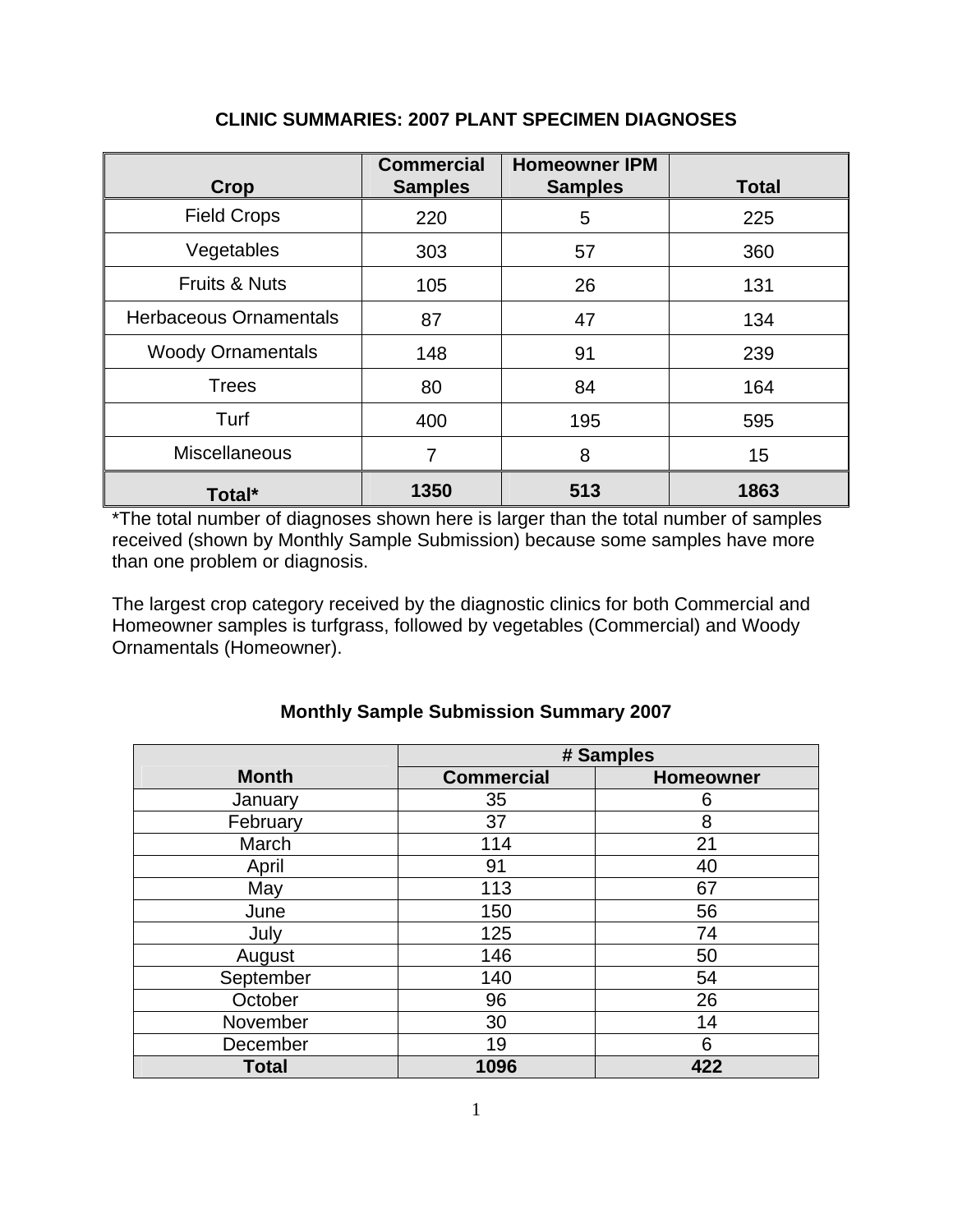

#### **Monthly Sample Submission (Commercial & Homeowner)**

As is shown above, our busiest months in the diagnostic clinics are March and June through October. Sample numbers decrease dramatically during the winter months for obvious reasons.

Comparisons of the number of samples submitted to the clinic to the number of diagnoses made are shown below (pages 3-4) for both homeowner and commercial samples. The numbers oftentimes differ due to the fact that some plant samples have multiple pathogenic organisms contributing to the death of the plant. This is especially true for turfgrasses samples and diseases.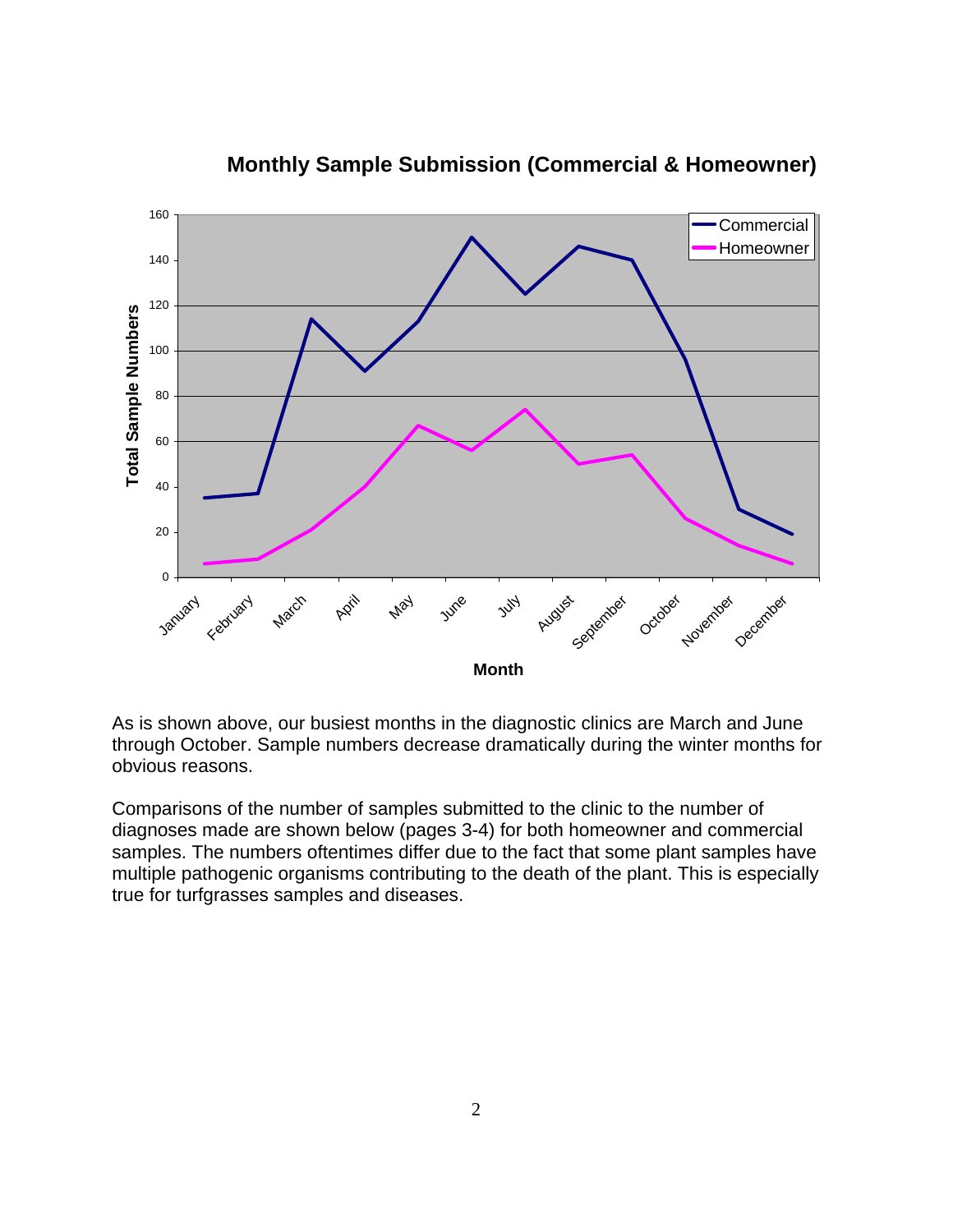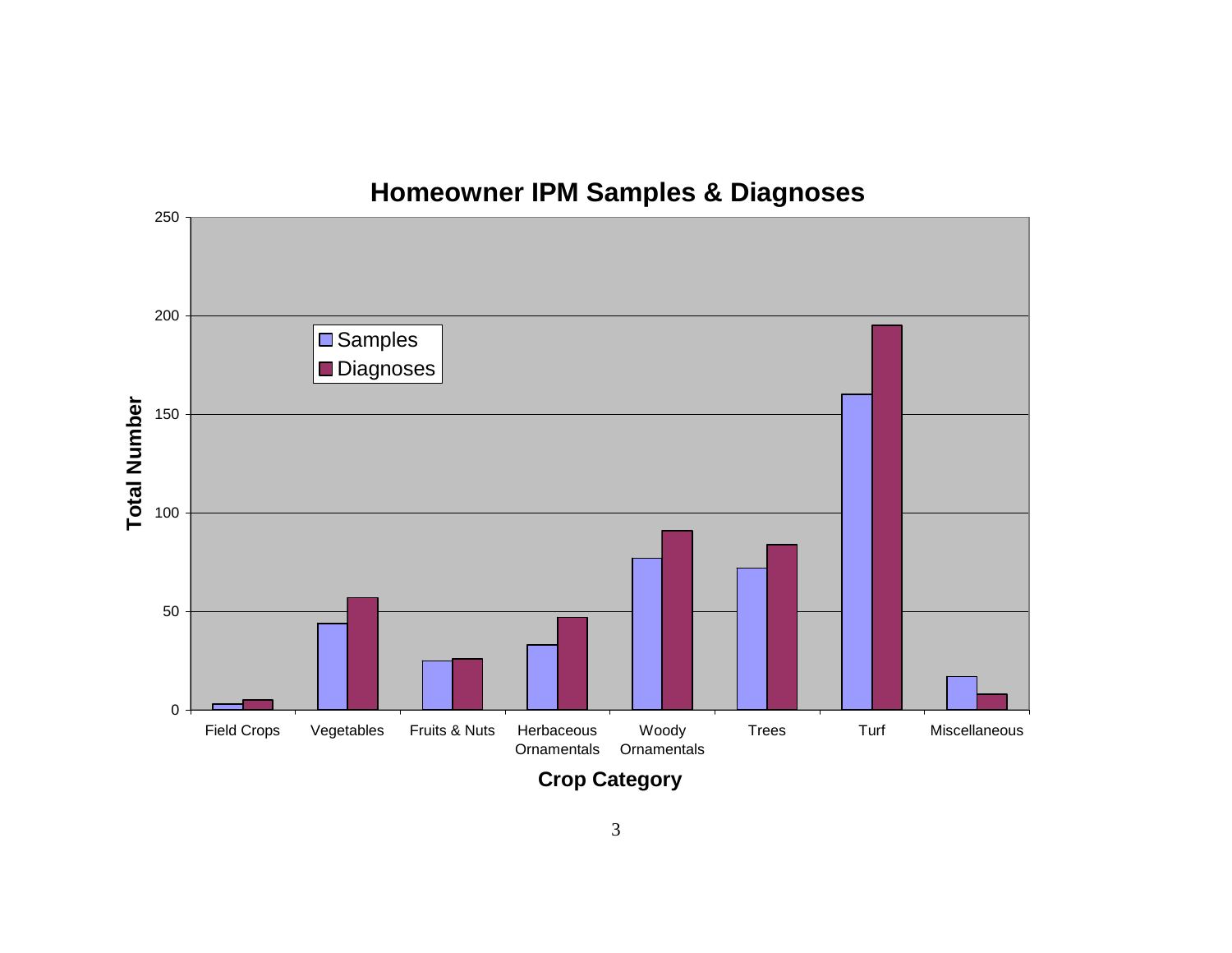

## **Commercial Samples & Diagnoses**

**Crop Category**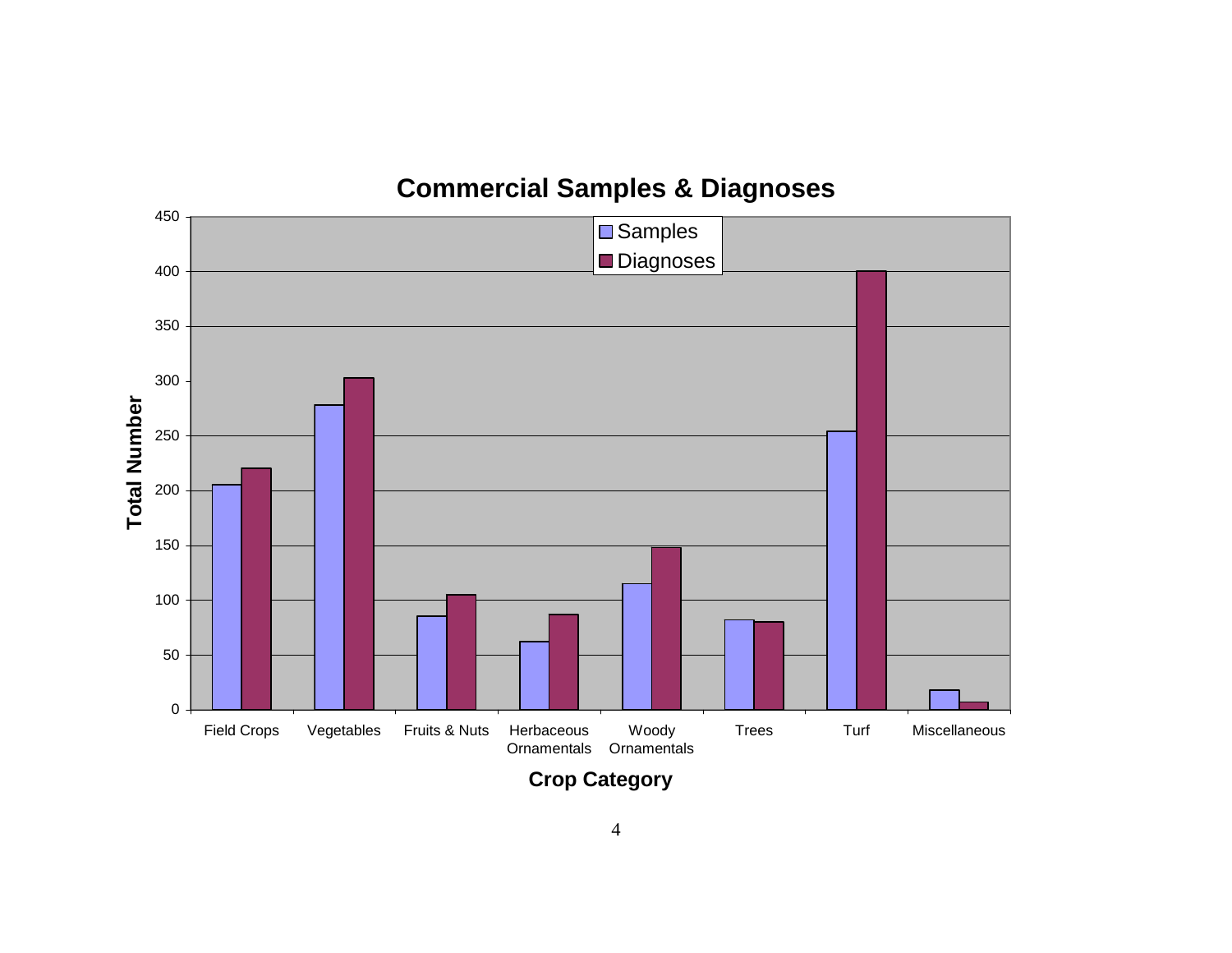### **Distribution of HOMEOWNER Samples by County 2007**

| <b>County</b>  | # of Samples   | <b>County</b>     | # of Sam        |
|----------------|----------------|-------------------|-----------------|
| Appling        |                | Fulton            | 4               |
| Atkinson       | $\overline{2}$ | Gilmer            | $\mathbf{1}$    |
| Bacon          | 1              | Glynn             | 1               |
| <b>Baker</b>   | 4              | Gordon            | $\mathbf 1$     |
| <b>Baldwin</b> | $\overline{2}$ | Grady             | $\overline{7}$  |
| <b>Banks</b>   | 1              | Greene            | 3               |
| <b>Barrow</b>  | 4              | Gwinnett          | 17              |
| <b>Bartow</b>  | 9              | Hall              | $\mathbf 1$     |
| <b>Berrien</b> | 5              | <b>Harris</b>     | 8               |
| <b>Bibb</b>    | 31             | Henry             | 5               |
| <b>Bryan</b>   | 1              | Houston           | $\overline{2}$  |
| <b>Burke</b>   | 1              | Jackson           | 9               |
| Camden         | 1              | <b>Jeff Davis</b> | $\frac{3}{3}$   |
| Candler        | $\overline{3}$ | <b>Jefferson</b>  |                 |
| Carroll        | 13             | <b>Jenkins</b>    | $\overline{7}$  |
| Chatham        | 6              | Johnson           | $\mathbf{1}$    |
| Cherokee       | $\overline{6}$ | Laurens           | $\overline{1}$  |
| Clarke         | 21             | Lee               | 10              |
| Clayton        | 1              | Lincoln           | $\mathbf{1}$    |
| Cobb           | 5              | Long              | $\overline{2}$  |
| Coffee         | 1              | Lowndes           | $\overline{2}$  |
| Columbia       | 3              | Lumpkin           | $\overline{3}$  |
| Cook           | 1              | Macon             | $\overline{2}$  |
| Coweta         | 16             | Madison           | $\overline{4}$  |
| Crawford       | 1              | <b>Miller</b>     | $\overline{1}$  |
| Crisp          | $\overline{2}$ | <b>Mitchell</b>   | $\mathbf 1$     |
| Dade           | $\overline{2}$ | Monroe            | 20              |
| Decatur        | $\overline{2}$ | Morgan            | 10 <sup>1</sup> |
| <b>DeKalb</b>  | $\overline{6}$ | Muscogee          | 9               |
| Dooly          | $\overline{3}$ | <b>NA</b>         | $\overline{4}$  |
| Dougherty      | 16             | <b>Newton</b>     | $\overline{7}$  |
| Douglas        | $\overline{2}$ | Oconee            | $\overline{2}$  |
| Echols         | $\overline{2}$ | Paulding          | $\overline{2}$  |
| Effingham      | $\overline{2}$ | Pickens           | 1               |
| Elbert         | 1              | Pierce            | 8               |
| Evans          | 1              | Pulaski           | $\mathfrak{S}$  |
| Fannin         | $\overline{2}$ | Rabun             | $\overline{3}$  |
| Fayette        | 28             | Randolph          | $\mathbf{1}$    |
| Floyd          | 1              | Richmond          | 3               |
| Forsyth        | 3              | Rockdale          | 4               |
| Franklin       | 1              | <b>Schley</b>     | 6               |

| <b>County</b>  | # of Samples   | <b>County</b>     | # of Samples            |
|----------------|----------------|-------------------|-------------------------|
| Appling        | 1              | Fulton            | 4                       |
| Atkinson       | $\overline{2}$ | Gilmer            |                         |
| Bacon          | 1              | Glynn             | 1                       |
| <b>Baker</b>   | 4              | Gordon            | 1                       |
| <b>Baldwin</b> | $\overline{2}$ | Grady             | 7                       |
| <b>Banks</b>   | 1              | Greene            | 3                       |
| <b>Barrow</b>  | 4              | Gwinnett          | 17                      |
| <b>Bartow</b>  | 9              | Hall              | 1                       |
| <b>Berrien</b> | 5              | <b>Harris</b>     | 8                       |
| <b>Bibb</b>    | 31             | Henry             | 5                       |
| Bryan          | 1              | Houston           | $\overline{2}$          |
| <b>Burke</b>   |                | Jackson           | $\boldsymbol{9}$        |
| Camden         | 1              | <b>Jeff Davis</b> | $\overline{3}$          |
| Candler        | $\overline{3}$ | Jefferson         | $\overline{3}$          |
| Carroll        | 13             | <b>Jenkins</b>    | $\overline{7}$          |
| Chatham        | 6              | Johnson           | 1                       |
| Cherokee       | 6              | Laurens           | 1                       |
| Clarke         | 21             | Lee               | 10                      |
| Clayton        | 1              | Lincoln           | 1                       |
| Cobb           | 5              | Long              | $\overline{2}$          |
| Coffee         | 1              | Lowndes           | $\overline{2}$          |
| Columbia       | 3              | Lumpkin           | $\overline{3}$          |
| Cook           | 1              | Macon             | $\overline{2}$          |
| Coweta         | 16             | Madison           | $\overline{\mathbf{4}}$ |
| Crawford       | 1              | Miller            | 1                       |
| Crisp          | $\overline{2}$ | <b>Mitchell</b>   | 1                       |
| Dade           | $\overline{2}$ | Monroe            | 20                      |
| Decatur        | $\overline{2}$ | Morgan            | 10                      |
| <b>DeKalb</b>  | 6              | Muscogee          | 9                       |
| Dooly          | $\overline{3}$ | <b>NA</b>         | $\overline{\mathbf{4}}$ |
| Dougherty      | 16             | Newton            | 7                       |
| Douglas        | $\overline{2}$ | Oconee            | $\overline{2}$          |
| <b>Echols</b>  | $\overline{2}$ | Paulding          | $\overline{2}$          |
| Effingham      | $\overline{2}$ | Pickens           |                         |
| Elbert         | 1              | Pierce            | 8                       |
| Evans          | 1              | Pulaski           | 3                       |
| Fannin         | $\overline{2}$ | Rabun             | $\overline{3}$          |
| Fayette        | 28             | Randolph          | 1                       |
| Floyd          | 1              | Richmond          | 3                       |
| Forsyth        | 3              | Rockdale          | $\overline{4}$          |
| Franklin       |                | <b>Schley</b>     | 6                       |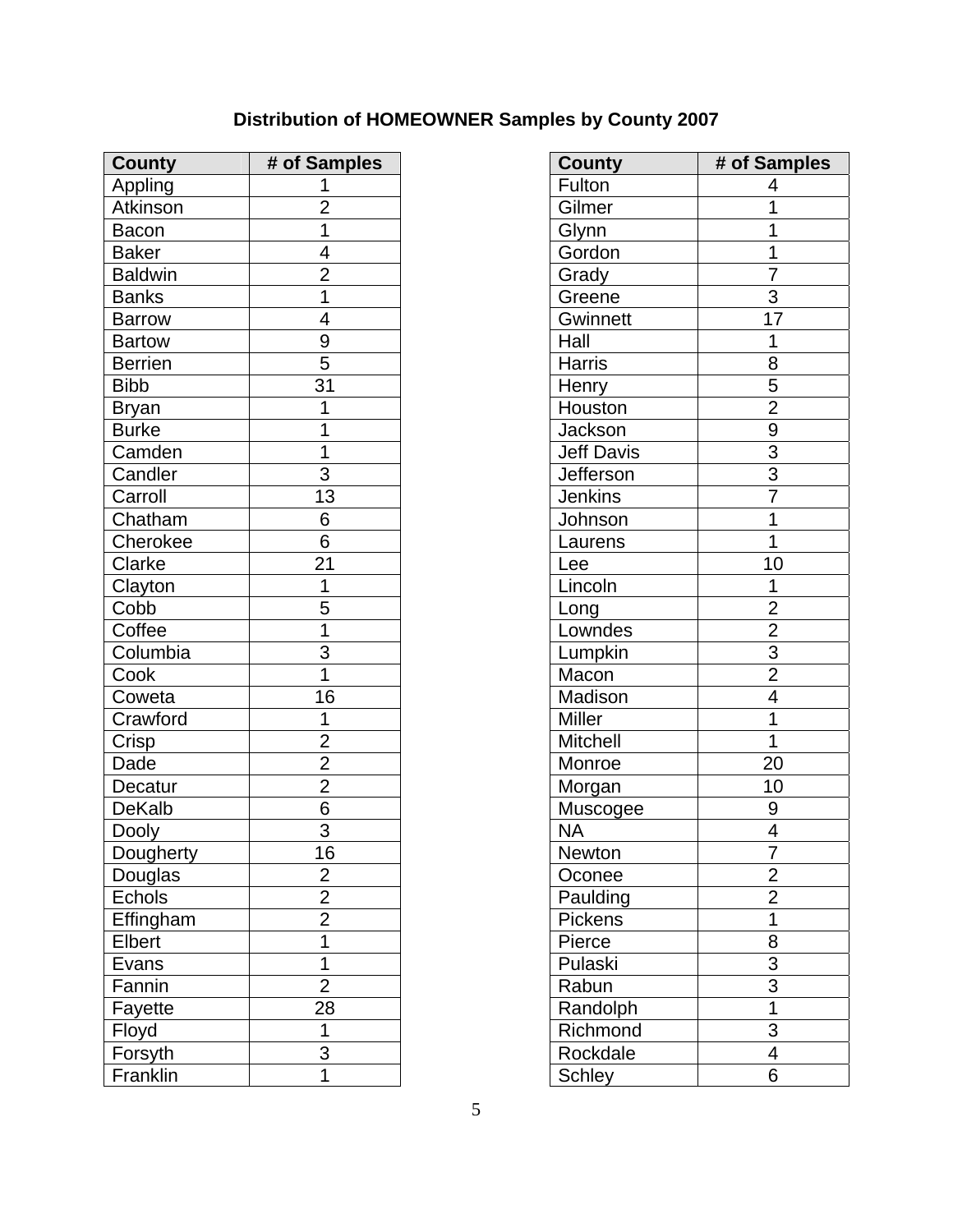| <b>County</b>   | # of Samples   |
|-----------------|----------------|
| <b>Stephens</b> |                |
| <b>Thomas</b>   |                |
| Toombs          | 4              |
| Troup           | $\overline{2}$ |
| Union           |                |
| Upson           |                |
| Walker          | 2              |
| Walton          |                |
| Ware            | 15             |
| Webster         |                |
| Whitfield       | 3              |
| Wilkes          | 3              |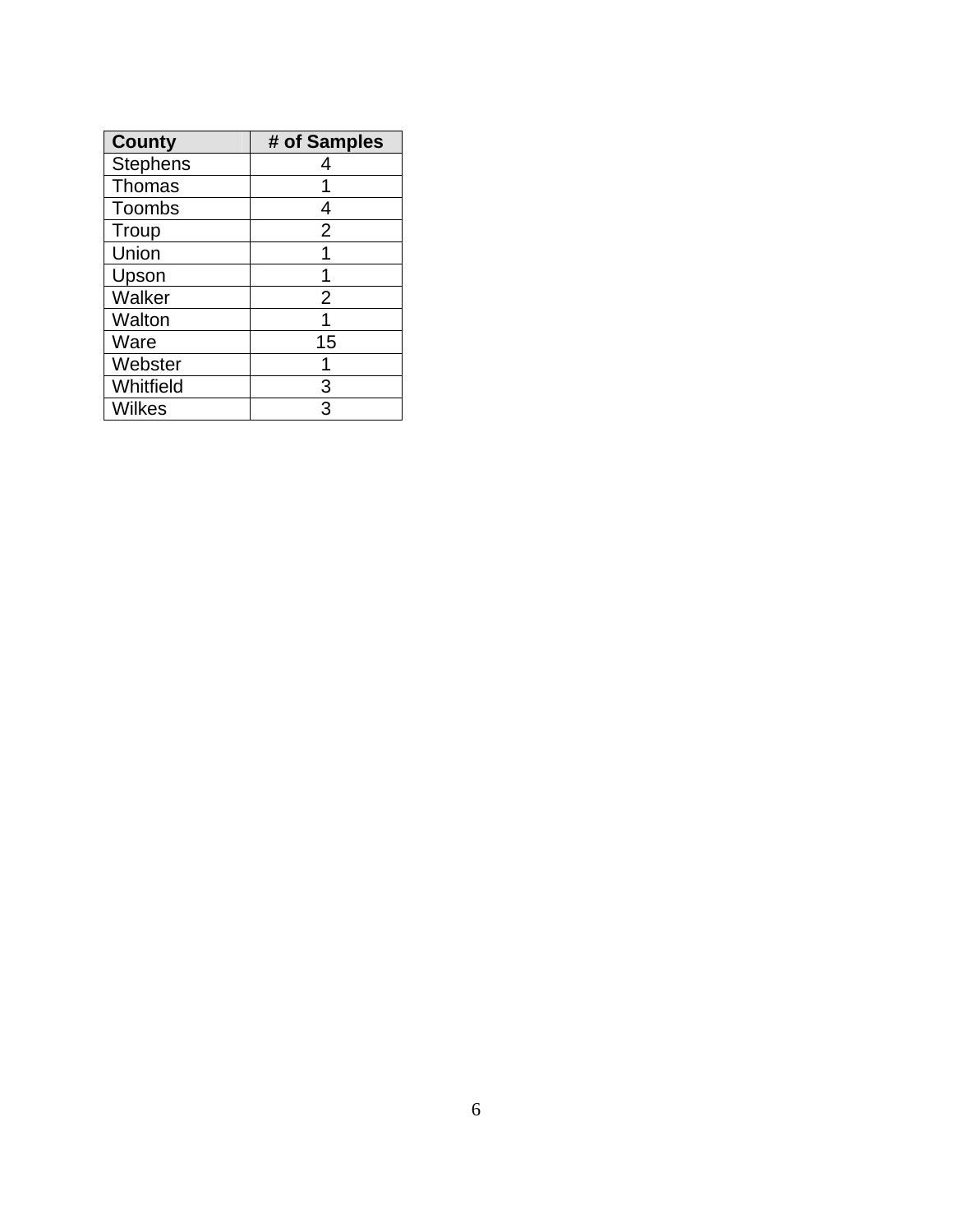### **Distribution of COMMERCIAL Samples by County 2007**

| <b>County</b>   | # of Samples   | <b>County</b>     | # of Samples   |
|-----------------|----------------|-------------------|----------------|
| Appling         | 5              | Effingham         | 8              |
| Atkinson        | $\overline{2}$ | Emanuel           | 11             |
| Bacon           | 17             | Evans             | $\overline{7}$ |
| <b>Banks</b>    | 1              | Fayette           | 5              |
| <b>Barrow</b>   | 1              | Floyd             | $\overline{8}$ |
| <b>Bartow</b>   | $\overline{2}$ | Forsyth           | 10             |
| <b>Berrien</b>  | 38             | Fulton            | $\overline{7}$ |
| <b>Bibb</b>     | 5              | Gilmer            | $\overline{2}$ |
| <b>Bleckley</b> | 1              | Glynn             | 1              |
| <b>Brantley</b> | $\overline{2}$ | Gordon            | 6              |
| <b>Brooks</b>   | 1              | Grady             | 20             |
| <b>Bulloch</b>  | 10             | Gwinnett          | 8              |
| <b>Burke</b>    | 18             | Habersham         | $\overline{3}$ |
| <b>Butts</b>    | 1              | Hall              | $\overline{3}$ |
| Calhoun         | $\overline{2}$ | <b>Harris</b>     | $\overline{7}$ |
| Camden          | $\overline{3}$ | Hart              | $\overline{2}$ |
| Candler         | 1              | Henry             | $\overline{2}$ |
| Carroll         | 4              | Houston           | $\overline{5}$ |
| Catoosa         | 1              | Irwin             | $\overline{9}$ |
| Chatham         | 5              | Jasper            | $\overline{1}$ |
| Cherokee        | $\overline{3}$ | <b>Jeff Davis</b> | 12             |
| Clarke          | 28             | Jefferson         | 5              |
| Clay            | 1              | <b>Jenkins</b>    | $\overline{2}$ |
| Clinch          | $\overline{7}$ | Lamar             | $\overline{7}$ |
| Cobb            | 16             | Lanier            | 8              |
| Coffee          | 15             | Laurens           | $\overline{7}$ |
| Colquitt        | 13             | Lee               | $\overline{2}$ |
| Columbia        | 20             | Liberty           | 1              |
| Cook            | 13             | Lincoln           | 1              |
| Coweta          | $\overline{3}$ | Lowndes           | 58             |
| Crisp           | $\overline{5}$ | Lumpkin           | $\overline{2}$ |
| Dade            | 1              | Macon             | 18             |
| Dawson          | $\overline{2}$ | Madison           | $\overline{2}$ |
| Decatur         | $\overline{7}$ | Marion            | $\mathbf{1}$   |
| DeKalb          | 12             | McDuffie          | 48             |
| Dodge           | 8              | Meriwether        | 1              |
| Dooly           | 10             | <b>Miller</b>     | 19             |
| Dougherty       | 13             | Mitchell          | 11             |
| Douglas         | 5              | Monroe            | $\mathbf 1$    |
| Early           | $\overline{3}$ | Montgomery        | $\overline{4}$ |
| Echols          | 17             | Morgan            | 12             |

| <b>County</b>     | # of Samples                                                                         |
|-------------------|--------------------------------------------------------------------------------------|
| Effingham         | 8                                                                                    |
| Emanuel           | $\overline{11}$                                                                      |
| Evans             |                                                                                      |
| Fayette           |                                                                                      |
| Floyd             | $\frac{7}{5}$                                                                        |
| Forsyth           | $\overline{10}$                                                                      |
| Fulton            | $\overline{7}$                                                                       |
| Gilmer            | $\frac{2}{1}$                                                                        |
| Glynn             |                                                                                      |
| Gordon            | $\overline{6}$                                                                       |
| Grady             | $\overline{20}$                                                                      |
| <b>Gwinnett</b>   |                                                                                      |
| Habersham         |                                                                                      |
| Hall              |                                                                                      |
| Harris            |                                                                                      |
| Hart              |                                                                                      |
| Henry             |                                                                                      |
| Houston           |                                                                                      |
| Irwin             |                                                                                      |
| Jasper            | $\frac{8}{3}$ $\frac{3}{7}$ $\frac{7}{2}$ $\frac{2}{5}$ $\frac{9}{1}$ $\frac{1}{12}$ |
| <b>Jeff Davis</b> |                                                                                      |
| Jefferson         | $\frac{1}{2}$ $\frac{1}{2}$ $\frac{7}{8}$                                            |
| Jenkins           |                                                                                      |
| Lamar             |                                                                                      |
| Lanier            |                                                                                      |
| Laurens           |                                                                                      |
| Lee               | $\frac{7}{2}$                                                                        |
| Liberty           |                                                                                      |
| Lincoln           | $\overline{1}$                                                                       |
| Lowndes           | 58                                                                                   |
| Lumpkin           | $\overline{c}$                                                                       |
| Macon             | $\overline{18}$                                                                      |
| Madison           | $\overline{2}$                                                                       |
| Marion            | 1                                                                                    |
| <b>McDuffie</b>   | 48                                                                                   |
| Meriwether        | 1                                                                                    |
| <b>Miller</b>     | 19                                                                                   |
| Mitchell          | 11                                                                                   |
| Monroe            | 1                                                                                    |
| Montgomery        | 4                                                                                    |
| Morgan            | 12                                                                                   |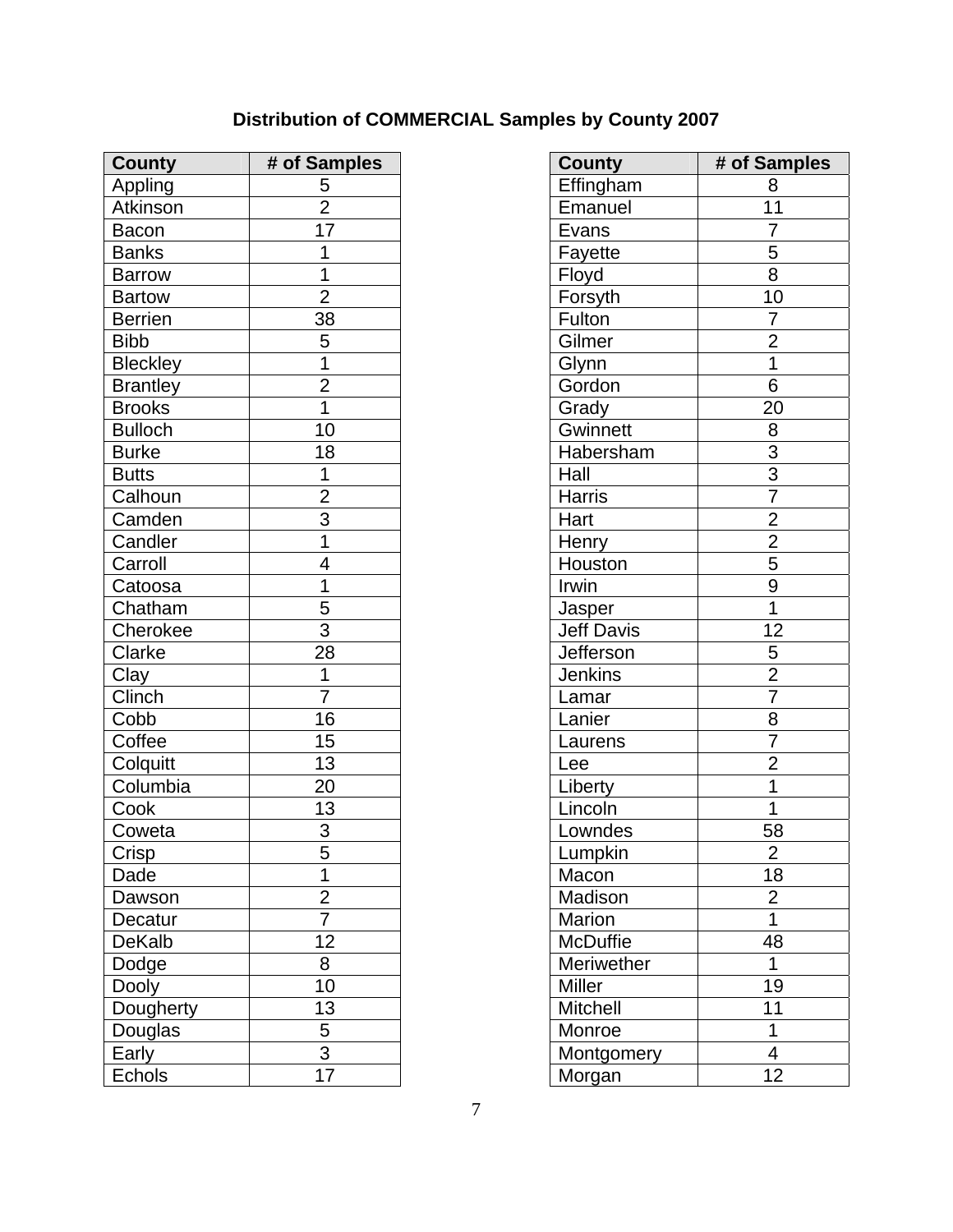| <b>County</b>   | # of Samples                                                      |
|-----------------|-------------------------------------------------------------------|
| <b>NA</b>       | 223                                                               |
| Newton          | $\overline{2}$                                                    |
| Oconee          | $\overline{13}$                                                   |
| Oglethorpe      | $\overline{1}$                                                    |
| Paulding        | $\frac{1}{1}$                                                     |
| Peach           |                                                                   |
| Pickens         | $\overline{1}$                                                    |
| Pierce          |                                                                   |
| Polk            |                                                                   |
| Pulaski         | $\frac{20}{2}$<br>$\frac{9}{1}$<br>$\frac{1}{3}$<br>$\frac{3}{1}$ |
| Quitman         |                                                                   |
| Rabun           |                                                                   |
| Randolph        |                                                                   |
| Richmond        | $\frac{3}{5}$                                                     |
| Rockdale        | $\frac{7}{2}$ $\frac{2}{6}$                                       |
| <b>Schley</b>   |                                                                   |
| Screven         |                                                                   |
| Seminole        | $\overline{11}$                                                   |
| Spalding        | $\overline{1}$                                                    |
| <b>Stephens</b> | $\frac{1}{4}$ $\frac{7}{2}$                                       |
| Sumter          |                                                                   |
| <b>Tattnall</b> |                                                                   |
| <b>Telfair</b>  |                                                                   |
| <b>Tift</b>     | $\overline{23}$                                                   |
| Troup           | $\frac{1}{12}$                                                    |
| <b>Turner</b>   |                                                                   |
| Union           | $\frac{3}{2}$ $\frac{2}{6}$                                       |
| Walker          |                                                                   |
| <b>Walton</b>   |                                                                   |
| Ware            | $\overline{2}$                                                    |
| Washington      | $\overline{2}$                                                    |
| Wayne           | 5                                                                 |
| Webster         | $\overline{7}$                                                    |
| Wheeler         | $\frac{5}{1}$                                                     |
| White           |                                                                   |
| <b>Wilcox</b>   | $\overline{15}$                                                   |
| Worth           | 11                                                                |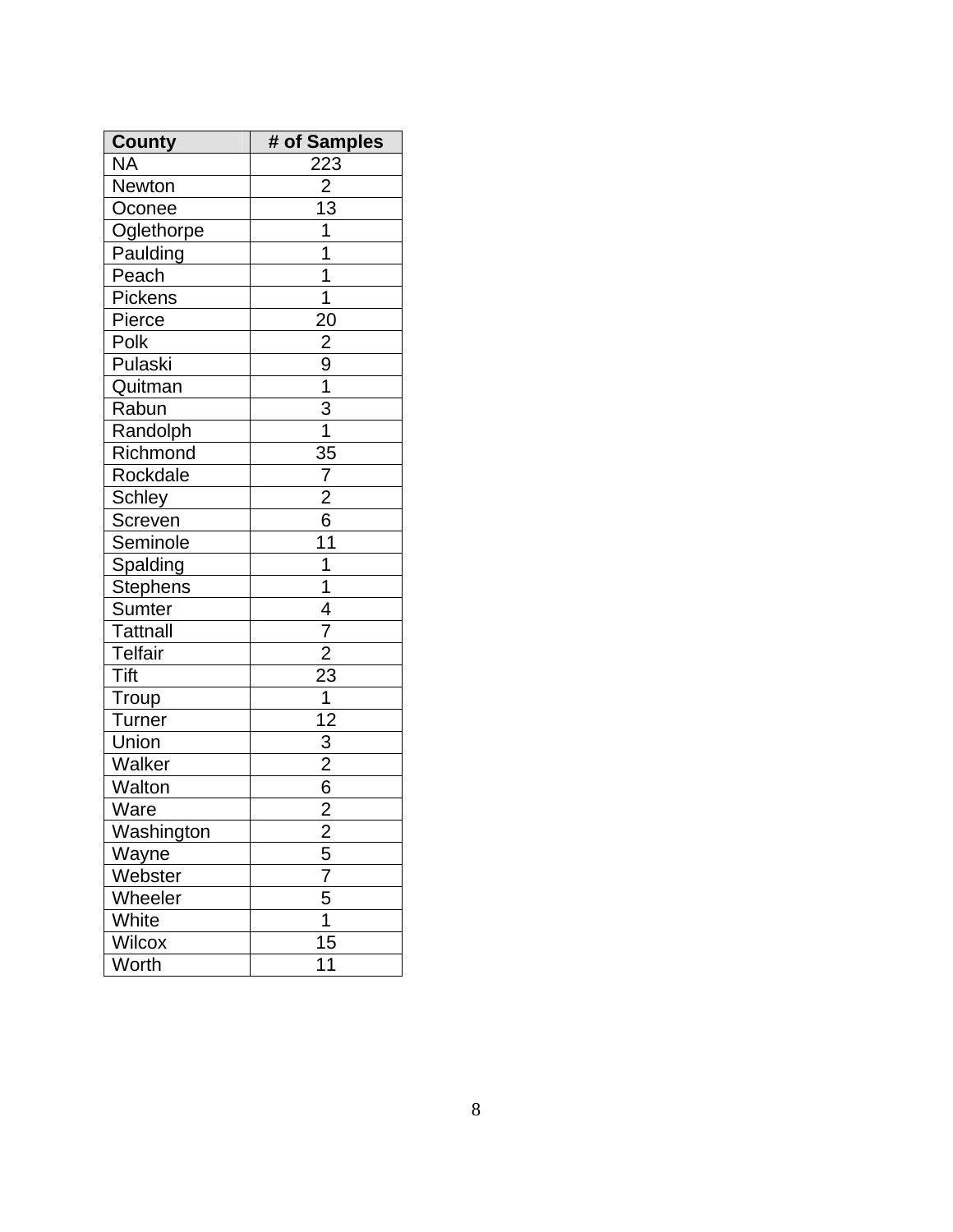### **CROP SUMMARIES**

The following sections contain summaries of diagnosed samples organized by crop category. The following abbreviations are used throughout the summaries: **PDC**: Plant Disease Clinic **C**: Commercial **IPM**: Homeowner IPM Clinic **H**: Homeowner **TDTD:** To deteriorated to diagnose.

**LSREP**: Lower stem, root or environmental problem**.** This diagnosis indicated that no pathogens were associated with the part of the plant submitted and that the origin of the problem either was occurring lower in the plant or was due to environmental/cultural conditions

#### **FIELD CROPS**

(Total # Diagnoses:  $C = 220$ ; H = 5)

Diagnostic Responsibilities: Tifton Clinic – Tobacco, Corn, Cotton, Soybean, Peanut Athens Clinic – Homeowner samples

| <b>Host</b>                        | <b>Disease</b>                                                 | <b>Causal Organism</b>                                                        | # Samples |
|------------------------------------|----------------------------------------------------------------|-------------------------------------------------------------------------------|-----------|
| Alecia, hay<br>$C = 1$<br>$H = 0$  | <b>Rust</b>                                                    |                                                                               | 1         |
| Alfalfa<br>$C = 4$<br>$H = 0$      | Wilt<br>Crown and Stem Rot<br>Crown and Stem Rot<br>No disease | Undetermined<br>Sclerotinia sp.<br>Sclerotinia trifoliorum                    |           |
| Amaranth<br>$C = 2$<br>$H = 0$     | Root rot<br><b>LSREP</b>                                       | Pythium sp.                                                                   | 1         |
| Bahia grass<br>$C = 2$<br>$H = 2$  | <b>Head Blight</b><br>Anthracnose                              | Fusarium sp.<br>Colletotrichum sp.<br>Helminthosporium sp.<br>Sclerotinia sp. |           |
| Bermuda, hay<br>$C = 2$<br>$H = 0$ |                                                                | Helminthosporium sp.<br>Colletotrichum sp.                                    |           |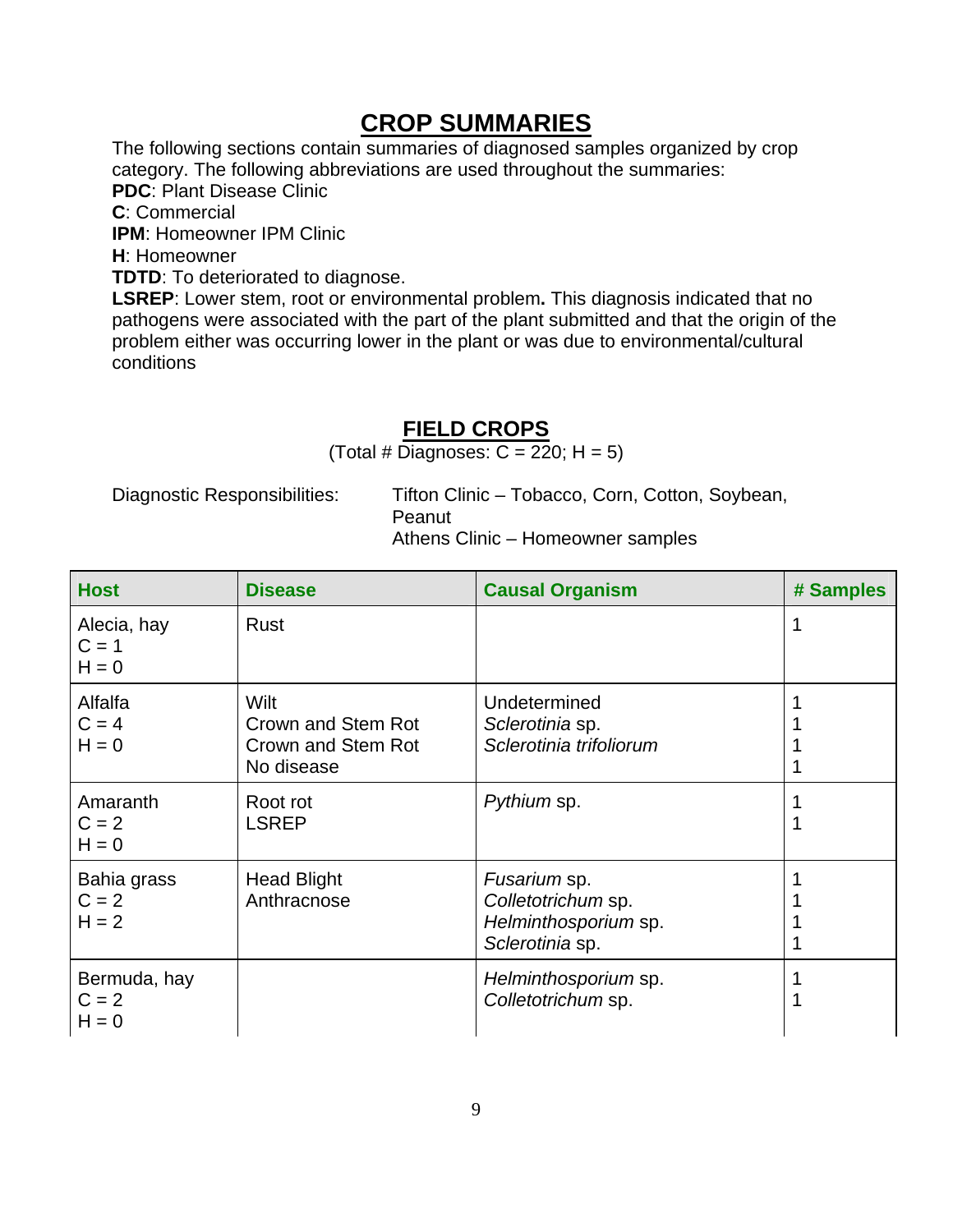| <b>Host</b>                         | <b>Disease</b>                                                                       | <b>Causal Organism</b>                                                                                  | # Samples                                                         |
|-------------------------------------|--------------------------------------------------------------------------------------|---------------------------------------------------------------------------------------------------------|-------------------------------------------------------------------|
| Clover<br>$C = 1$<br>$H = 2$        | <b>Black/Sooty Blotch</b><br>No disease<br>Unknown                                   |                                                                                                         | 1<br>1<br>1                                                       |
| Corn<br>$C = 14$<br>$H = 0$         | Southern Corn Leaf Blight<br><b>Southern Rust</b><br>Ear Rot<br>Smut<br>No disease   | <b>Bipolaris maydis</b><br>Puccinia polysora<br>Fusarium sp.<br>Ustilago maydis<br>Helminthosporium sp. | $\overline{2}$<br>$\overline{2}$<br>$\overline{2}$<br>1<br>1<br>6 |
| Cotton<br>$C = 14$<br>$H = 0$       | Rhizoctonia Soreshin<br><b>Fusarium Wilt</b><br>Leaf spot<br>Leaf spot<br>No disease | Rhizoctonia solani<br>Rhizoctonia sp.<br>Fusarium sp.<br>Stemphylium sp.<br>Alternaria sp.              | 1<br>1<br>1<br>7<br>$\overline{2}$<br>$\overline{2}$              |
| Fescue, Tall<br>$C = 2$<br>$H = 0$  | <b>Rust</b>                                                                          | Bipolaris sp.                                                                                           | 1<br>1                                                            |
| Grain, small<br>$C = 1$<br>$H = 0$  | <b>Powdery Mildew</b>                                                                |                                                                                                         | 1                                                                 |
| <b>Millet</b><br>$C = 3$<br>$H = 0$ | Leaf Spot                                                                            | Pyricularia sp.                                                                                         | 3                                                                 |
| Oat<br>$C = 5$<br>$H = 0$           | <b>Virus</b><br>No disease<br><b>LSREP</b>                                           | Barley yellow dwarf                                                                                     | 3<br>1                                                            |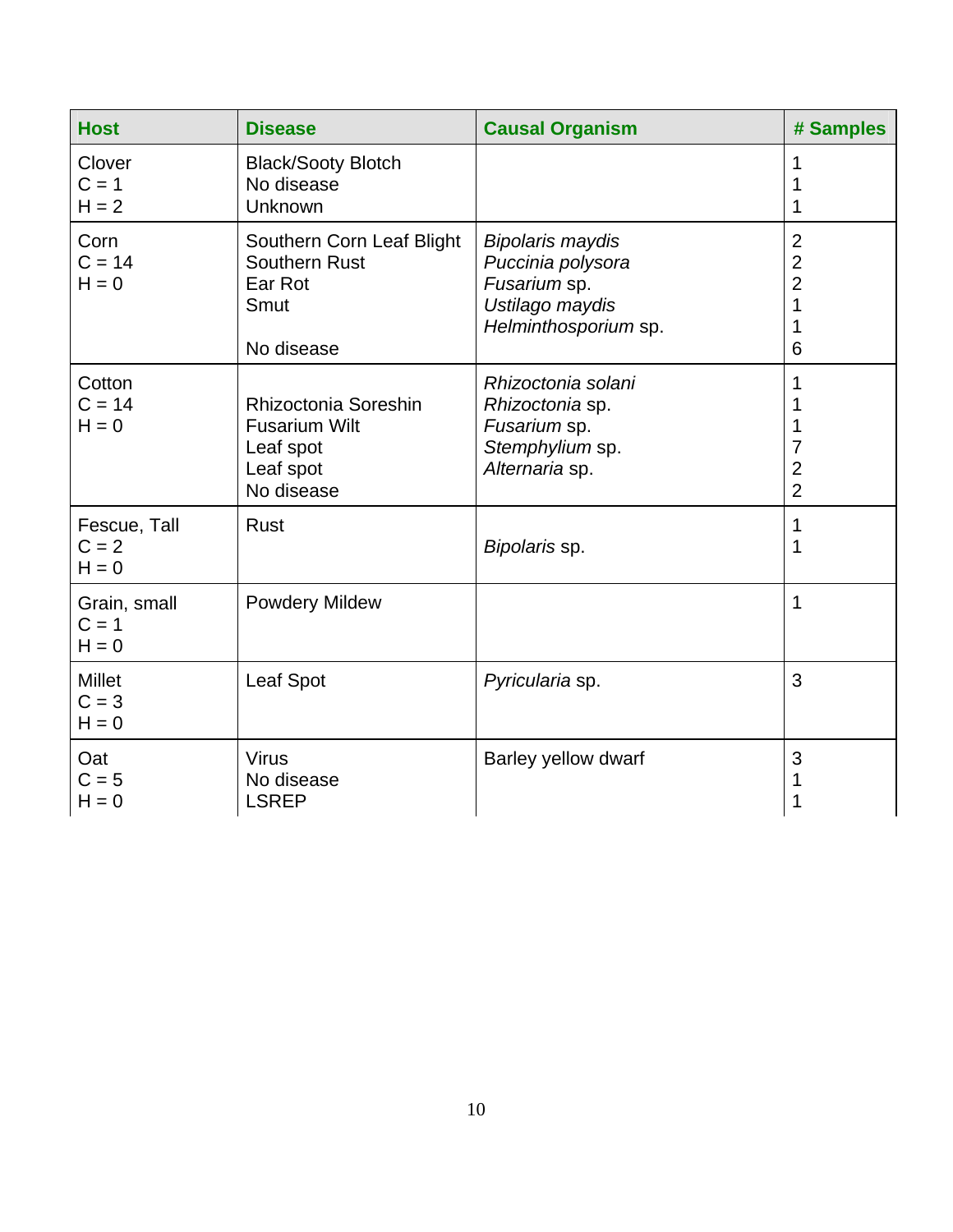| <b>Host</b>                    | <b>Disease</b>                                                                                                                                                                                                                                | <b>Causal Organism</b>                                                                                                                                                                                                                                                                                 | # Samples                                                                 |
|--------------------------------|-----------------------------------------------------------------------------------------------------------------------------------------------------------------------------------------------------------------------------------------------|--------------------------------------------------------------------------------------------------------------------------------------------------------------------------------------------------------------------------------------------------------------------------------------------------------|---------------------------------------------------------------------------|
| Peanut<br>$C = 45$<br>$H = 0$  | Crown Rot<br>Leaf Scorch<br>Limb Rot<br><b>Early Leaf Spot</b><br>Late Leaf Spot<br><b>Funky Leaf Spot</b><br><b>Virus</b><br><b>Collar Rot</b><br><b>White Mold</b><br>Cylindrocladium Black Rot<br>Nematode Damage<br>Unknown<br>No disease | Aspergillus sp.<br>Leptosphaerulina crassiasca<br>Rhizoctonia sp.<br>Cercospora arachidicola<br>Cercosporidium personatum<br>Tomato spotted wilt<br>Diplodia sp.<br>Sclerotium rolfsii<br>Cylindrocladium crotalariae<br>Meloidogyne sp.<br>Rhizoctonia sp.<br>Neocosmospora sp.<br>Rhizoctonia solani | 3<br>3<br>7<br>2<br>$\overline{2}$<br>1<br>2<br>3<br>$\overline{2}$<br>14 |
| Rye<br>$C = 3$<br>$H = 0$      | No disease                                                                                                                                                                                                                                    |                                                                                                                                                                                                                                                                                                        | 3                                                                         |
| Sorghum<br>$C = 3$<br>$H = 0$  | <b>Gray Leaf Spot</b><br>No disease                                                                                                                                                                                                           | Cercospora sp.<br>Rhizoctonia sp.                                                                                                                                                                                                                                                                      | 1                                                                         |
| Soybean<br>$C = 70$<br>$H = 1$ | <b>Charcoal Rot</b><br>Rust<br><b>Bacterial Disease</b><br>Downy Mildew<br><b>Root Rot</b><br><b>Stem Blight</b><br>Wilt<br><b>Stem Canker/Lesion</b><br><b>White Mold</b><br>Leaf Spot<br>No disease<br><b>TDTD</b><br>Unknown               | Macrophomina sp.<br>Phakopsora pachyrhizi<br>Peronospora manshurica<br>Rhizoctonia sp.<br>Phomopsis sp.<br>Fusarium sp.<br>Phomopsis / Diaporthe sp.<br>Sclerotium rolfsii<br>Cercospora sp.<br>Neocosmospora sp.                                                                                      | 4<br>1<br>13<br>41<br>1<br>3                                              |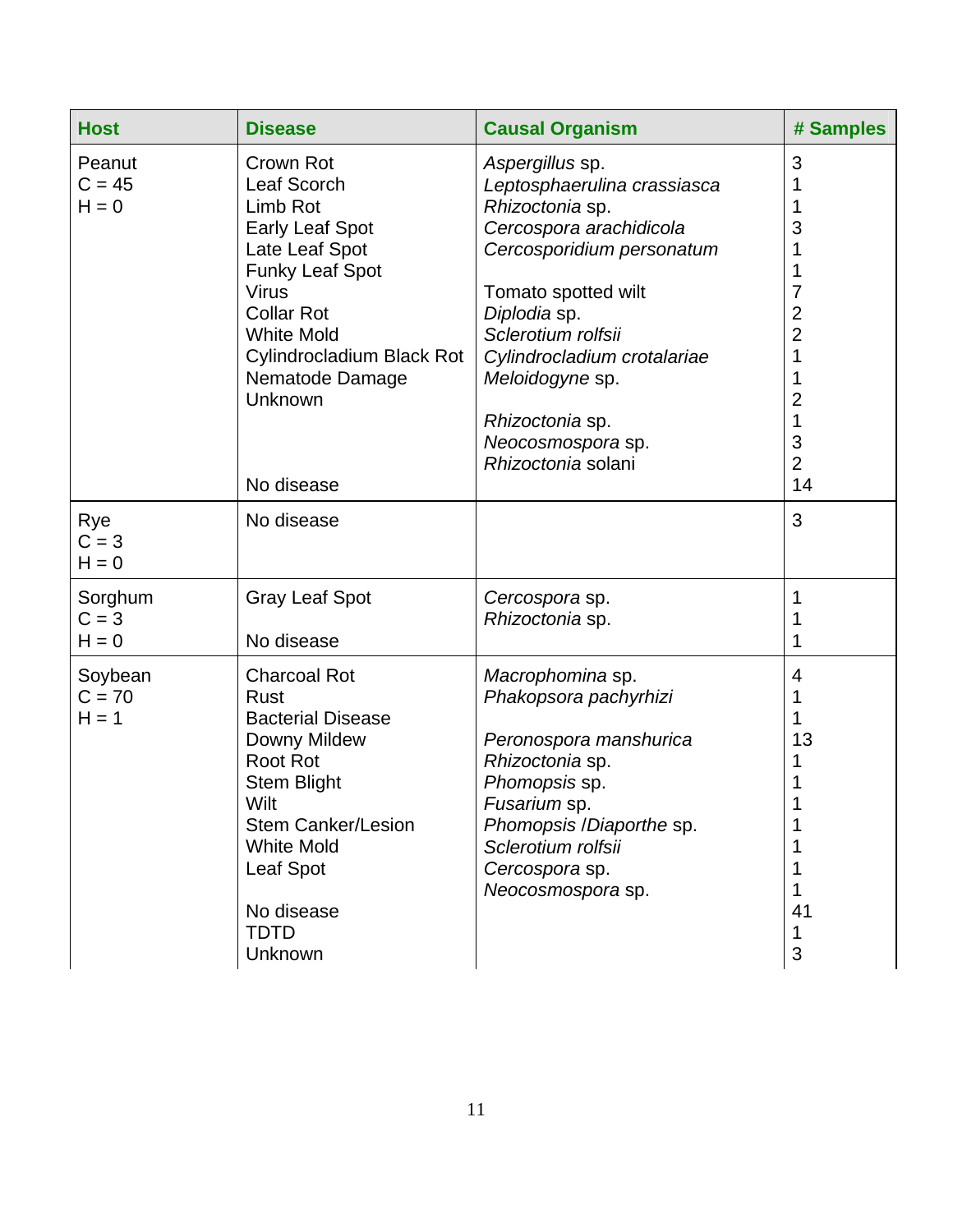| <b>Host</b>                    | <b>Disease</b>                                                                                                                                     | <b>Causal Organism</b>                                                                                                                                                      | # Samples                     |
|--------------------------------|----------------------------------------------------------------------------------------------------------------------------------------------------|-----------------------------------------------------------------------------------------------------------------------------------------------------------------------------|-------------------------------|
| Tobacco<br>$C = 43$<br>$H = 0$ | <b>Collar Rot</b><br><b>Brown Spot</b><br><b>Black Shank</b><br><b>Black Shank Race-1</b><br>Stem Rot<br><b>Stalk Rot</b><br><b>Virus</b><br>Virus | Sclerotinia sclerotiorum<br>Alternaria sp.<br>Phytophthora nicotianae var.<br>parasitica<br>Phytophthora nicotianae var.<br>parasitica<br>Sclerotium rolfsii<br>Erwinia sp. | 2<br>$\overline{2}$<br>6<br>4 |
|                                | No Disease                                                                                                                                         | Tomato spotted wilt<br>Tobacco mosaic<br>Rhizoctonia sp.<br>Rhizoctonia solani<br>Pythium sp.<br>Pseudomonas sp.                                                            | ჩ<br>5<br>3<br>8              |
|                                | TDTD<br><b>LSREP</b>                                                                                                                               |                                                                                                                                                                             |                               |
| Wheat<br>$C = 5$<br>$H = 0$    | <b>Virus</b><br>No Disease<br><b>LSREP</b>                                                                                                         | Soil-borne wheat                                                                                                                                                            | 2<br>2                        |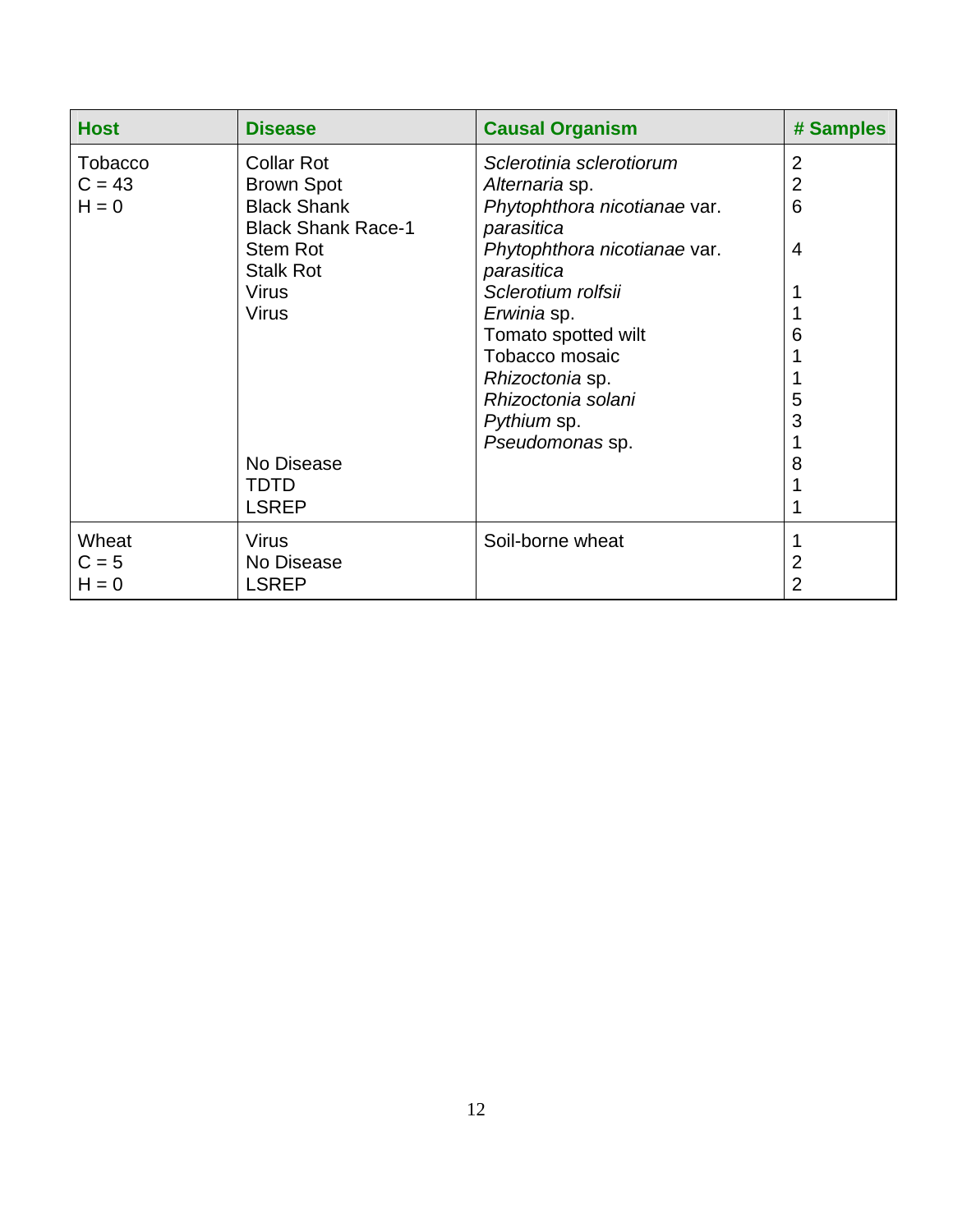#### **VEGETABLES**

#### (Total # Diagnoses:  $C = 303$ ; H = 57)

Diagnostic Responsibilities: Tifton Clinic – Commercial Athens Clinic – Homeowner

| <b>Host</b>                        | <b>Disease</b>                                                                                                             | <b>Causal Organism</b>                                                                   | # Samples                                                               |
|------------------------------------|----------------------------------------------------------------------------------------------------------------------------|------------------------------------------------------------------------------------------|-------------------------------------------------------------------------|
| Arugula<br>$C = 1$<br>$H = 0$      | <b>Root Rot</b>                                                                                                            | Pythium sp.                                                                              | 1                                                                       |
| <b>Basil</b><br>$C = 2$<br>$H = 0$ | <b>Root Rot</b><br>Stem and Leaf Blight                                                                                    | Pythium sp.<br>Phytophthora sp.                                                          | 1<br>1                                                                  |
| Bean, Lima<br>$C = 1$<br>$H = 1$   | Unknown<br>No disease                                                                                                      |                                                                                          | 1<br>1                                                                  |
| Bean, Snap<br>$C = 14$<br>$H = 4$  | <b>Ashy Stem Blight</b><br><b>Cottony Leak</b><br>Leaf Spot/Blight<br>No Disease<br><b>LSREP</b><br>Unknown<br><b>TDTD</b> | Macrophomina phaseolina<br>Pythium sp.<br>bacterial<br>Rhizoctonia solani<br>Pythium sp. | $\overline{2}$<br>1<br>9                                                |
| Cabbage<br>$C = 9$<br>$H = 0$      | <b>Root Rot</b><br><b>LSREP</b><br>No Disease<br>Unknown                                                                   | Pythium sp.<br>Rhizoctonia sp.<br>Rhizoctonia solani<br>Cold injury                      | 4                                                                       |
| Cantaloupe<br>$C = 17$<br>$H = 0$  | <b>Gummy Stem Blight</b><br><b>Root Rot</b><br><b>Powdery Mildew</b><br>Virus<br><b>Crown Decline</b><br>No Disease        | Mycosphaerella citrullina<br>Pythium sp.<br>Poty                                         | $\overline{2}$<br>$\mathbf{2}$<br>$\overline{2}$<br>s<br>$\overline{7}$ |
| Carrot<br>$C = 1$<br>$H = 0$       |                                                                                                                            | Rhizoctonia solani                                                                       | 1                                                                       |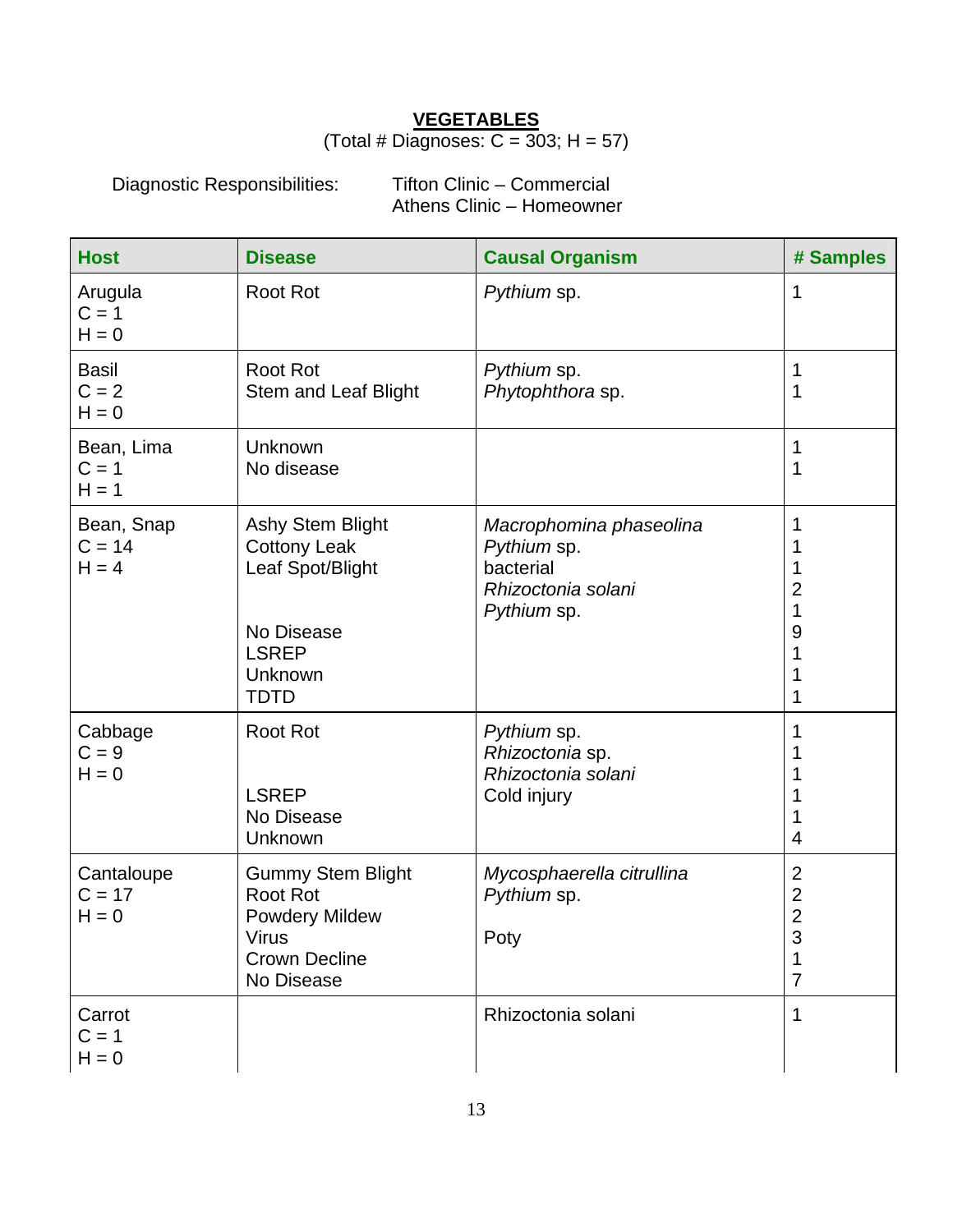| <b>Host</b>                                           | <b>Disease</b>                                                                                               | <b>Causal Organism</b>                                                                                            | # Samples                                            |
|-------------------------------------------------------|--------------------------------------------------------------------------------------------------------------|-------------------------------------------------------------------------------------------------------------------|------------------------------------------------------|
| Collard<br>$C = 7$<br>$H = 3$                         | <b>Root Rot</b><br>Nematode Damage<br>Downy Mildew<br>No Disease<br><b>LSREP</b>                             | Pythium sp.<br>possible<br>Peronospora parasitica<br>Alternaria sp.                                               | 1<br>5<br>1                                          |
| Corn, Sweet<br>$C = 8$<br>$H = 1$                     | <b>Common Rust</b><br><b>Purple Sheath</b><br>Northern Corn Leaf Blight<br>No Disease<br>Undetermined        | Puccinia sorghi<br>Exserohilum turicum                                                                            | 1<br>5<br>1                                          |
| Cucumber<br>$C = 14$<br>$H = 0$                       | <b>Virus</b><br><b>Gummy Stem Blight</b><br>Downy Mildew<br>Phytophthora Blight<br>No Disease<br><b>TDTD</b> | Cucumber mosaic<br>Mycosphaerella citrullina<br>Pseudoperonospora cubensis<br>Pythium sp.<br>Phytophthora capsici | 1<br>2<br>1<br>1<br>7<br>1                           |
| Eggplant<br>$C = 2$<br>$H = 0$                        | Anthracnose                                                                                                  | Phomopsis sp.                                                                                                     | 1<br>1                                               |
| Gourd<br>$C = 1$<br>$H = 0$                           | Leaf Spot                                                                                                    | Alternaria sp.                                                                                                    | 1                                                    |
| Greens, Mustard<br>$C = 1$<br>$H = 1$                 | Leaf Spot<br><b>LSREP</b>                                                                                    | Cercospora sp.                                                                                                    | 1<br>1                                               |
| Greens, Turnip<br>Greens, Micro<br>$C = 7$<br>$H = 4$ | <b>Virus</b><br><b>Virus</b><br>Root rot<br>Leaf Spot<br>No Disease<br><b>LSREP</b><br><b>TDTD</b>           | Gemini<br>Rhizoctonia sp.<br>Cercospora sp.<br>Pythium sp. &/or Phytophthora sp.                                  | 1<br>2<br>1<br>$\overline{2}$<br>1<br>$\overline{2}$ |
| Kale<br>$C = 0$<br>$H = 3$                            | <b>LSREP</b><br>TDTD                                                                                         | Pythium sp. &/or Rhizoctonia sp.                                                                                  | 1<br>1<br>1                                          |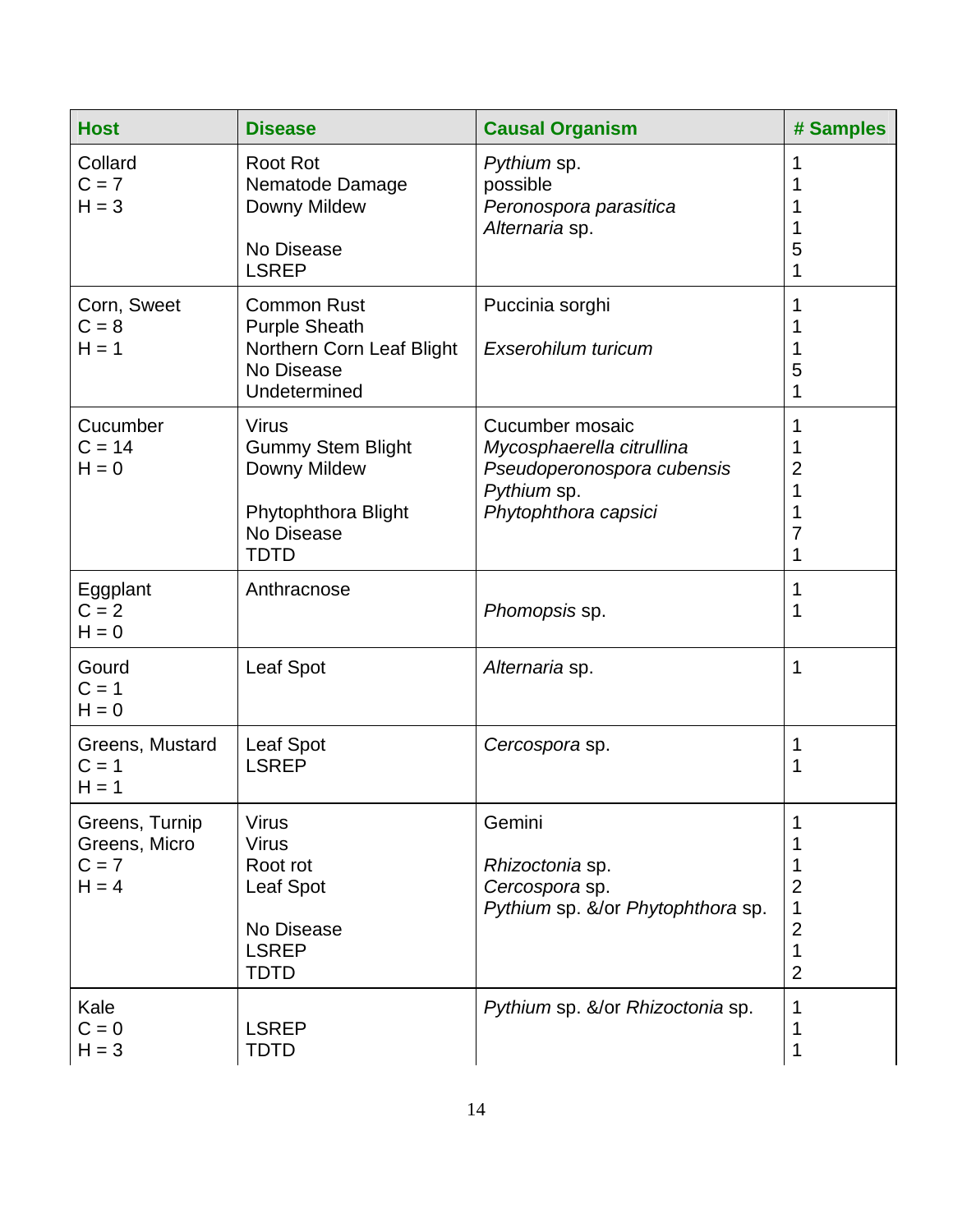| <b>Host</b>                   | <b>Disease</b>                                                                                                                                                                                             | <b>Causal Organism</b>                                                                                                                                                                                                                                                                                                              | # Samples                                                                            |
|-------------------------------|------------------------------------------------------------------------------------------------------------------------------------------------------------------------------------------------------------|-------------------------------------------------------------------------------------------------------------------------------------------------------------------------------------------------------------------------------------------------------------------------------------------------------------------------------------|--------------------------------------------------------------------------------------|
| Okra<br>$C = 2$<br>$H = 0$    | Wilt<br>No Disease                                                                                                                                                                                         | possible Fusarium sp.                                                                                                                                                                                                                                                                                                               | 1<br>1                                                                               |
| Onion<br>$C = 11$<br>$H = 0$  | <b>Stem Lesion</b><br>Leaf Blight<br><b>Basal Plate Rot</b><br>Sour Skin<br><b>Neck Rot</b><br><b>Bacteria</b><br>No Disease<br><b>TDTD</b>                                                                | Botrytis sp.<br>Stemphylium sp.<br>Fusarium sp.<br>Burkholderia cepacia<br>Botrytis sp.<br>Botrytis allii<br>probable Pantoea sp.<br>probable Erwinia sp.                                                                                                                                                                           | 1<br>1<br>1<br>1<br>1                                                                |
| Parsley<br>$C = 0$<br>$H = 1$ | Crown Rot                                                                                                                                                                                                  | Sclerotinia sclerotiorum                                                                                                                                                                                                                                                                                                            | 1                                                                                    |
| Pea<br>$C = 2$<br>$H = 2$     | <b>Stems</b><br><b>Stems</b><br>Unknown                                                                                                                                                                    | Rhizoctonia sp.<br>Pythium sp.<br>Fusarium sp.                                                                                                                                                                                                                                                                                      | 1<br>1<br>1                                                                          |
| Pepper<br>$C = 33$<br>$H = 1$ | <b>Virus</b><br><b>Fruit Rot</b><br>Leaf Spot<br>Leaf Spot<br><b>Stem Lesions</b><br>Anthracnose<br>Leaf Spot<br>Root and Stem Rot<br><b>Roots</b><br><b>LSREP</b><br>No Disease<br>Unknown<br><b>TDTD</b> | Tomato spotted wilt<br>Possibly Erwinia sp.<br>Xanthomonas campestris pv.<br>vesicatoria (copper sensitive)<br>Xanthomonas campestris pv.<br>vesicatoria (copper insensitive)<br>Erwinia sp.<br>Xanthomonas campestris pv.<br>vesicatoria<br>Possibly Pythium sp.<br>Phytophthora sp.<br>Pythium sp.<br>Xanthomonas sp.<br>Sunscald | $\overline{2}$<br>1<br>5<br>1<br>1<br>1<br>1<br>3<br>1<br>5<br>3<br>1<br>7<br>1<br>1 |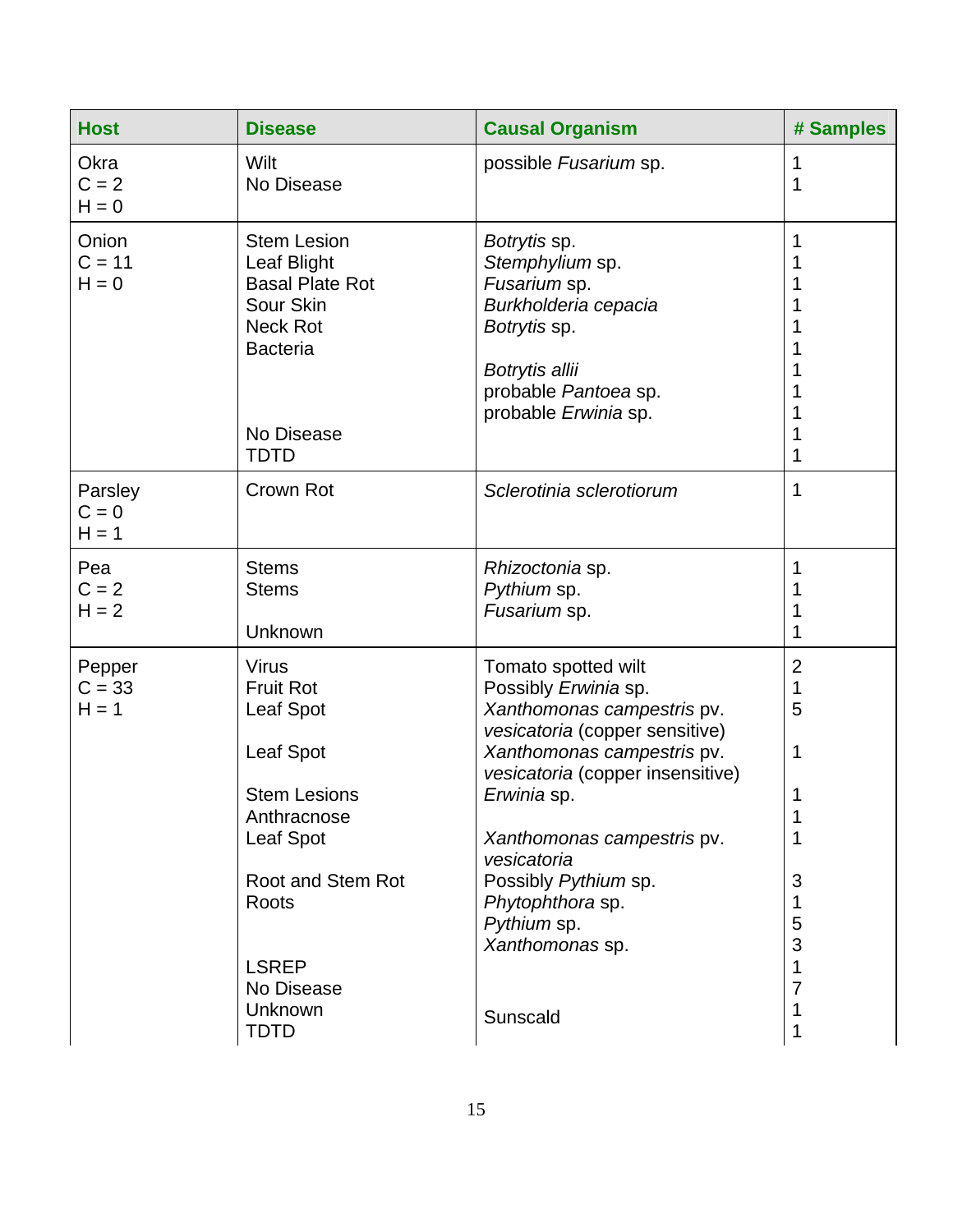| <b>Host</b>                         | <b>Disease</b>                                                                                                                                                                                                                           | <b>Causal Organism</b>                                                                                                                                                                               | # Samples                                                                                                            |
|-------------------------------------|------------------------------------------------------------------------------------------------------------------------------------------------------------------------------------------------------------------------------------------|------------------------------------------------------------------------------------------------------------------------------------------------------------------------------------------------------|----------------------------------------------------------------------------------------------------------------------|
| Potato, Irish<br>$C = 3$<br>$H = 1$ | <b>Leaf Spot</b><br>No Disease                                                                                                                                                                                                           | <b>Bacterial</b><br>Fusarium sp.<br>(possibly) Erwinia sp.                                                                                                                                           |                                                                                                                      |
| Pumpkin<br>$C = 0$<br>$H = 3$       | Blossom / Fruit Blight<br><b>Crown Decline</b><br>No Disease                                                                                                                                                                             | Choanephora sp.                                                                                                                                                                                      |                                                                                                                      |
| Rape<br>$C = 0$<br>$H = 1$          | Root rot                                                                                                                                                                                                                                 | Pythium sp. &/or Rhizoctonia sp.                                                                                                                                                                     | 1                                                                                                                    |
| Spinach<br>$C = 2$<br>$H = 0$       | <b>Root Rot</b><br><b>Virus</b>                                                                                                                                                                                                          | Pythium sp.<br>Cucumber mosaic                                                                                                                                                                       | 1<br>1                                                                                                               |
| Squash<br>$C = 5$<br>$H = 2$        | <b>Virus</b><br><b>Virus</b><br>Phytophthora Blight<br>Downy Mildew<br>No Disease                                                                                                                                                        | Squash mosaic<br>Cucumber mosaic<br>Phytophthora capsici<br>Xanthomonas sp.<br>Pythium sp.<br>Pseudoperonospora cubensis                                                                             | $\overline{2}$                                                                                                       |
| Tomato<br>$C = 42$<br>$H = 27$      | Leaf Mold<br>Early Blight<br>Leaf Spot<br><b>Virus</b><br><b>Virus</b><br><b>Virus</b><br>Virus (possibly)<br><b>Blossom End Rot</b><br>Cat Facing<br>No Disease<br>Unknown<br><b>LSREP</b><br><b>TDTD</b><br><b>Insufficient Sample</b> | Fulvia fulva<br>Alternaria sp.<br>Xanthomonas campestris pv.<br>vesicatoria<br>Tomato spotted wilt<br>Cucumber mosaic<br>Tobacco mosaic<br>Tomato yellow leaf curl<br>Pythium sp.<br>Xanthomonas sp. | $\overline{2}$<br>22<br>2<br>$\overline{2}$<br>3<br>1<br>20<br>5<br>2<br>$\ensuremath{\mathsf{3}}$<br>$\overline{2}$ |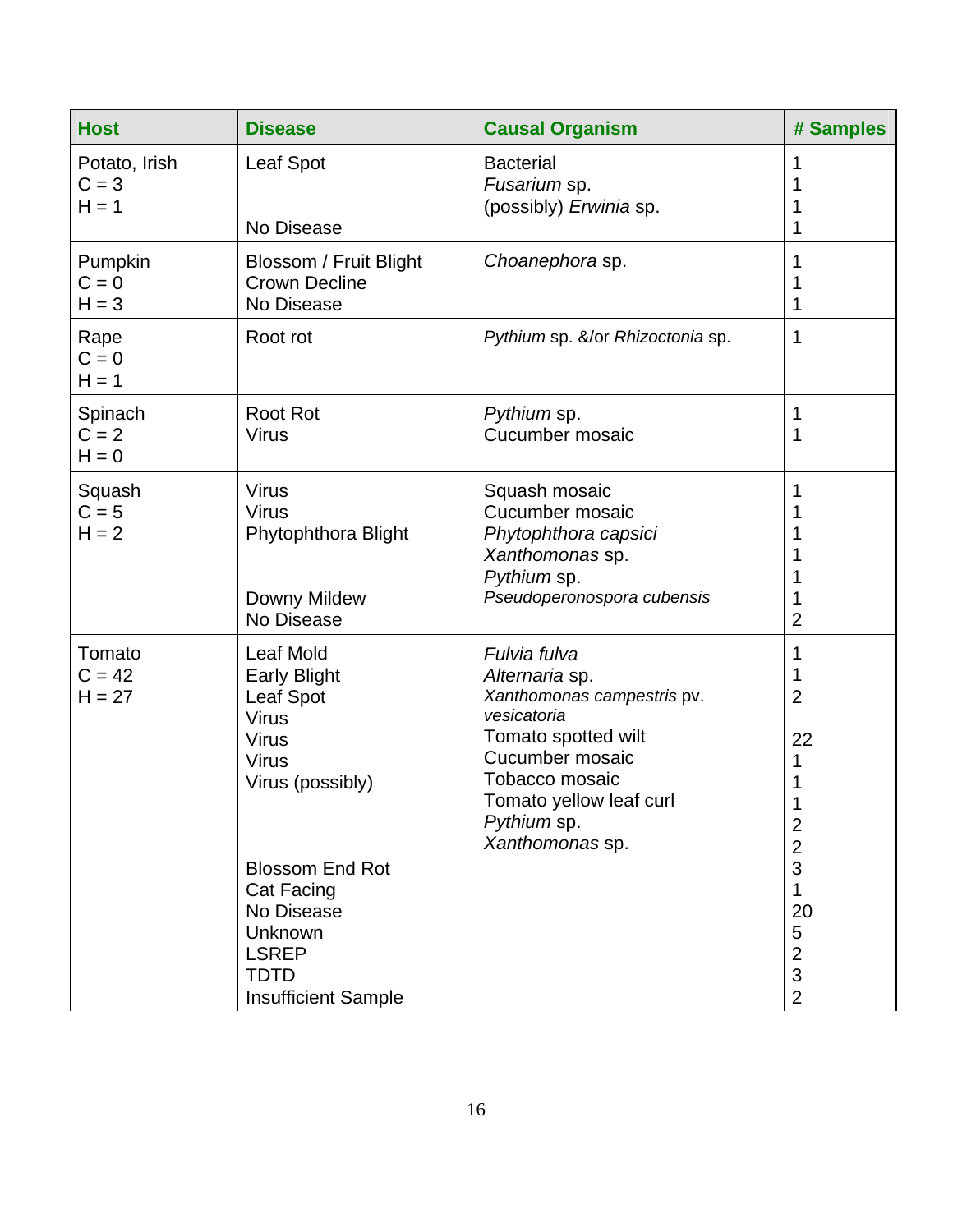| <b>Host</b>                                                     | <b>Disease</b>                                                                                                                                                                                                                                  | <b>Causal Organism</b>                                                                                                                                                                       | # Samples                                                              |
|-----------------------------------------------------------------|-------------------------------------------------------------------------------------------------------------------------------------------------------------------------------------------------------------------------------------------------|----------------------------------------------------------------------------------------------------------------------------------------------------------------------------------------------|------------------------------------------------------------------------|
| <b>Unknown</b><br><b>Multiple Samples</b><br>$C = 0$<br>$H = 1$ | No Disease                                                                                                                                                                                                                                      | Herbicide Damage                                                                                                                                                                             | 1                                                                      |
| Watermelon<br>$C = 115$<br>$H = 1$                              | <b>Gummy Stem Blight</b><br><b>Fruit Blotch</b><br>Fusarium Wilt (probable)<br>Virus<br>Nematode Damage<br><b>Crown Decline</b><br><b>Powdery Mildew</b><br>Virus<br><b>Cottony Leak</b><br>No Disease<br>Unknown<br><b>Insufficient Sample</b> | Mycosphaerella citrullina<br>Acidovorax avenae subsp. citrulli<br>Fusarium sp.<br>Poty<br>Meloidogyne sp.<br>Pythium sp.<br>Fusarium sp.<br>Erwinia sp.<br>Rhizoctonia solani<br>Pythium sp. | 3<br>19<br>17<br>3<br>$\overline{2}$<br>4<br>3<br>$\overline{2}$<br>56 |
| Zucchini<br>$C = 1$<br>$H = 0$                                  | Downy Mildew                                                                                                                                                                                                                                    | Pseudoperonospora cubensis                                                                                                                                                                   | 1                                                                      |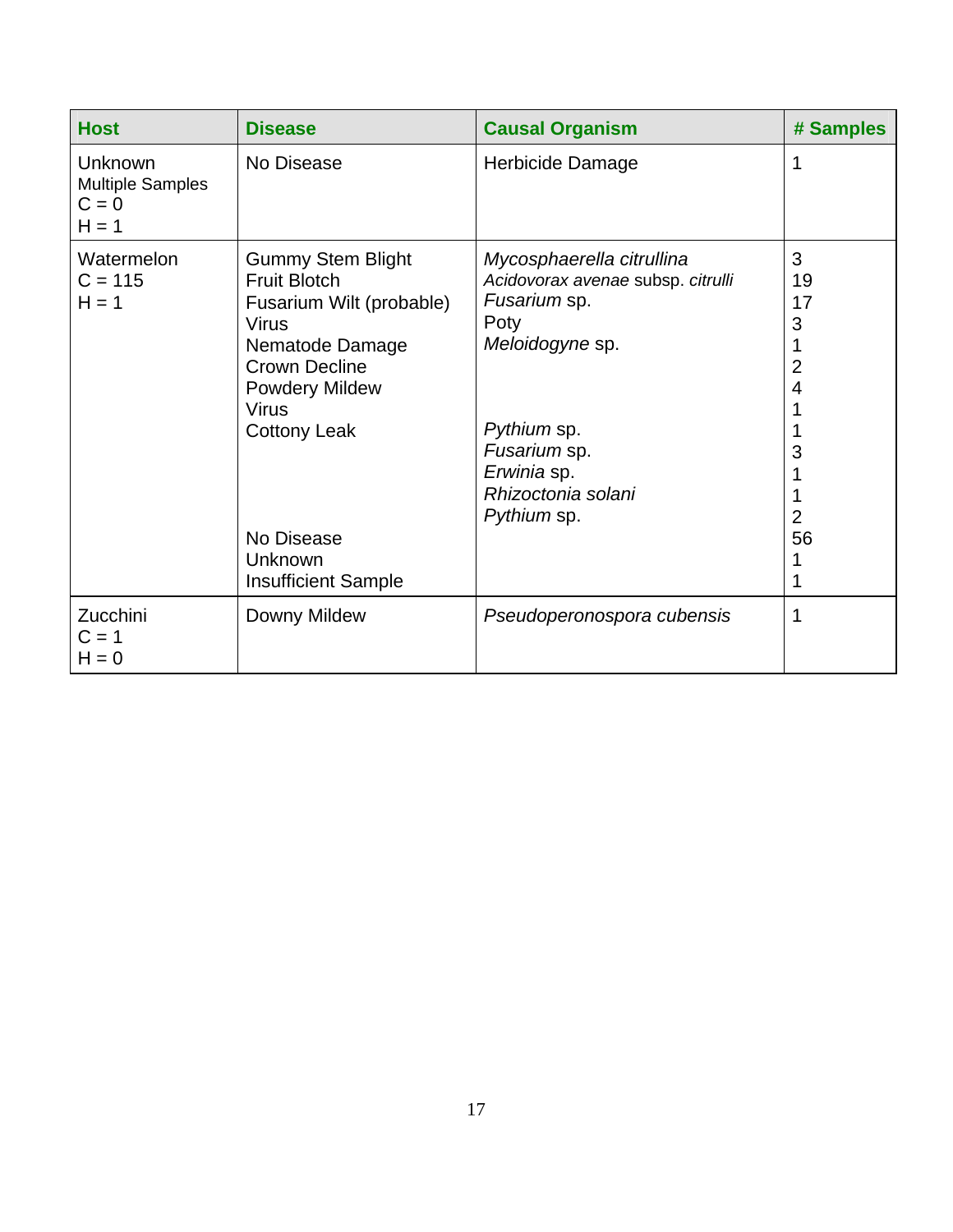### **FRUITS AND NUTS**

(Total  $\frac{1}{4}$  Diagnoses: C = 105; H= 26)

Diagnostic Responsibilities: Athens Clinic – Fruit (Commercial & Homeowner) Tifton Clinic – Commercial Nuts Athens Clinic – Homeowner Nuts

| <b>Host</b>                             | <b>Disease</b>                                                                                                                                                               | <b>Causal Organism</b>                                                                                                                                                                                                                                   | # Samples                                                                                                                                                                                         |
|-----------------------------------------|------------------------------------------------------------------------------------------------------------------------------------------------------------------------------|----------------------------------------------------------------------------------------------------------------------------------------------------------------------------------------------------------------------------------------------------------|---------------------------------------------------------------------------------------------------------------------------------------------------------------------------------------------------|
| Apple<br>$C = 3$<br>$H = 4$             | <b>White Rot</b><br><b>Bot Canker</b><br><b>Leaf Spot</b><br>Galling<br>No disease                                                                                           | Botryosphaeria sp.<br>Botryosphaeria sp.<br>Botryosphaeria sp.<br><b>Unknown</b><br>Alternaria sp.                                                                                                                                                       | 1<br>1<br>1<br>1<br>1<br>$\overline{2}$                                                                                                                                                           |
| Blackberry<br>$C = 6$<br>$H = 4$        | Cane Blotch<br><b>Fire Blight</b><br><b>White Rot</b><br>Cane & Leaf Rust<br><b>Virus</b><br>No Disease<br>Unknown                                                           | Cephaleuros virescens<br>Erwinia amylovora<br>Kuehneola uredinis<br>Tomato ringspot<br>Fusicoccum sp.                                                                                                                                                    | 1<br>1<br>1<br>$\overline{2}$<br>$\overline{1}$<br>1<br>1<br>$\overline{2}$                                                                                                                       |
| <b>Blueberry</b><br>$C = 56$<br>$H = 2$ | <b>Twig Blight</b><br><b>Root Rot</b><br>Canker<br><b>Root Rot</b><br><b>Root Rot</b><br><b>Root Rot</b><br>Xyellela (questionable)<br>No Disease<br>Unknown<br><b>LSREP</b> | Phomopsis sp.<br>Pythium sp.<br>Sphaeropsis sp.<br>Phytophthora sp.<br>Pythium sp. & Phytophthora sp.<br>Rhizoctonia sp.<br>Pythium sp.<br>Phytophthora sp.<br>Pythium & Phytophthora sp.<br>Alternaria sp.<br>Phyllosticta sp.<br>(Xyellela fastidiosa) | $\mathbf{1}$<br>$\overline{4}$<br>$\mathbf{1}$<br>$\overline{2}$<br>$\mathbf 1$<br>$\overline{\mathbf{4}}$<br>$\mathbf{1}$<br>$\overline{4}$<br>3<br>$\mathbf{1}$<br>1<br>1<br>1<br>5<br>13<br>15 |
| Cherry<br>$C = 0$<br>$H = 1$            | <b>Shot Hole</b>                                                                                                                                                             | Blumeriella jaapi                                                                                                                                                                                                                                        | $\mathbf{1}$                                                                                                                                                                                      |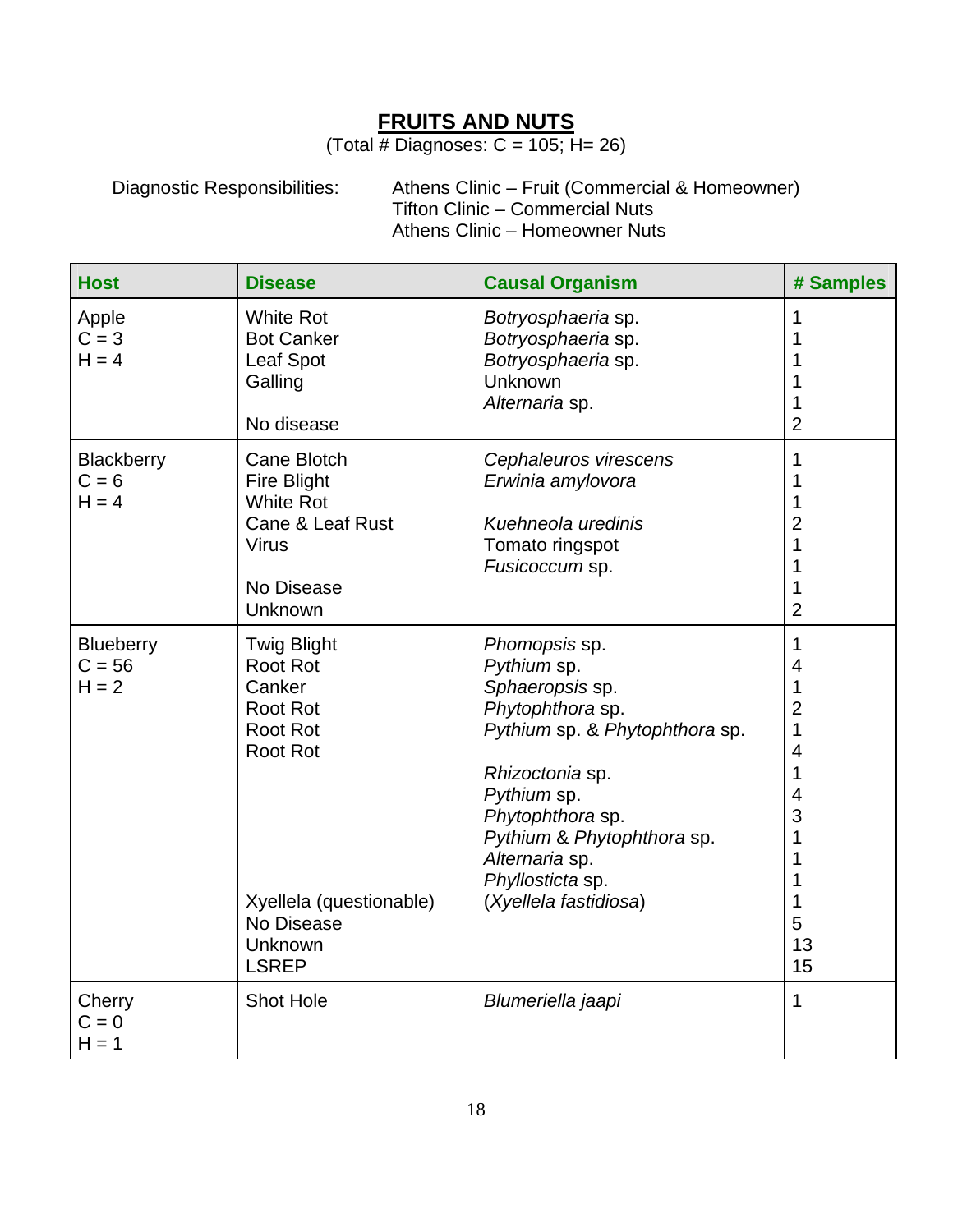| <b>Host</b>                           | <b>Disease</b>                                            | <b>Causal Organism</b>                 | # Samples                     |
|---------------------------------------|-----------------------------------------------------------|----------------------------------------|-------------------------------|
| <b>Citrus</b><br>$C = 3$<br>$H = 1$   | No Disease<br>No sample sent                              | Cercospora sp.                         | 1<br>$\overline{2}$<br>1      |
| Fig<br>$C = 0$<br>$H = 3$             | Anthracnose<br><b>Secondary Organisms</b><br><b>LSREP</b> |                                        | 1<br>1<br>1                   |
| Grape, wine<br>$C = 5$<br>$H = 1$     | <b>Bitter Rot</b><br>No Disease                           | Melanconium fuligineum<br>Botrytis sp. | 1<br>1<br>4                   |
| Muscadine<br>$C = 2$<br>$H = 1$       | <b>Root Rot</b><br>No Disease                             | Pythium sp.<br>Phytophthora sp.        | 1<br>1<br>1                   |
| Peach<br>$C = 1$<br>$H = 1$           | <b>Brown Rot</b><br>No Disease                            | Monilinia fructicola                   | 1<br>1                        |
| Pear, Pineapple<br>$C = 0$<br>$H = 1$ | <b>LSREP</b>                                              |                                        | 1                             |
| Pecan<br>$C = 5$<br>$H = 0$           | Unknown<br>No Disease                                     |                                        | $\overline{2}$<br>3           |
| Persimmon<br>$C = 3$<br>$H = 0$       | Leaf Spot<br>No Disease<br>Unknown                        | Cercospora sp.                         | 1<br>1                        |
| Plum<br>$C = 0$<br>$H = 3$            | Canker<br><b>Shot Hole</b><br><b>LSREP</b>                | Blumeriella jaapi                      | 1<br>1<br>1                   |
| Pomegranate<br>$C = 2$<br>$H = 3$     | <b>Fruit Rot</b><br><b>Heart Rot</b><br><b>LSREP</b>      | Pestalotia sp.                         | $\overline{2}$<br>1<br>1<br>1 |
| <b>Ribes</b><br>$C = 0$<br>$H = 1$    | <b>LSREP</b>                                              |                                        | 1                             |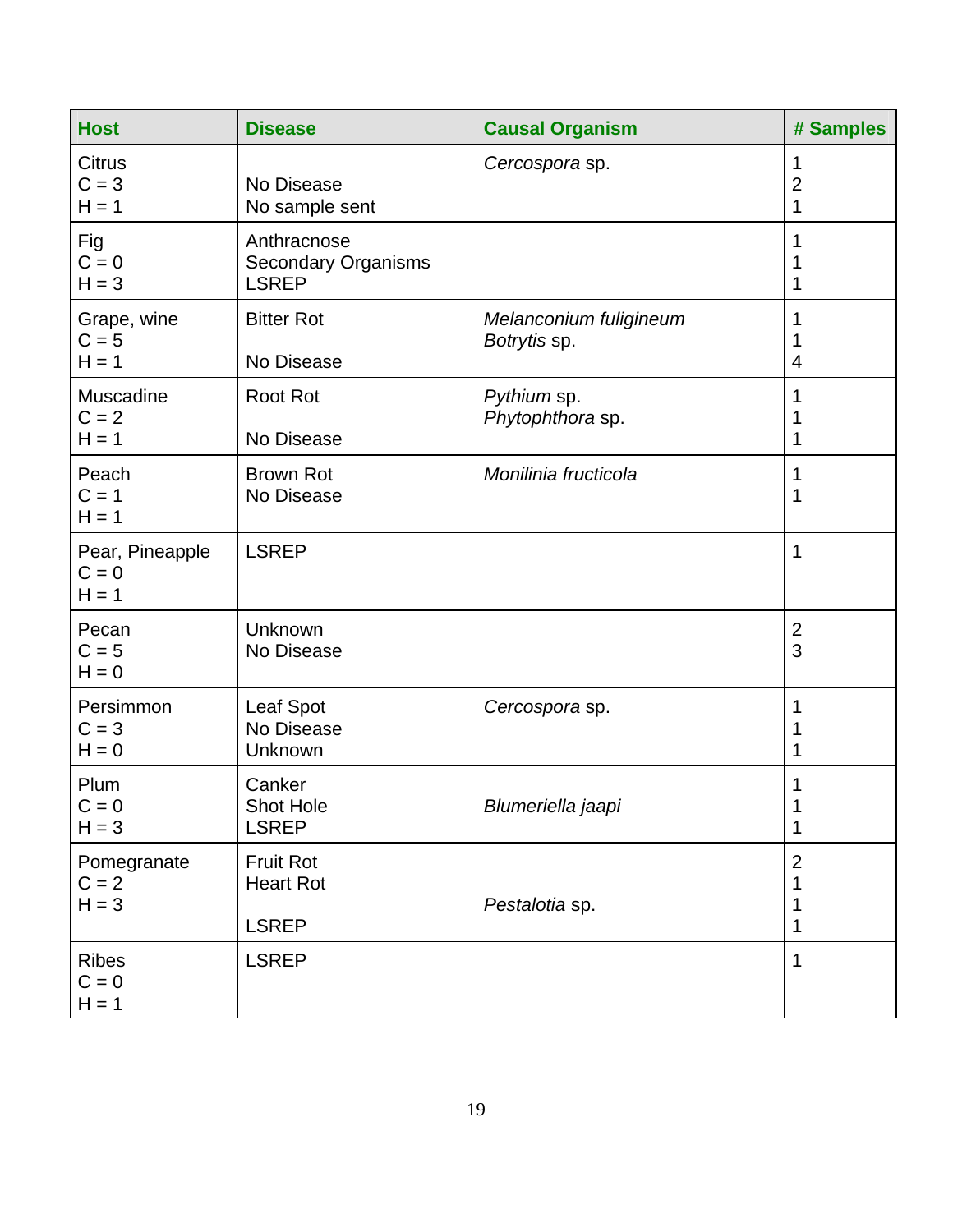| <b>Host</b> | <b>Disease</b>         | <b>Causal Organism</b> | # Samples |
|-------------|------------------------|------------------------|-----------|
| Strawberry  | Leaf Spot              | Mycosphaerella sp.     |           |
| $C = 19$    | Root Rot               | Phytophthora sp.       | 2         |
| $H = 0$     | Root Rot               | Pythium sp.            |           |
|             | Root Rot               |                        |           |
|             | Crown Rot              | Phytophthora sp.       |           |
|             | Leaf Spot, bacterial   | Xanthomonas sp.        |           |
|             | Root & Crown Rot       | Rhizoctonia sp.        |           |
|             | Seedling & Basal Stem  | Rhizoctonia sp.        |           |
|             | Rot                    |                        |           |
|             | Anthracnose (Possible) | Phomopsis sp.          |           |
|             |                        | Pythium sp.            |           |
|             |                        | Botrytis sp.           |           |
|             |                        | Phytophthora sp.       |           |
|             | No Disease             |                        | 2         |
|             | <b>LSREP</b>           |                        |           |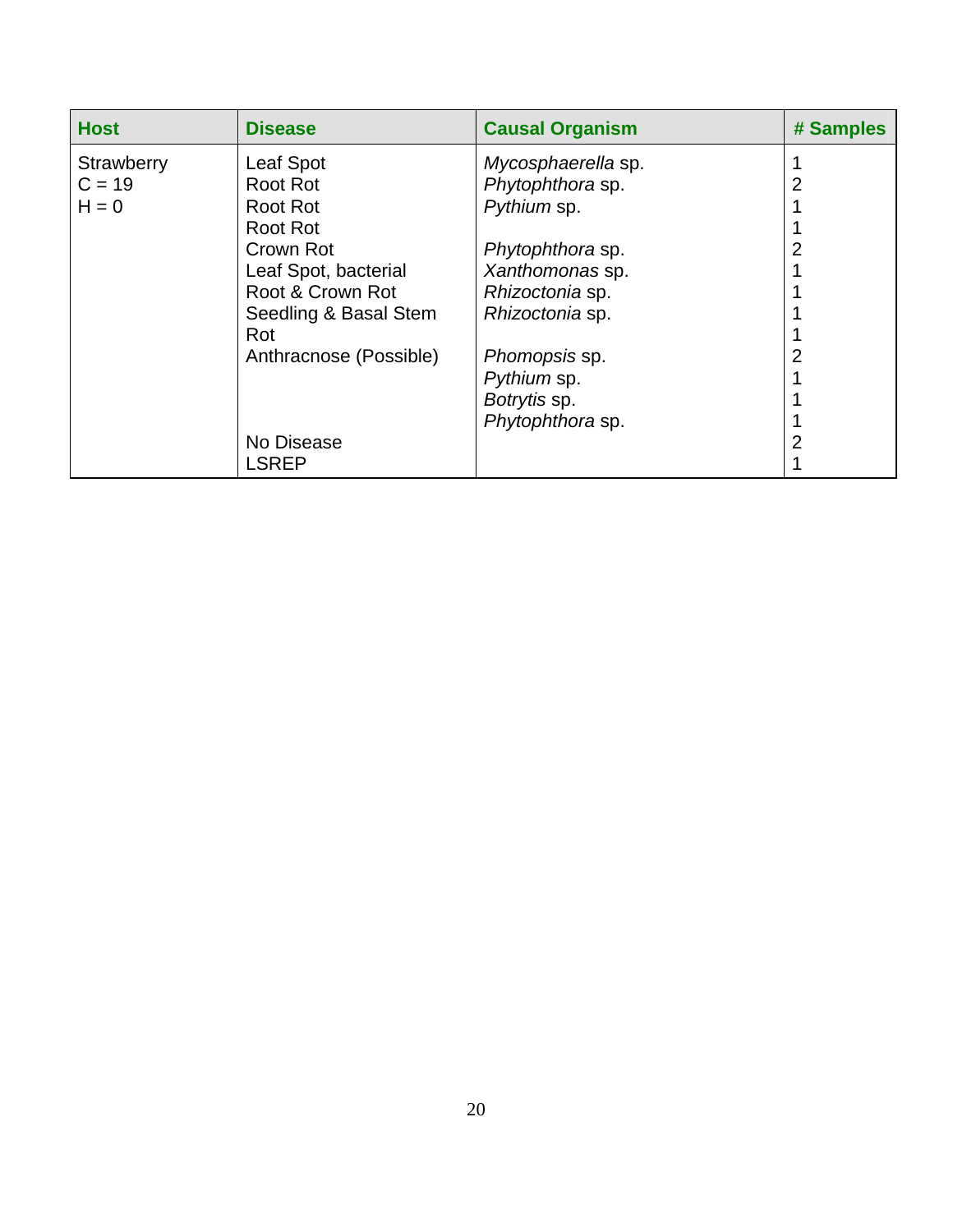### **HERBACEOUS ORNAMENTALS**

(Total # Diagnoses:  $C = 87$ ; H = 47)

Diagnostic Responsibilities: Athens Clinic – All Samples (Commercial & Homeowner)

| <b>Host</b>                            | <b>Disease</b>                                   | <b>Causal Organism</b>                     | # Samples              |
|----------------------------------------|--------------------------------------------------|--------------------------------------------|------------------------|
| Agapanthus<br>$C = 1$<br>$H = 0$       | Soft Rot, bacterial                              | Erwinia carotovora                         | 1                      |
| Agalinis<br>$C = 1$<br>$H = 0$         | No Disease                                       |                                            | 1                      |
| Ajuga<br>$C = 2$<br>$H = 0$            | Crown & Root Rot<br>Crown Rot                    | Phoma sp.<br>Phoma sp.                     | 1<br>1                 |
| Amaryllis<br>$C = 0$<br>$H = 1$        | No Disease                                       |                                            | 1                      |
| Argyranthemum<br>$C = 1$<br>$H = 0$    | <b>Crown Gall</b>                                | Agrobacterium tumefaciens                  | 1                      |
| Acorus<br>$C = 0$<br>$H = 1$           | No Disease                                       |                                            | 1                      |
| Begonia<br>$C = 2$<br>$H = 2$          | Stem & Root Rot<br><b>Root Rot</b><br>No Disease | Fusarium sp.<br>Pythium sp.<br>Pythium sp. | 1<br>1<br>1<br>1       |
| <b>Bromeliad</b><br>$C = 0$<br>$H = 1$ | <b>Insufficient Sample</b>                       |                                            | 1                      |
| Cactus<br>$C = 0$<br>$H = 3$           | Sooty Mold<br>No Disease<br><b>LSREP</b>         |                                            | $\mathbf{1}$<br>1<br>1 |
| Calibrochoa<br>$C = 1$<br>$H = 0$      |                                                  | Pythium sp. & Rhizoctonia sp.              | $\mathbf 1$            |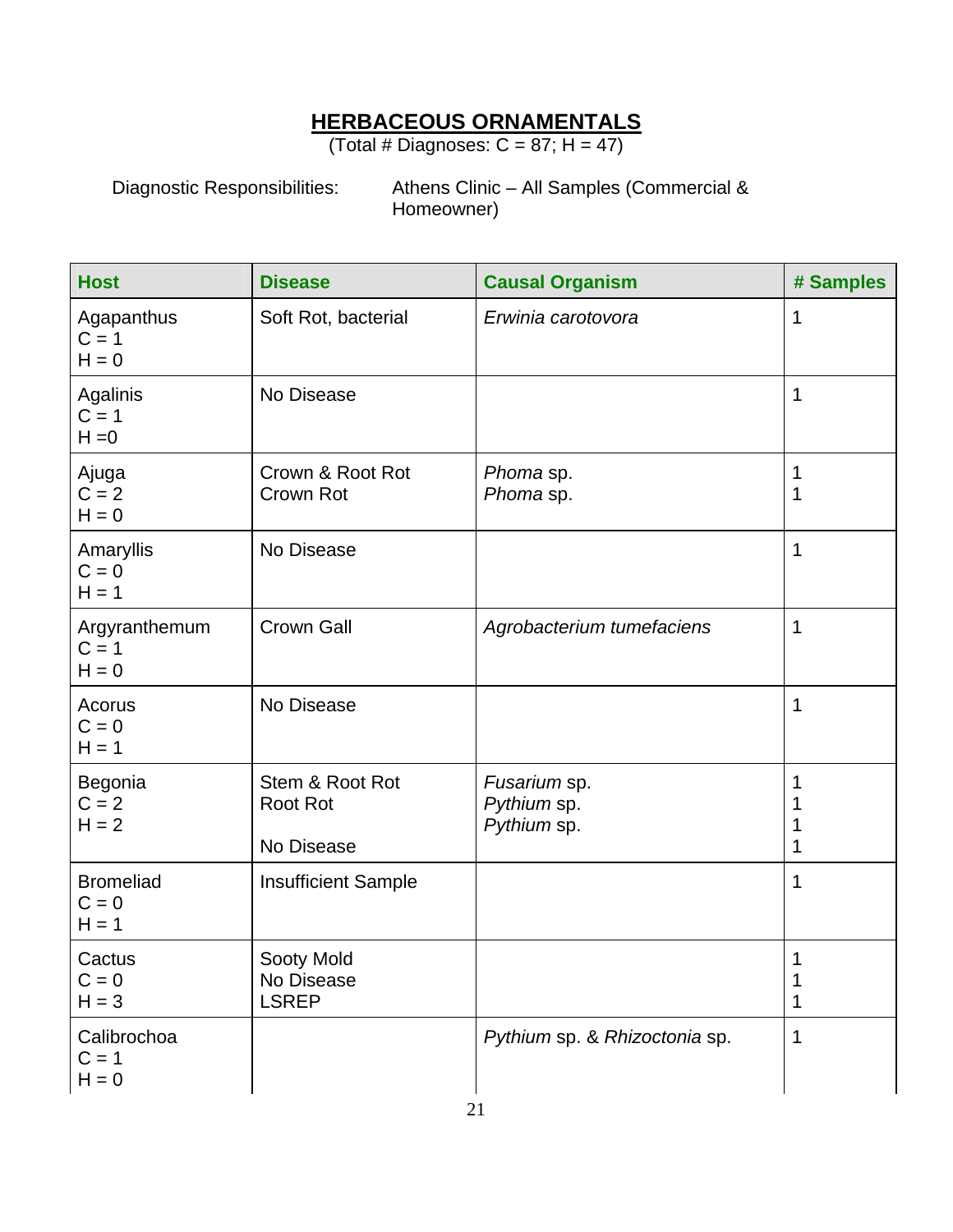| <b>Host</b>                             | <b>Disease</b>                            | <b>Causal Organism</b>                                         | # Samples                |
|-----------------------------------------|-------------------------------------------|----------------------------------------------------------------|--------------------------|
| Callicarpa<br>$C = 1$<br>$H = 0$        | No Disease                                |                                                                | 1                        |
| <b>Clematis</b><br>$C = 0$<br>$H = 1$   | No Disease                                |                                                                | $\mathbf 1$              |
| Chrysanthemum<br>$C = 6$<br>$H = 0$     | Root Rot<br><b>Stem Rot</b><br>No Disease | Pythium sp.<br>Fusarium sp.                                    | $\overline{2}$<br>1<br>3 |
| Coleus<br>$C = 0$<br>$H = 1$            | Downy Mildew                              | Peronospora sp.                                                | 1                        |
| Dahlia<br>$C = 1$<br>$H = 0$            | <b>Stem Rot</b>                           | Rhizoctonia sp.                                                | 1                        |
| Daylily<br>$C = 2$<br>$H = 1$           | Crown Rot<br>Root Rot<br>No Disease       | Rhizoctonia sp.<br>Pythium sp. & Fusarium sp.                  | 1<br>1<br>1              |
| Euphorbia<br>$C = 1$<br>$H = 0$         | <b>Root Rot</b>                           | Pythium sp.                                                    | 1                        |
| Fern<br>$C = 1$<br>$H = 2$              | No Disease                                |                                                                | 3                        |
| Geranium<br>$C = 2$<br>$H = 0$          | No Disease                                |                                                                | $\overline{2}$           |
| <b>Helleborus</b><br>$C = 1$<br>$H = 2$ | Crown Rot<br>Downy Mildew                 | Phytophthora sp.<br>Peronospora pulveracea<br>Cladosporium sp. | 1<br>1<br>1              |
| Heuchera<br>$C = 2$<br>$H = 0$          | Root Rot<br>No Disease                    | Pythium sp. & Phytophthora sp.                                 | 1<br>1                   |
| Hollyhock<br>$C = 0$<br>$H = 2$         | Rust                                      | Puccinia malvacearum                                           | $\overline{2}$           |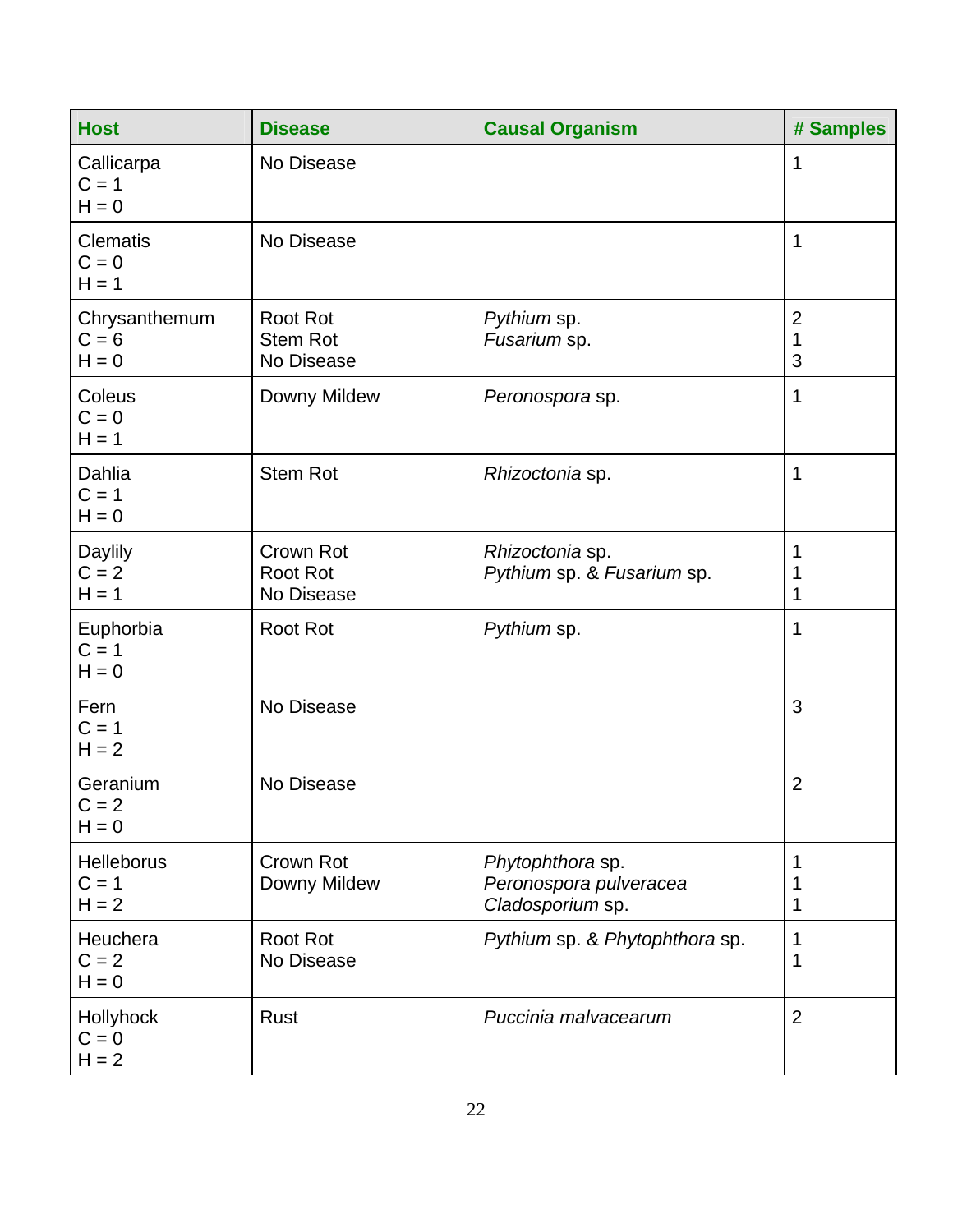| <b>Host</b>                              | <b>Disease</b>                                                                      | <b>Causal Organism</b>                                                                                                           | # Samples                          |
|------------------------------------------|-------------------------------------------------------------------------------------|----------------------------------------------------------------------------------------------------------------------------------|------------------------------------|
| Hosta<br>$C = 14$<br>$H = 0$             | Anthracnose<br><b>Virus</b><br><b>Virus</b><br>No Disease                           | Colletotrichum sp.<br>Tomato spotted wilt<br>Hosta virus X                                                                       | 1<br>6<br>6                        |
| Houseplants, misc.<br>$C = 0$<br>$H = 1$ | No Disease                                                                          |                                                                                                                                  | 1                                  |
| Impatiens<br>$C = 6$<br>$H = 0$          | Crown Rot<br><b>Root Rot</b><br>Nematode Damage<br>No Disease                       | Rhizoctonia sp.<br>Pythium sp. & Rhizoctonia sp.<br>Meloidogyne sp.                                                              | 1<br>3                             |
| <b>Iris</b><br>$C = 2$<br>$H = 3$        | Leaf Spot<br><b>Virus</b><br><b>Virus</b><br><b>Virus</b><br><b>LSREP</b>           | Heterosporium iridis<br>Tobacco ringspot<br>Poty<br>possible                                                                     | 1<br>1                             |
| Ivy<br>$C = 1$<br>$H = 5$                | Leaf spot, bacterial<br>Anthracnose<br><b>Root Rot</b>                              | Xanthomonas campestris pv.<br>hedera<br>Colletotrichum sp.<br>Phytophthora sp.<br>Macrophoma sp.<br>Pythium sp.<br>Clamp Fungi   | 1<br>1                             |
| Kalanchoe<br>$C = 1$<br>$H = 0$          | No Disease                                                                          |                                                                                                                                  | 1                                  |
| Kale, Ornamental<br>$C = 1$<br>$H = 0$   | <b>Wire Stem</b>                                                                    | Rhizoctonia sp.                                                                                                                  | 1                                  |
| Liriope<br>$C = 7$<br>$H = 2$            | Crown Rot<br>Anthracnose<br>Crown Rot<br>Crown Rot<br><b>Root Rot</b><br>No Disease | Fusarium sp.<br>Colletotrichum sp.<br>Fusarium sp. & Rhizoctonia sp.<br>Phytophthora palmivora<br>Pythium sp. & Phytophthora sp. | 2<br>2<br>1<br>1<br>$\overline{2}$ |
| <b>Miscanthus</b><br>$C = 0$<br>$H = 1$  | No Disease                                                                          |                                                                                                                                  | 1                                  |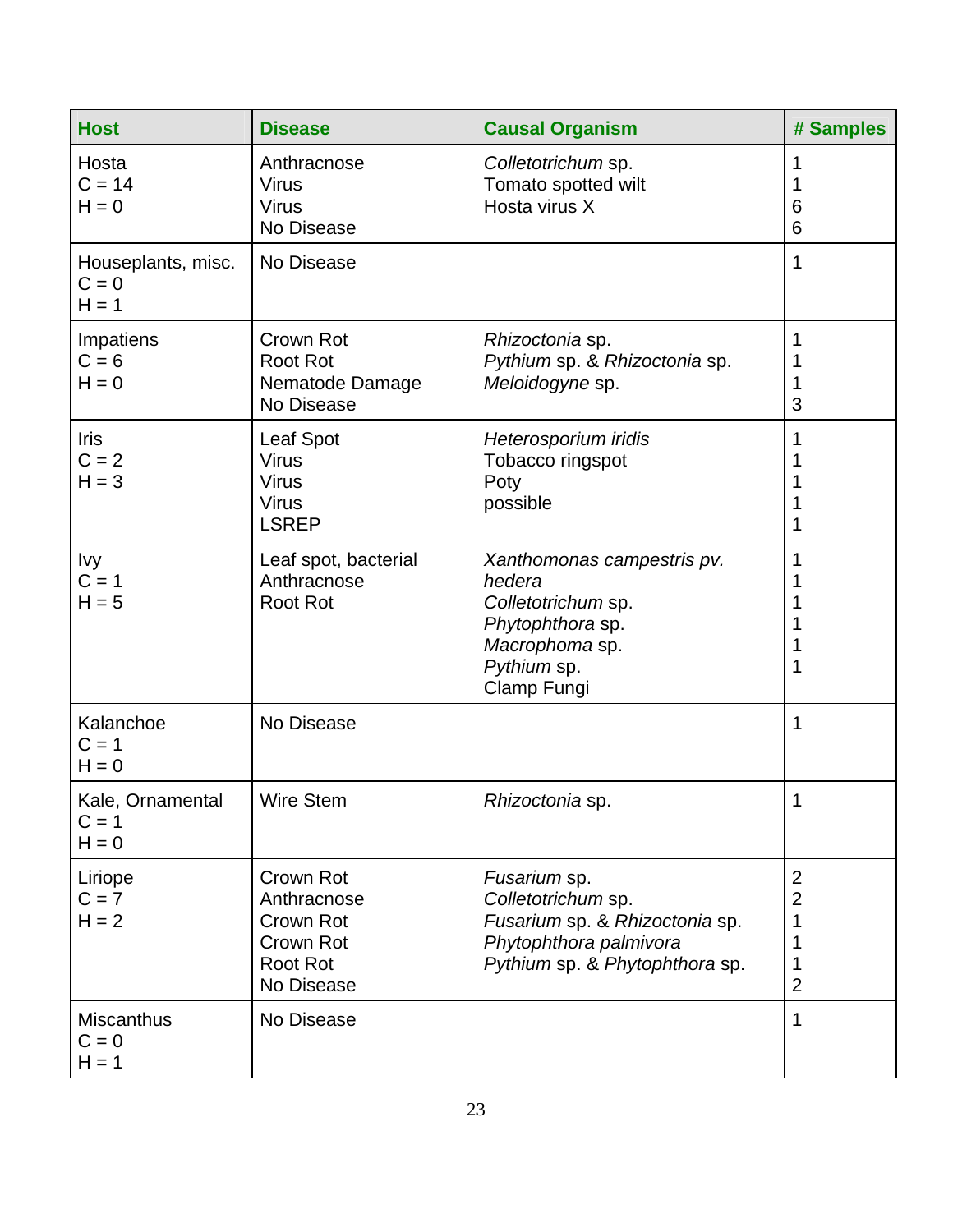| <b>Host</b>                              | <b>Disease</b>                                                       | <b>Causal Organism</b>                                                          | # Samples                          |
|------------------------------------------|----------------------------------------------------------------------|---------------------------------------------------------------------------------|------------------------------------|
| <b>Mondo Grass</b><br>$C = 2$<br>$H = 0$ | Anthracnose<br>No Disease                                            | Colletotrichum sp.                                                              | 1<br>1                             |
| Monkey Face<br>$C = 0$<br>$H = 1$        | No Disease                                                           |                                                                                 | 1                                  |
| Orchid<br>$C = 4$<br>$H = 0$             | Crown & Root Rot<br><b>Root Rot</b><br><b>Root Rot</b><br>No Disease | Fusarium sp.<br>Pythium sp. & Rhizoctonia sp.<br>Pythium sp.                    | 1<br>1<br>1                        |
| Osteospermum<br>$C = 1$<br>$H = 0$       | Crown Rot                                                            | Rhizoctonia sp.                                                                 | 1                                  |
| Pachysandra<br>$C = 0$<br>$H = 3$        | <b>Stem Lesion</b><br>Leaf Spot<br>Unknown                           | Rhizoctonia sp.<br>Volutella sp.                                                | 1<br>1<br>1                        |
| Panicum<br>$C = 1$<br>$H = 0$            | <b>Leaf Rust</b>                                                     | Puccinia sp.                                                                    | 1                                  |
| Pansy<br>$C = 5$<br>$H = 1$              | Crown & Stem Rot<br><b>Black Root Rot</b><br>No Disease              | Botrytis sp.<br>Thielaviopsis sp.                                               | $\mathbf 1$<br>$\overline{2}$<br>3 |
| Penta<br>$C = 2$<br>$H = 0$              | <b>Root Rot</b><br>No Disease                                        | Phytophthora sp.                                                                | 1<br>1                             |
| Petunia<br>$C = 1$<br>$H = 3$            | <b>Blight</b><br>Root Rot                                            | Botrytis sp.<br>Pythium sp. & Rhizoctonia sp.<br>Rhizoctonia sp.<br>Pythium sp. | 1<br>1<br>1                        |
| Phlox<br>$C = 1$<br>$H = 0$              | No Disease                                                           |                                                                                 | 1                                  |
| Poinsettia<br>$C = 3$<br>$H = 0$         | <b>Stem Rot</b><br>No Disease                                        | Phytophthora sp.                                                                | 1<br>$\overline{2}$                |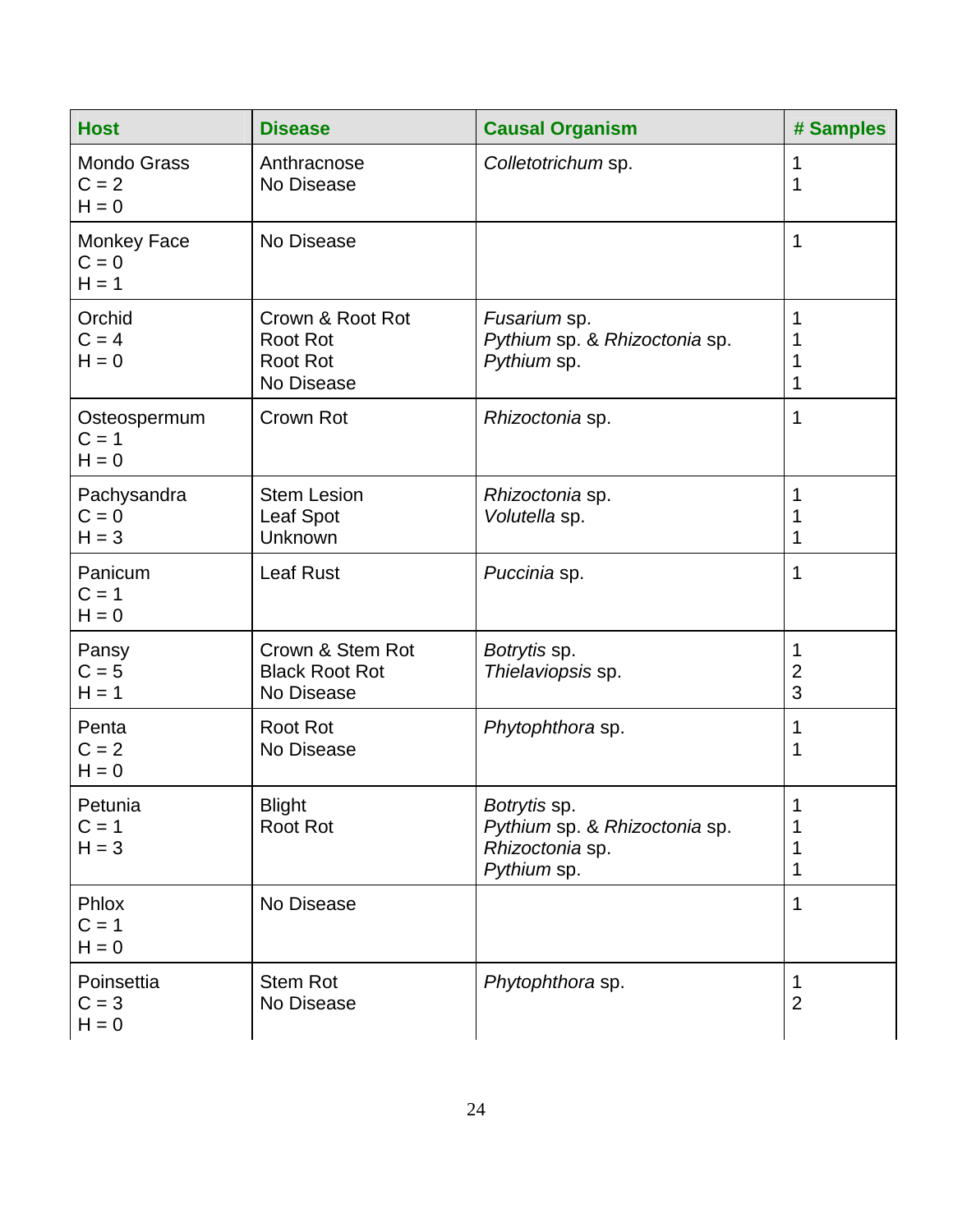| <b>Host</b>                         | <b>Disease</b>                                         | <b>Causal Organism</b>                                | # Samples      |
|-------------------------------------|--------------------------------------------------------|-------------------------------------------------------|----------------|
| Sansevieria<br>$C = 1$<br>$H = 0$   | Crown Rot                                              | Fusarium sp.                                          | 1              |
| Sarracenia<br>$C = 2$<br>$H = 0$    | No Disease                                             | Penicillium sp.                                       | 1<br>1         |
| Scaveola<br>$C = 1$<br>$H = 0$      | <b>Root Rot</b>                                        | Pythium sp. & Phytophthora sp.                        | $\mathbf 1$    |
| Schefflera<br>$C = 0$<br>$H = 1$    | <b>Bacterial or viral</b>                              | possible                                              | 1              |
| Snapdragon<br>$C = 1$<br>$H = 1$    | Rust<br><b>Root Rot</b>                                | Puccinia sp.<br>Pythium sp.                           | 1<br>1         |
| Streptocarpus<br>$C = 2$<br>$H = 0$ | No Disease                                             |                                                       | $\overline{2}$ |
| <b>Tulip</b><br>$C = 0$<br>$H = 3$  | <b>LSREP</b>                                           | Botrytis sp.<br>Penicillium sp.<br><b>Cold Damage</b> | 1<br>1<br>1    |
| <b>Thrift</b><br>$C = 0$<br>$H = 1$ | Web Blight                                             | Rhizoctonia sp.                                       | 1              |
| Verbena<br>$C = 1$<br>$H = 0$       | No Disease                                             |                                                       | 1              |
| Vinca<br>$C = 2$<br>$H = 1$         | <b>Black Root Rot</b><br>Root & Stem Rot<br>No Disease | Thielaviopsis sp.                                     | 1<br>1<br>1    |
| Zinnia<br>$C = 0$<br>$H = 3$        | <b>Stem Rot</b><br><b>Root Rot</b><br><b>Virus</b>     | Alternaria sp.<br>Pythium sp.<br>Tomato spotted wilt  | 1<br>1         |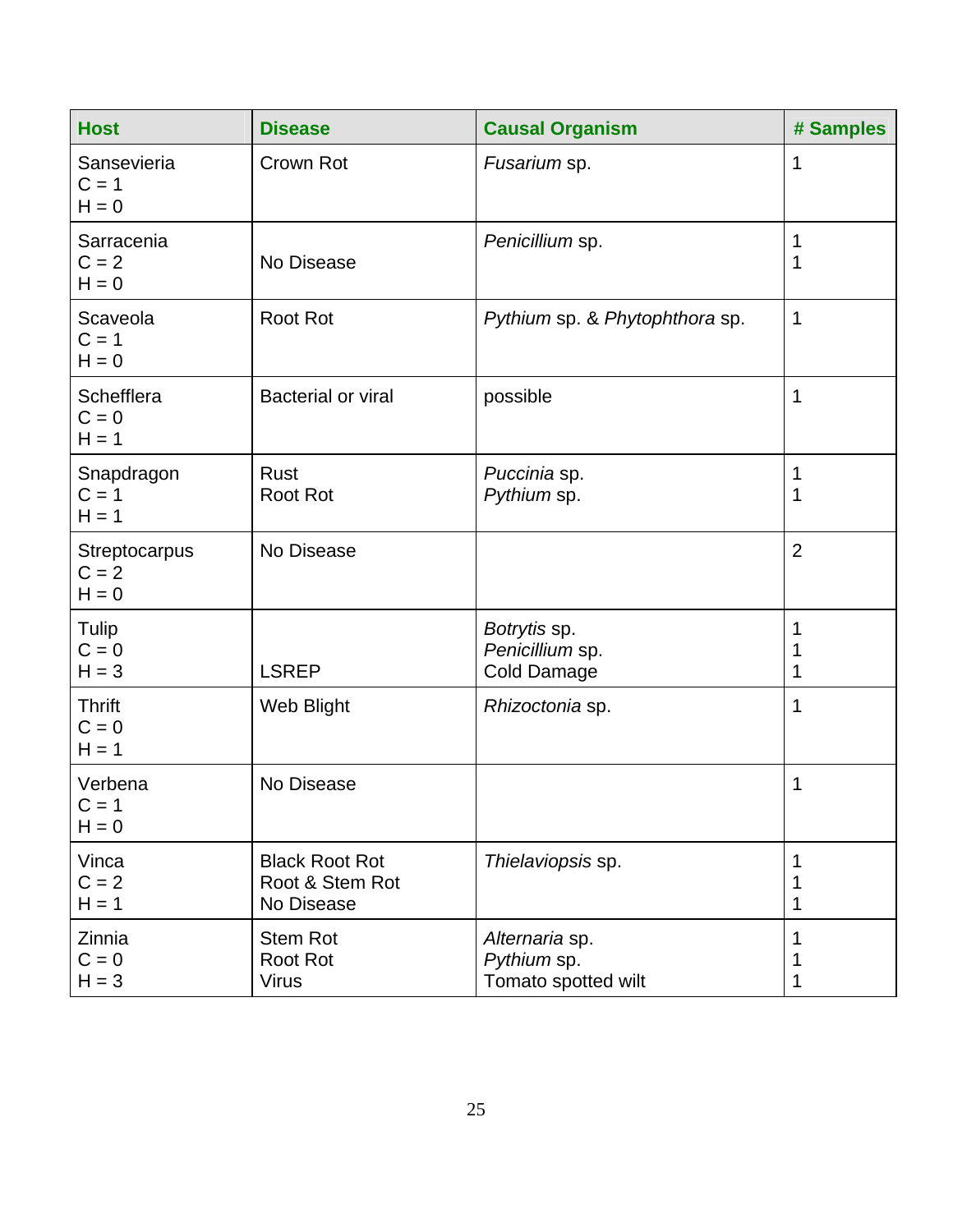#### **TREES** (Total # Diagnoses:  $\overline{C}$  = 80; H= 84)

Diagnostic responsibilities: Athens Clinic – All Samples (Commercial & Homeowner)

| <b>Host</b>                               | <b>Disease</b>                                                                                      | <b>Causal Organism</b>                                                              | # Samples                      |
|-------------------------------------------|-----------------------------------------------------------------------------------------------------|-------------------------------------------------------------------------------------|--------------------------------|
| <b>Birch</b><br>$C = 1$<br>$H = 0$        | <b>LSREP</b>                                                                                        |                                                                                     | 1                              |
| Cedar, Deodara<br>$C = 1$<br>$H = 0$      | <b>LSREP</b>                                                                                        |                                                                                     | 1                              |
| Cherry<br>$C = 0$<br>$H = 2$              | <b>LSREP</b><br>Unknown                                                                             |                                                                                     | 1<br>1                         |
| Conifer<br>$C = 0$<br>$H = 1$             | <b>LSREP</b>                                                                                        |                                                                                     | 1                              |
| Cordyline<br>$C = 1$<br>$H = 0$           | No Disease                                                                                          |                                                                                     | 1                              |
| <b>Crape Myrtle</b><br>$C = 1$<br>$H = 3$ | Sooty Mold<br>No Disease<br><b>LSREP</b>                                                            |                                                                                     | 1<br>1<br>$\overline{2}$       |
| Cryptomeria<br>$C = 15$<br>$H = 16$       | <b>Twig Blight</b><br><b>Bot Canker</b><br><b>Secondary Organisms</b><br>No Disease<br><b>LSREP</b> | Cercosporidium sp.<br>Fusicoccum sp.<br>Colletotrichum sp.<br>Alternaria sp.        | 1<br>4<br>16<br>$\overline{7}$ |
| Cypress, Leyland<br>$C = 11$<br>$H = 8$   | Canker<br>Root Rot<br>Root Rot<br>Needle Blight<br><b>Bot Canker</b><br>No Disease<br><b>LSREP</b>  | Seiridium or Bot (possible)<br>Pythium sp.<br>Cercosporidium sp.<br>Sphaeropsis sp. | 5<br>2<br>1<br>8<br>1          |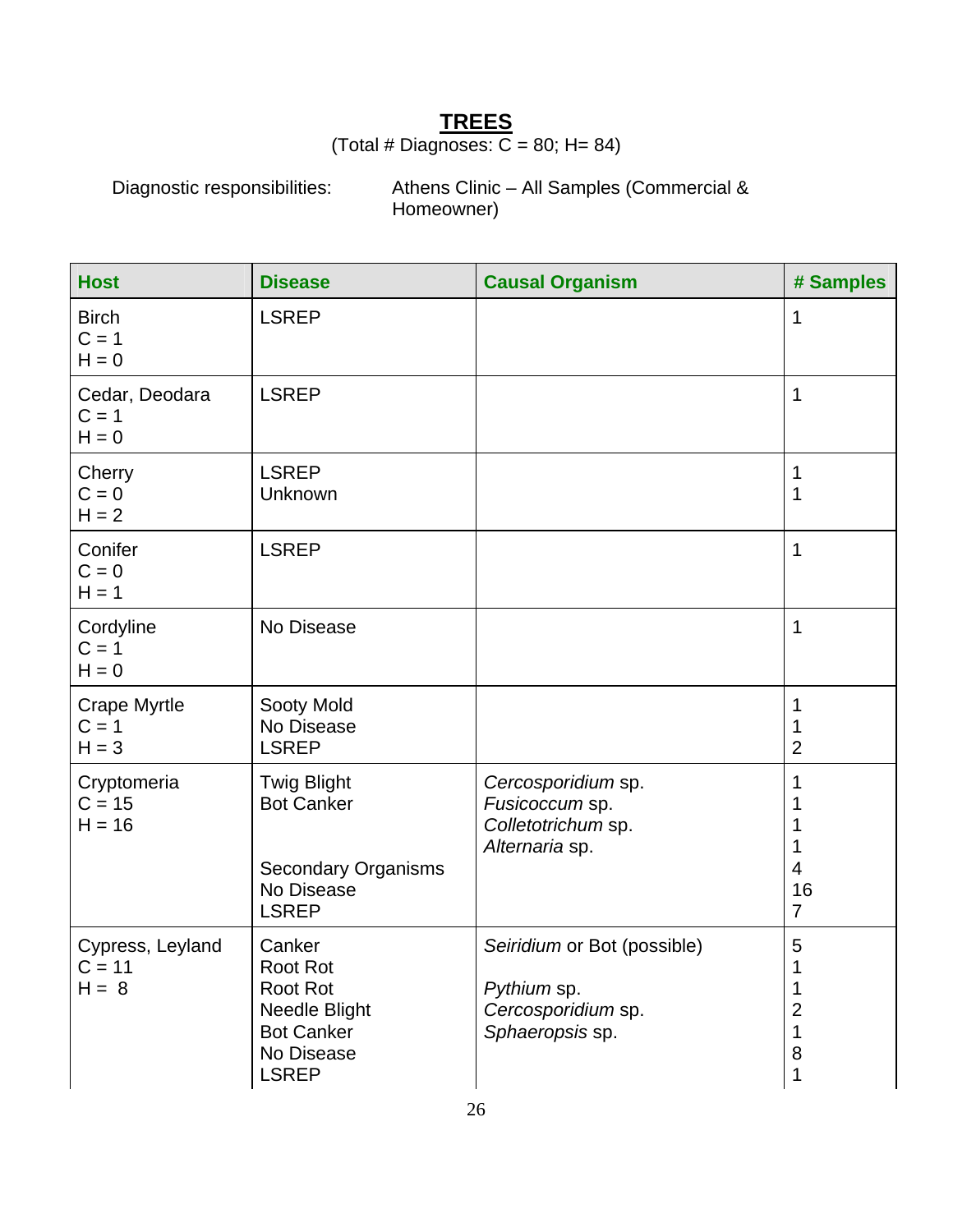| <b>Host</b>                            | <b>Disease</b>                                                                                                                     | <b>Causal Organism</b>                                                                                                          | # Samples                                                                       |
|----------------------------------------|------------------------------------------------------------------------------------------------------------------------------------|---------------------------------------------------------------------------------------------------------------------------------|---------------------------------------------------------------------------------|
| Cupressus<br>$C = 1$<br>$H = 0$        | No Disease                                                                                                                         |                                                                                                                                 | 1                                                                               |
| Dogwood<br>$C = 0$<br>$H = 2$          | No Disease<br><b>LSREP</b>                                                                                                         |                                                                                                                                 | 1<br>1                                                                          |
| Ehretia<br>$C = 1$<br>$H = 0$          | No Disease                                                                                                                         |                                                                                                                                 | 1                                                                               |
| Fagus<br>$C = 0$<br>$H = 1$            | Heart/Root Rot &/or<br><b>Slime Flux</b>                                                                                           |                                                                                                                                 | 1                                                                               |
| <b>Ficus</b><br>$C = 1$<br>$H = 0$     | Leaf spot                                                                                                                          | Corynespora sp.                                                                                                                 | 1                                                                               |
| Hardwoods, Misc.<br>$C = 0$<br>$H = 2$ |                                                                                                                                    | Algae<br><b>Bacteria</b>                                                                                                        | 1<br>1                                                                          |
| Hemlock<br>$C = 0$<br>$H = 1$          | No Disease                                                                                                                         |                                                                                                                                 | 1                                                                               |
| Magnolia<br>$C = 9$<br>$H = 5$         | <b>Algal Leaf Spot</b><br><b>Powdery Mildew</b><br>Root & Stem Rot<br>No Disease<br><b>LSREP</b><br><b>LSREP</b><br><b>Unknown</b> | Cephaleuros sp.<br>Fusarium sp.<br><b>Transplant Shock</b>                                                                      | $\overline{2}$<br>$\mathbf{2}$<br>1<br>5<br>1<br>2<br>1                         |
| Maple<br>$C = 14$<br>$H = 15$          | <b>Tar Spot</b><br>Leaf Spot<br>Anthracnose<br>Leaf Spot<br><b>Bot Canker</b><br>Root Rot<br>No Disease<br><b>LSREP</b><br>Unknown | Rhytisma sp.<br>bacterial<br>Gloeosporium sp.<br>Cristulariella sp.<br>Sphaeropsis sp.<br>Phytophthora sp.<br>Coenocytic hyphae | $\overline{2}$<br>1<br>1<br>1<br>1<br>1<br>17<br>$\ensuremath{\mathsf{3}}$<br>1 |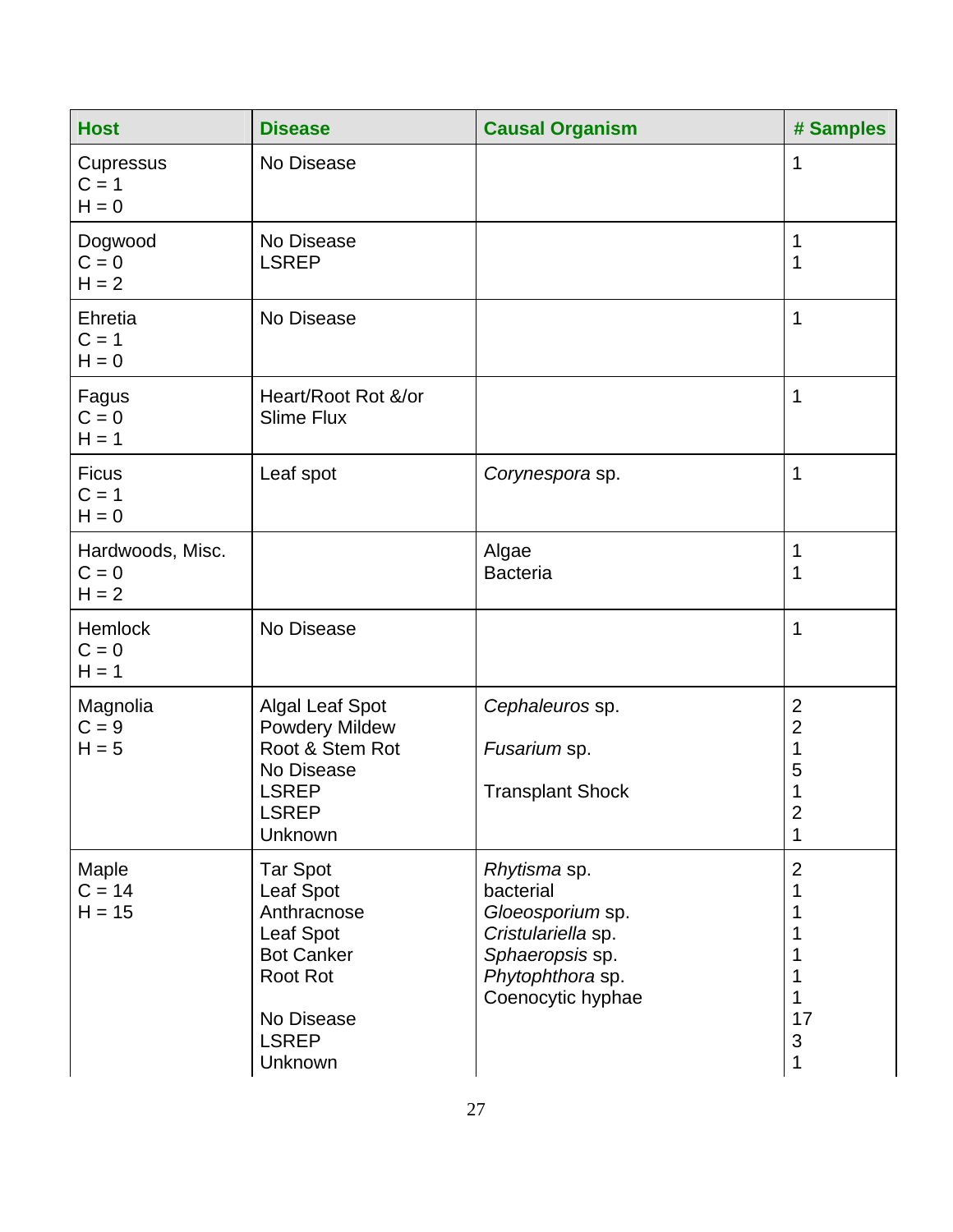| <b>Host</b>                         | <b>Disease</b>                                                                                                       | <b>Causal Organism</b>                                                                                                 | # Samples                  |
|-------------------------------------|----------------------------------------------------------------------------------------------------------------------|------------------------------------------------------------------------------------------------------------------------|----------------------------|
| Metasequoia<br>$C = 1$<br>$H = 0$   | Charcoal rot                                                                                                         | Macrophomina phaseoli                                                                                                  | 1                          |
| <b>Myrtle</b><br>$C = 1$<br>$H = 0$ | No Disease                                                                                                           |                                                                                                                        | 1                          |
| Oak<br>$C = 7$<br>$H = 13$          | Canker<br>Canker<br><b>Leaf Spot</b><br>Wetwood<br>No Disease<br><b>LSREP</b><br><b>LSREP</b><br>Sample Sent Forward | Endothiella sp.<br>Nectria sp.<br>Phyllosticta sp.<br>bacterial<br>Cordyceps spp.<br>Lightning damage<br>To Entomology | 1<br>1<br>7<br>1<br>6<br>1 |
| Palm<br>$C = 2$<br>$H = 1$          | <b>LSREP</b><br>No Disease                                                                                           | Pythium sp.<br><b>Transplant Shock</b>                                                                                 | 1<br>1<br>1                |
| Pear<br>$C = 0$<br>$H = 2$          | No Disease<br><b>LSREP</b>                                                                                           |                                                                                                                        | 1<br>1                     |
| Pine<br>$C = 5$<br>$H = 3$          | Crown Rot<br><b>Root Rot</b><br><b>Root Rot</b><br>No Disease<br><b>LSREP</b>                                        | Pythium sp.<br>Phytophthora sp.<br>Pythium sp. & Rhizoctonia sp.<br>Algae<br><b>Bacteria</b><br><b>Air Pollution</b>   | 1<br>1<br>1<br>3<br>1      |
| Poplar<br>$C = 0$<br>$H = 2$        | <b>LSREP</b><br><b>Unable to Diagnose</b>                                                                            |                                                                                                                        | 1<br>1                     |
| Prunus<br>$C = 1$<br>$H = 0$        | No Disease                                                                                                           |                                                                                                                        | 1                          |
| Redbud<br>$C = 0$<br>$H = 1$        | No Disease                                                                                                           |                                                                                                                        | 1                          |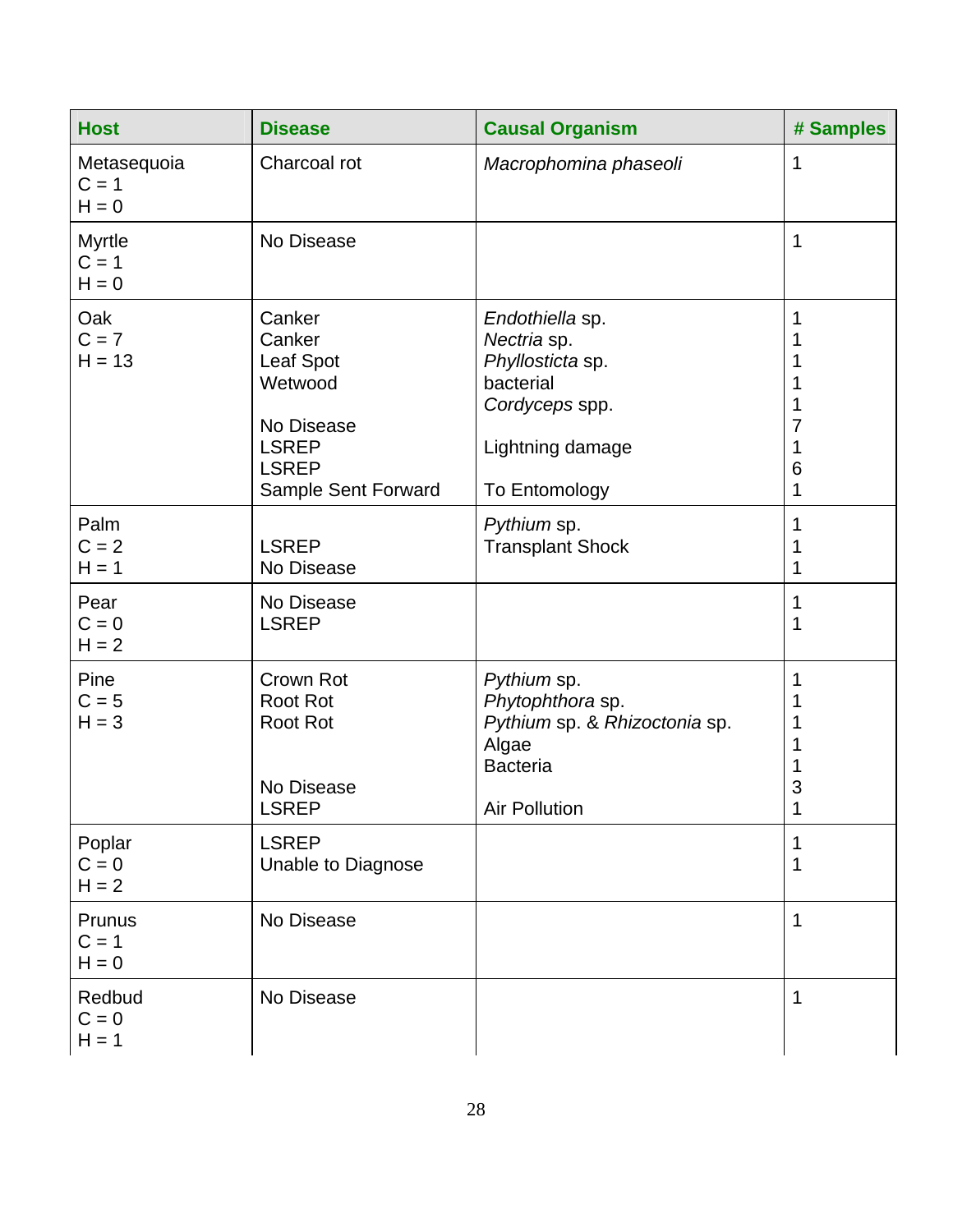| <b>Host</b>                          | <b>Disease</b>                                                               | <b>Causal Organism</b>                   | # Samples           |
|--------------------------------------|------------------------------------------------------------------------------|------------------------------------------|---------------------|
| Spruce<br>$C = 0$<br>$H = 2$         | <b>LSREP</b>                                                                 | Calonectria sp.                          |                     |
| Thuja<br>$C = 5$<br>$H = 1$          | <b>Bot Canker</b><br>Root Rot<br>Needle Blight<br>No Disease<br><b>LSREP</b> | Botryosphaeria sp.<br>Cercosporidium sp. | 2                   |
| <b>Unknown</b><br>$C = 1$<br>$H = 2$ | No Disease<br>Unable to Diagnose                                             |                                          | $\overline{2}$<br>1 |
| <b>Vitex</b><br>$C = 1$<br>$H = 0$   | Root & Crown Rot                                                             | Phytophthora sp. & Rhizoctonia sp.       | -1                  |
| Yew<br>$C = 0$<br>$H = 1$            | <b>LSREP</b>                                                                 |                                          | 1                   |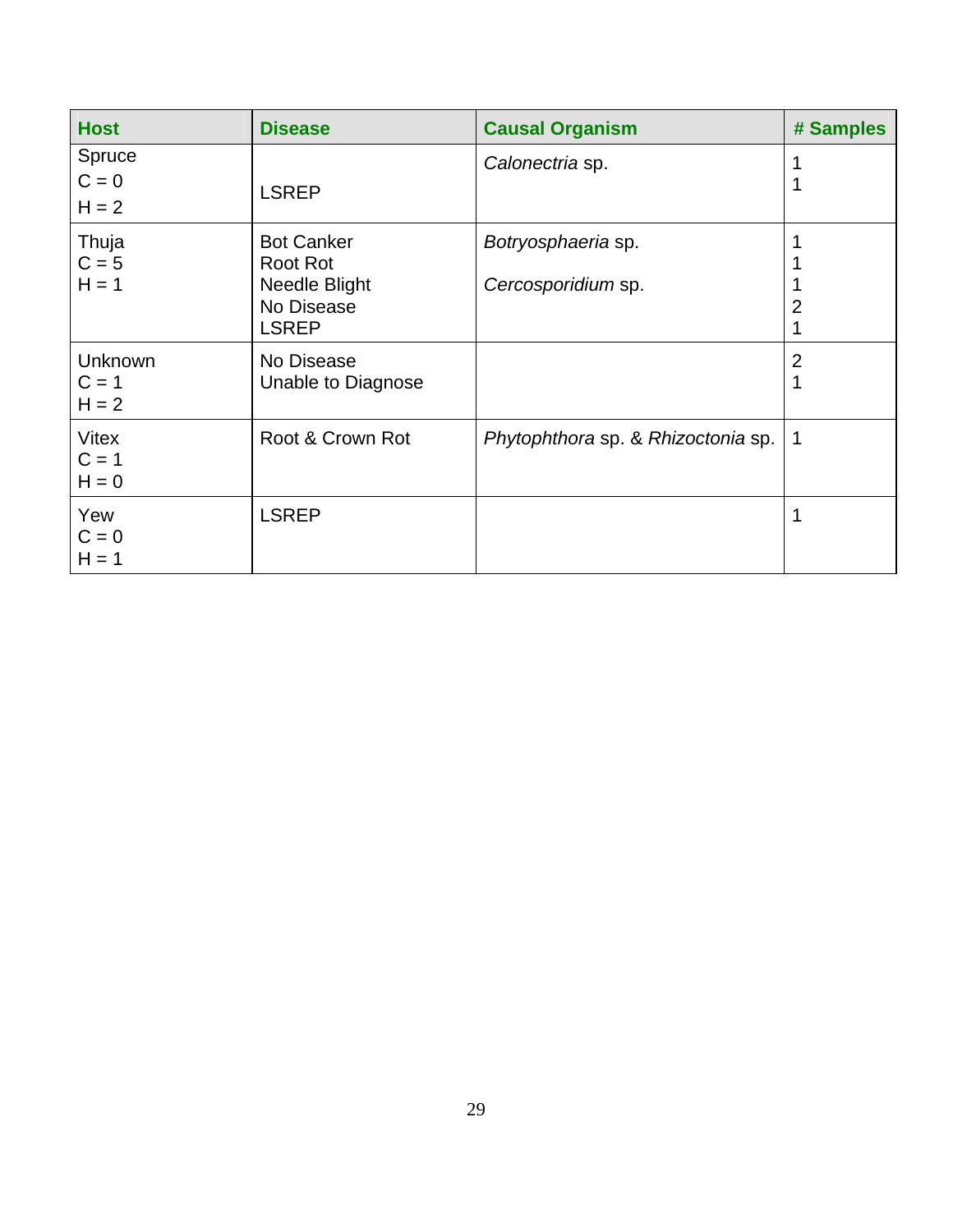#### **WOODY ORNAMENTALS**

(Total # Diagnoses:  $C = 148$ ; H = 91)

Diagnostic Responsibilities: Athens Clinic – All Samples (Commercial & Homeowner)

| <b>Host</b>                           | <b>Disease</b>                                                                                                                                                                                        | <b>Causal Organism</b>                                                                                                                                                                                                                              | # Samples                                         |
|---------------------------------------|-------------------------------------------------------------------------------------------------------------------------------------------------------------------------------------------------------|-----------------------------------------------------------------------------------------------------------------------------------------------------------------------------------------------------------------------------------------------------|---------------------------------------------------|
| Althea<br>$C = 1$<br>$H = 0$          | No Disease                                                                                                                                                                                            |                                                                                                                                                                                                                                                     | 1                                                 |
| Arborvitae<br>$C = 5$<br>$H = 1$      | <b>Root Rot</b><br>No Disease                                                                                                                                                                         | Phytophthora sp.                                                                                                                                                                                                                                    | 1<br>5                                            |
| Aucuba<br>$C = 3$<br>$H = 1$          | Anthracnose<br>No Disease<br><b>LSREP</b>                                                                                                                                                             |                                                                                                                                                                                                                                                     | 1<br>$\overline{2}$                               |
| Azalea<br>$C = 15$<br>$H = 5$         | <b>Dieback</b><br>Root rot<br><b>Root Decline</b><br><b>Powdery Mildew</b><br>Root Rot<br>Root Rot<br>Anthracnose<br>Anthracnose<br><b>Root Rot</b><br><b>Leaf Spot</b><br>No Disease<br><b>LSREP</b> | Botryosphaeria sp.<br>Pythium sp. & Phytophthora sp.<br>Unknown Fungi<br>Microsphaera azaleae<br>Pythium sp.<br>Phytophthora sp.<br>Colletotrichum sp.<br>Gloeosporium sp.<br>Pythium sp. & Rhizoctonia sp.<br>Basidiomycete<br>Cylindrocladium sp. | 1<br>3<br>1<br>1<br>2<br>1<br>4<br>$\overline{2}$ |
| <b>Barberry</b><br>$C = 1$<br>$H = 0$ | <b>TDTD</b>                                                                                                                                                                                           |                                                                                                                                                                                                                                                     | 1                                                 |
| Bougainvillea<br>$C = 0$<br>$H = 1$   | No Disease                                                                                                                                                                                            |                                                                                                                                                                                                                                                     | 1                                                 |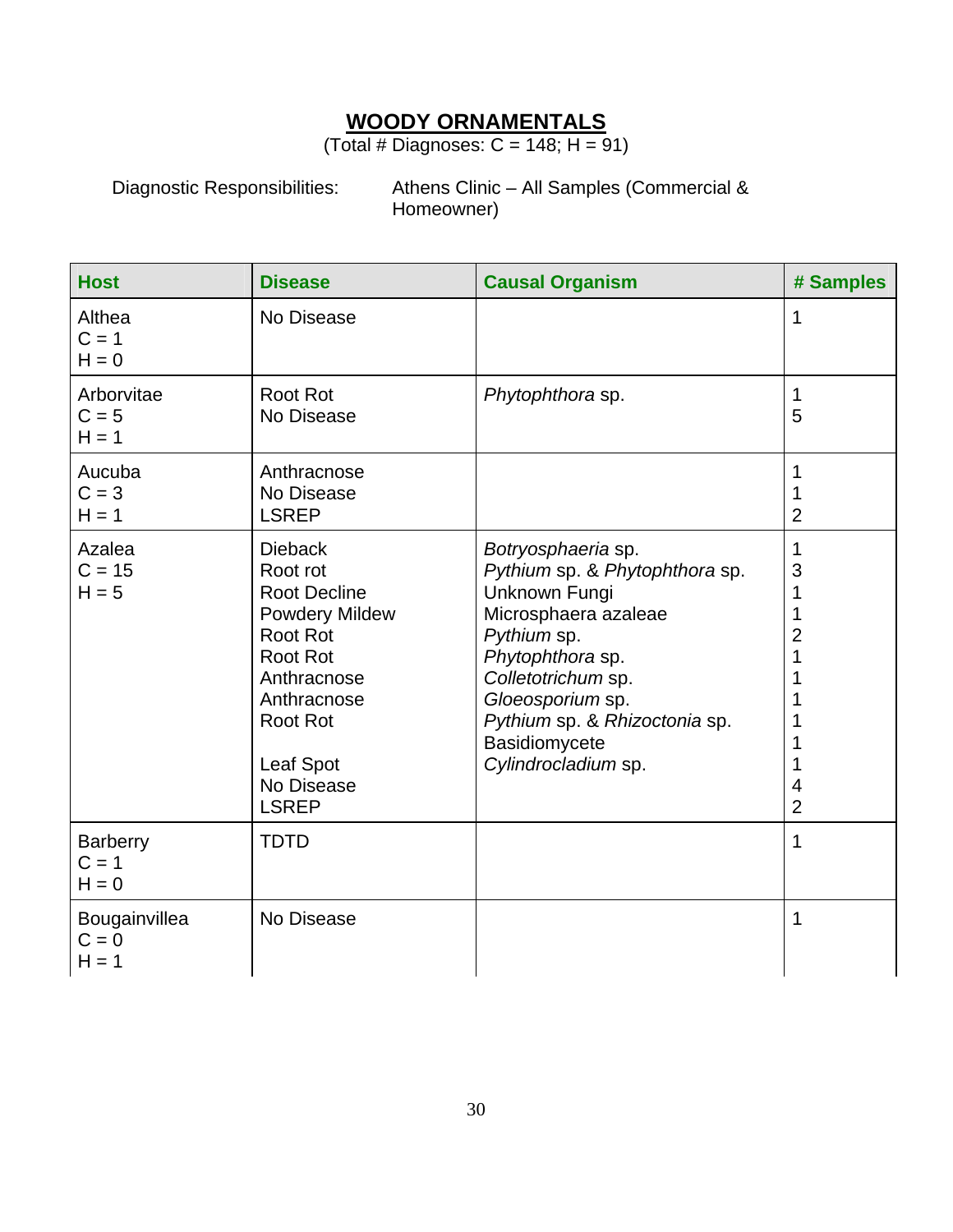| <b>Host</b>                         | <b>Disease</b>                                                                                                                                        | <b>Causal Organism</b>                                                                                                          | # Samples                                                 |
|-------------------------------------|-------------------------------------------------------------------------------------------------------------------------------------------------------|---------------------------------------------------------------------------------------------------------------------------------|-----------------------------------------------------------|
| Boxwood<br>$C = 8$<br>$H = 8$       | Volutella Blight<br><b>Root Rot</b><br><b>Boxwood Decline</b><br><b>Root Rot</b><br><b>Root Rot</b><br>No disease<br>Unknown                          | Volutella buxi<br>Pythium sp.<br>Phytophthora sp.<br>Pythium sp. & Phytophthora sp.                                             | 4<br>$\overline{c}$<br>1<br>1<br>$\overline{c}$<br>5<br>1 |
| Camellia<br>$C = 18$<br>$H = 10$    | <b>Bot Canker</b><br>Leaf Spot<br>Root Rot<br>Anthracnose<br>Leaf Spot<br><b>Dieback</b><br><b>Leaf Gall</b><br>No Disease<br><b>LSREP</b><br>Unknown | Botryosphaeria sp.<br>Pythium sp. & Rhizoctonia sp.<br>Gloeosporium sp.<br>Phyllosticta sp.<br>Leptosphaeria sp.<br>Exobasidium | 1<br>1<br>17<br>3<br>1                                    |
| Chamaecyparis<br>$C = 0$<br>$H = 2$ | <b>Twig Blight</b><br>No Disease                                                                                                                      | Phomopsis sp.                                                                                                                   | 1<br>1                                                    |
| Chionanthus<br>$C = 0$<br>$H = 1$   | Slime Flux/ Wetwood                                                                                                                                   |                                                                                                                                 | 1                                                         |
| Cleyera<br>$C = 1$<br>$H = 1$       | No Disease                                                                                                                                            |                                                                                                                                 | $\overline{2}$                                            |
| Daphne<br>$C = 0$<br>$H = 1$        | No Disease                                                                                                                                            |                                                                                                                                 | 1                                                         |
| Duranta<br>$C = 0$<br>$H = 1$       | Slime Mold                                                                                                                                            |                                                                                                                                 | 1                                                         |
| Elaeagnus<br>$C = 2$<br>$H = 0$     | <b>Trunk Rot</b><br>No Disease                                                                                                                        | Phytophthora cactorum                                                                                                           | 1<br>1                                                    |
| Euonymus<br>$C = 1$<br>$H = 1$      | Slime Mold<br>No Disease                                                                                                                              |                                                                                                                                 | 1<br>1                                                    |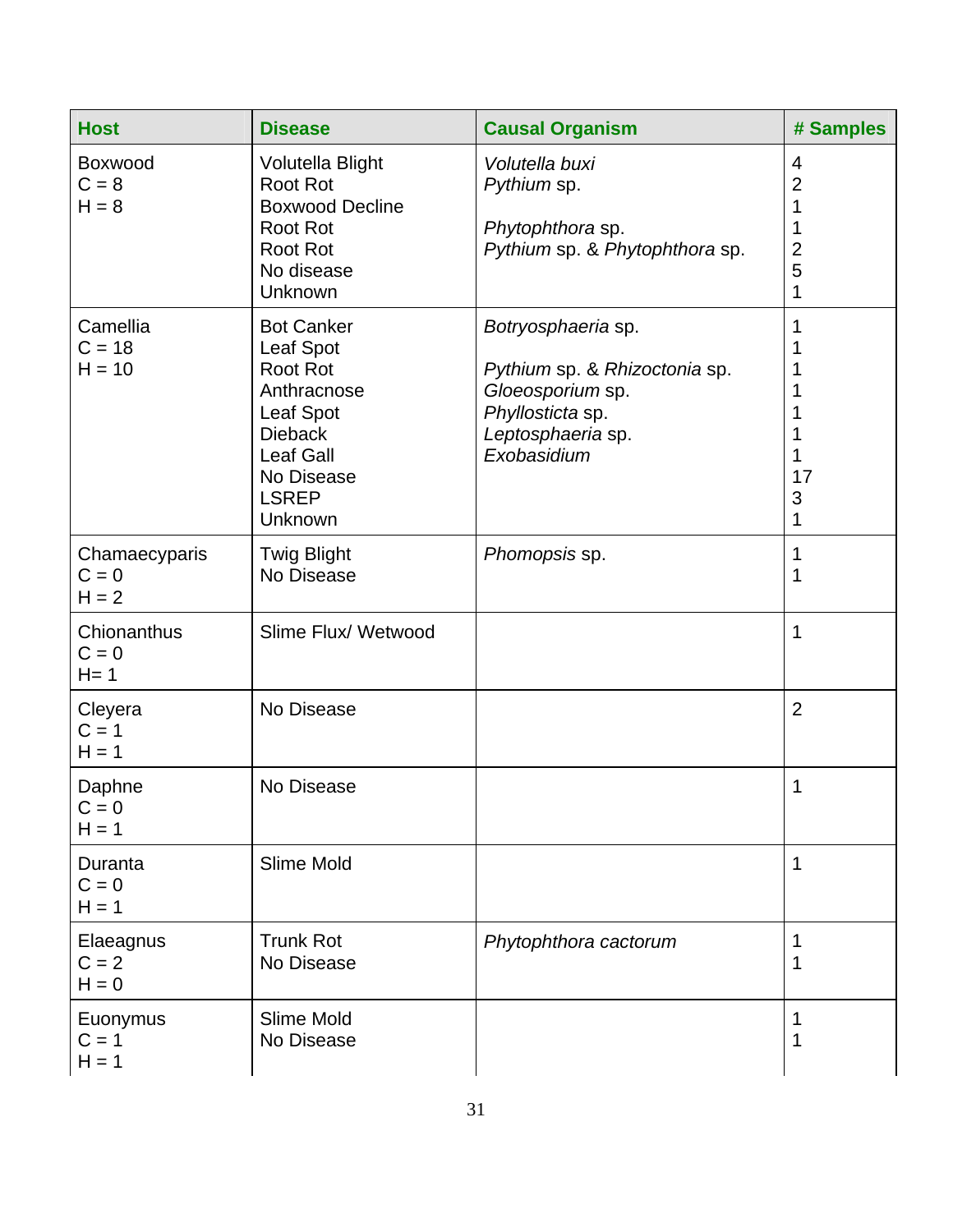| <b>Host</b>                           | <b>Disease</b>                                                                                                                                                                                                                  | <b>Causal Organism</b>                                                                                                                                               | # Samples                                                                 |
|---------------------------------------|---------------------------------------------------------------------------------------------------------------------------------------------------------------------------------------------------------------------------------|----------------------------------------------------------------------------------------------------------------------------------------------------------------------|---------------------------------------------------------------------------|
| Fatsia<br>$C = 0$<br>$H = 1$          | Sooty Mold                                                                                                                                                                                                                      |                                                                                                                                                                      | 1                                                                         |
| Fig, creeping<br>$C = 1$<br>$H = 0$   | <b>Root Rot</b>                                                                                                                                                                                                                 | Phytophthora sp. & Fusarium sp.                                                                                                                                      | $\mathbf 1$                                                               |
| Forsythia<br>$C = 0$<br>$H = 1$       | Nematode Damage<br>(Root knot)                                                                                                                                                                                                  | Meloidogyne sp.                                                                                                                                                      | $\mathbf 1$                                                               |
| Fothergilla<br>$C = 1$<br>$H = 0$     | Leaf Spot                                                                                                                                                                                                                       | Cercospora sp.                                                                                                                                                       | 1                                                                         |
| Gardenia<br>$C = 0$<br>$H = 3$        | No Disease<br><b>LSREP</b>                                                                                                                                                                                                      |                                                                                                                                                                      | 1<br>$\overline{2}$                                                       |
| <b>Hibiscus</b><br>$C = 2$<br>$H = 0$ | No Disease<br><b>Insufficient Sample</b>                                                                                                                                                                                        |                                                                                                                                                                      | 1<br>1                                                                    |
| <b>Holly</b><br>$C = 19$<br>$H = 11$  | <b>Root Rot</b><br><b>Black Root Rot</b><br><b>Root Rot</b><br><b>Root Rot</b><br>Leaf Spot<br>Canker<br>Canker<br><b>Bot Canker</b><br><b>Aerial Blight</b><br><b>Algal Leaf Spot</b><br>No Disease<br><b>LSREP</b><br>Unknown | Thielaviopsis sp.<br>Rhizoctonia sp.<br>Pythium sp.<br>Colletotrichum sp.<br>Phomopsis sp.<br>Leptosphaeria sp.<br>Rhizoctonia sp.<br>Pestalotia sp.<br>Fusarium sp. | 1<br>1<br>$\overline{2}$<br>$\overline{2}$<br>1<br>1<br>1<br>11<br>4<br>1 |
| Hydrangea<br>$C = 15$<br>$H = 4$      | Leaf Spot<br>Root Rot<br><b>Root Rot</b><br><b>Root Rot</b><br><b>Stem Rot</b><br>No Disease                                                                                                                                    | Cercospora sp.<br>Pythium sp.<br>Pythium sp. & Rhizoctonia sp.<br>Phytophthora sp. & Rhizoctonia sp.<br>Fusarium sp.                                                 | 1<br>$\overline{2}$<br>1<br>1<br>13                                       |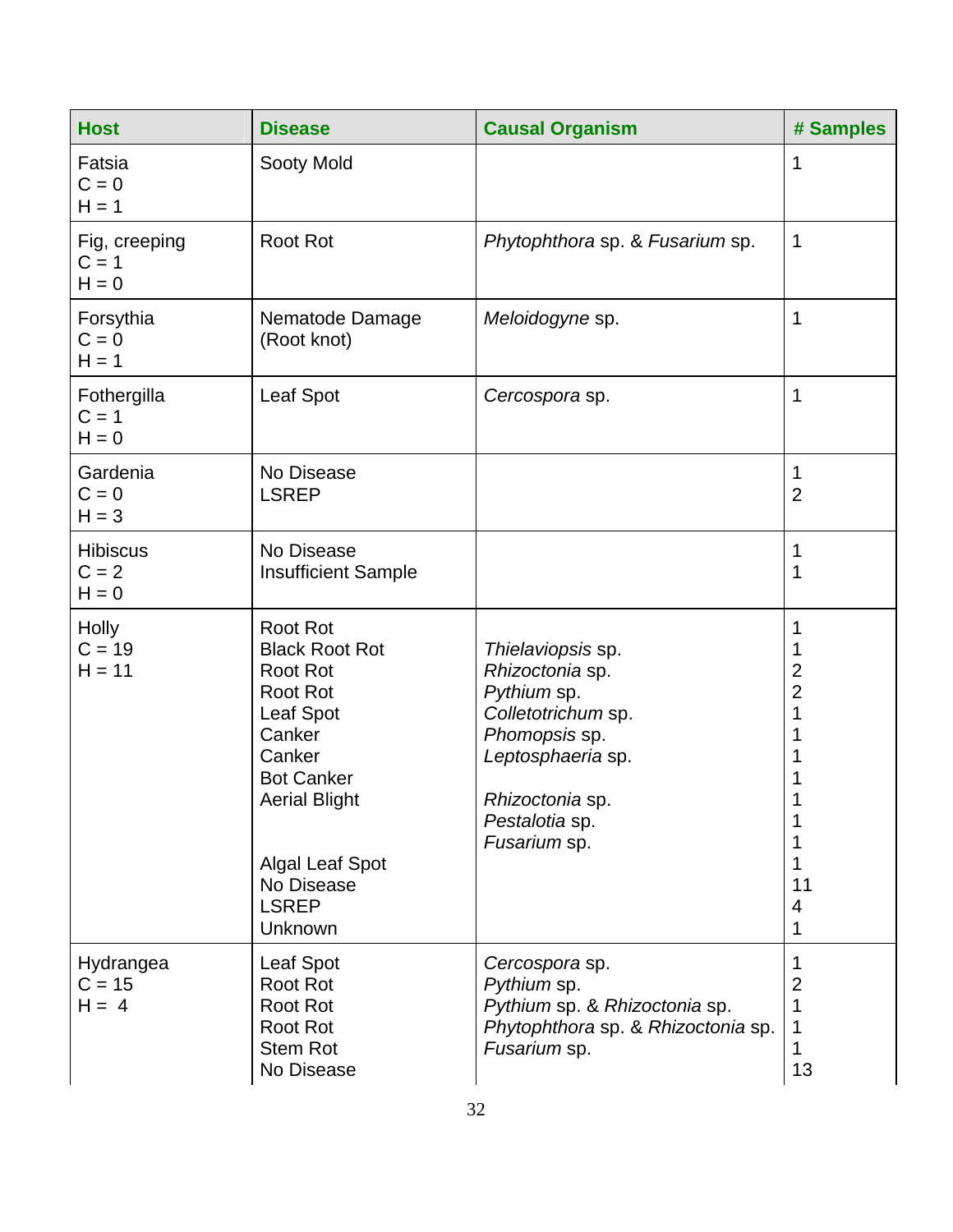| <b>Host</b>                          | <b>Disease</b>                                                                                                       | <b>Causal Organism</b>                                                                           | # Samples                  |
|--------------------------------------|----------------------------------------------------------------------------------------------------------------------|--------------------------------------------------------------------------------------------------|----------------------------|
| Illicium<br>$C = 4$<br>$H = 0$       | Leaf Spot<br><b>Leaf Spot</b><br><b>Bot Canker</b><br>No Disease                                                     | Cercospora sp.<br>Gloeosporium sp.<br>Sphaeropsis sp.                                            | 1<br>1<br>1                |
| Jasmine<br>$C = 2$<br>$H = 4$        | Leaf Spot, Bacterial<br>Southern Blight<br><b>Root Rot</b><br><b>Root Rot</b><br><b>LSREP</b>                        | (Possible)<br>Sclerotium rolfsii<br>Pythium sp.<br>Rhizoctonia sp.<br>Rhizoctonia sp. (Possible) | 1<br>1<br>1                |
| Juniper<br>$C = 6$<br>$H = 6$        | <b>Aerial Blight</b><br><b>Root Rot</b><br>Twig Blight<br>Canker (Possible)<br>No Disease<br><b>LSREP</b><br>Unknown | Rhizoctonia sp.<br>Verticillium sp.<br>Pythium sp. & Phytophthora sp.<br>Pestalotia sp.          | 1<br>1<br>1<br>5<br>1<br>1 |
| Kolkwitzia<br>$C = 1$<br>$H = 0$     | <b>Root Rot</b>                                                                                                      | Pythium sp.                                                                                      | 1                          |
| Hypericum<br>$C = 2$<br>$H = 0$      | <b>Black Root Rot</b><br><b>Root Rot</b>                                                                             | Thielaviopsis sp.<br>Pythium sp. & Rhizoctonia sp.                                               | 1<br>1                     |
| Lantana<br>$C = 1$<br>$H = 1$        | Nematode Damage<br>No Disease                                                                                        | Meloidogyne sp.                                                                                  | 1<br>1                     |
| Laurel, Cherry<br>$C = 0$<br>$H = 2$ | <b>Black Root rot</b><br><b>Shot Hole</b>                                                                            | Thielaviopsis basicola<br>Scolytus rugulosus                                                     | 1<br>1                     |
| Lavandula<br>$C = 1$<br>$H = 0$      | <b>Root Rot</b>                                                                                                      | Pythium sp. & Rhizoctonia sp.                                                                    | 1                          |
| Leucothoe<br>$C = 1$<br>$H = 2$      | <b>Root Rot</b><br><b>Powdery Mildew</b><br><b>LSREP</b>                                                             | Pythium sp.<br>Erysiphe vaccinii                                                                 | 1<br>1<br>1                |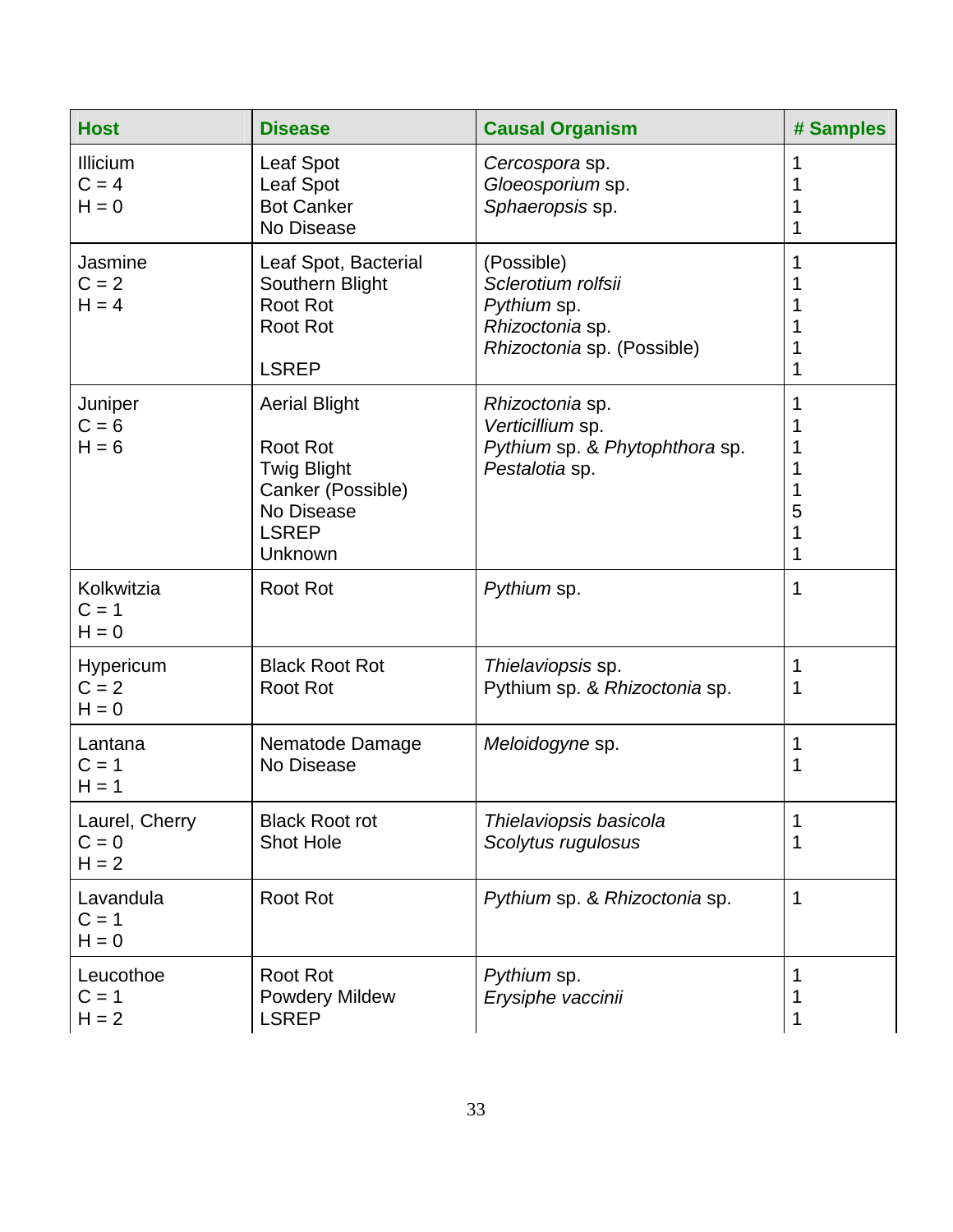| <b>Host</b>                         | <b>Disease</b>                                                              | <b>Causal Organism</b>                                                | # Samples                     |
|-------------------------------------|-----------------------------------------------------------------------------|-----------------------------------------------------------------------|-------------------------------|
| Ligustrum<br>$C = 4$<br>$H = 3$     | Leaf spot<br>Wood rotting fungi<br>Sooty Mold<br>No Disease<br><b>LSREP</b> | Cercospora sp.<br>Armillaria sp.                                      | 1<br>1<br>3<br>1              |
| Loropetalum<br>$C = 1$<br>$H = 0$   | <b>TDTD</b>                                                                 |                                                                       | 1                             |
| Mahonia<br>$C = 1$<br>$H = 0$       | <b>Root Rot</b>                                                             | Pythium sp.                                                           | 1                             |
| Nandina<br>$C = 3$<br>$H = 0$       | Stem & Root Rot<br>Root Rot<br>Leaf Spot                                    | Rhizoctonia sp.<br>Pythium sp.<br>Cercospora sp.                      | 1<br>1<br>1                   |
| Physocarpus<br>$C = 1$<br>$H = 0$   | No Disease                                                                  |                                                                       | 1                             |
| <b>Pieris</b><br>$C = 2$<br>$H = 0$ | <b>Black Root Rot</b><br><b>Root Rot</b>                                    | Thielaviopsis basicola<br>Pythium sp. & Rhizoctonia sp.               | 1<br>1                        |
| Pittosporum<br>$C = 1$<br>$H = 0$   |                                                                             | Coenocytic hyphae                                                     | 1                             |
| Rhaphiolepis<br>$C = 3$<br>$H = 3$  | Leaf Spot<br>Leaf Spot<br><b>Root Rot</b><br>No Disease<br><b>TDTD</b>      | Entomosporium sp.<br>Cercospora sp.<br>Pythium sp. & Phytophthora sp. | $\overline{2}$<br>1<br>1<br>1 |
| Rhododendron<br>$C = 2$<br>$H = 2$  | <b>Root Rot</b><br>No Disease                                               |                                                                       | 1<br>3                        |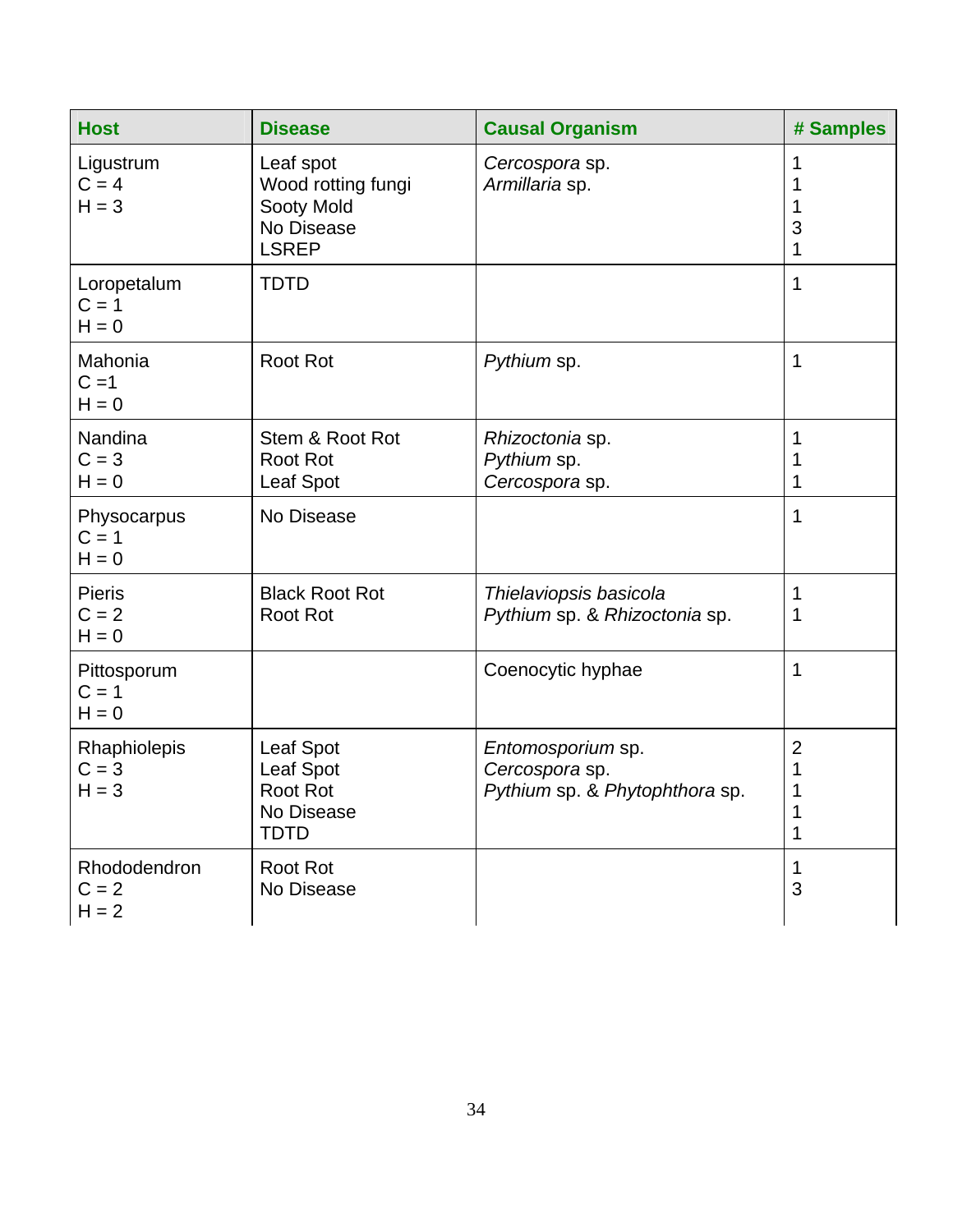| <b>Host</b>                            | <b>Disease</b>                                                                                                                                    | <b>Causal Organism</b>                                                                                                                                             | # Samples                          |
|----------------------------------------|---------------------------------------------------------------------------------------------------------------------------------------------------|--------------------------------------------------------------------------------------------------------------------------------------------------------------------|------------------------------------|
| Rose<br>$C = 12$<br>$H = 9$            | <b>Root Rot</b><br><b>Black Spot</b><br>Leaf Spot<br>Wilt<br>Root Rot<br><b>Root Rot</b><br>Downy Mildew<br>No Disease<br><b>LSREP</b><br>Unknown | Armillaria (possible)<br>Marssonina rosea<br>Cercospora sp.<br>Verticillium dahliae<br>Rhizoctonia sp.<br>Phytophthora sp.<br>Peronospora sparsa<br>Alternaria sp. | 1<br>$\overline{2}$<br>2<br>3<br>1 |
| Spirea<br>$C = 0$<br>$H = 1$           | <b>TDTD</b>                                                                                                                                       |                                                                                                                                                                    | 1                                  |
| <b>Tea Olive</b><br>$C = 1$<br>$H = 0$ | No Disease                                                                                                                                        |                                                                                                                                                                    | 1                                  |
| Unknown<br>$C = 0$<br>$H = 2$          | No Disease<br><b>LSREP</b>                                                                                                                        | <b>Transplant shock</b>                                                                                                                                            | 1<br>1                             |
| Viburnum<br>$C = 6$<br>$H = 3$         | <b>Root Rot</b><br>No Disease<br><b>LSREP</b>                                                                                                     | Pythium sp. & Phytophthora sp.                                                                                                                                     | 1<br>7                             |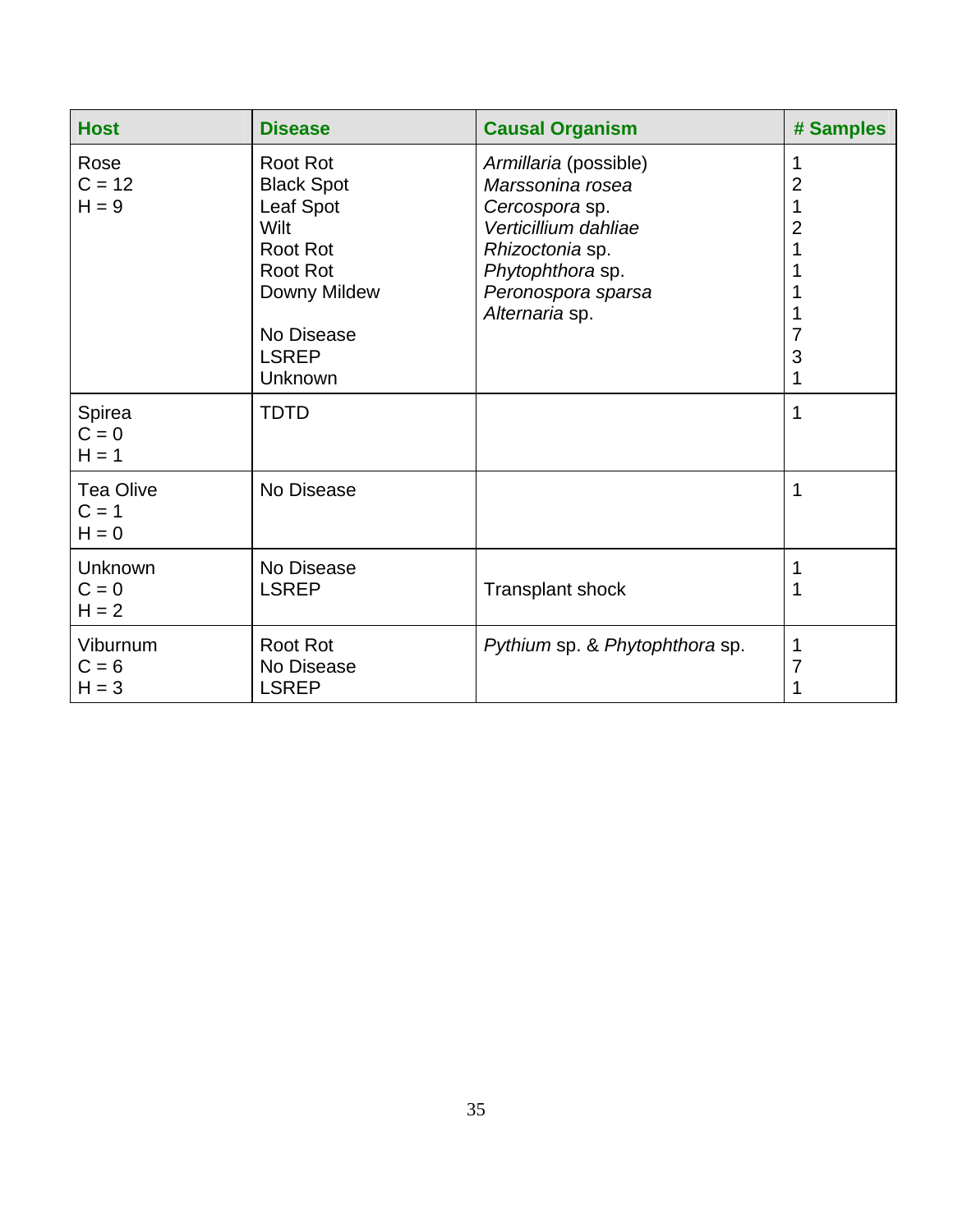#### **TURF & FORAGE GRASSES**

(Total # Diagnoses:  $C = 400$ ; H = 195)

Diagnostic Responsibilities: Athens Clinic – all samples (Commercial & Homeowner)

| <b>Host</b>                             | <b>Disease</b>                                                                                                                                                                                                      | <b>Causal Organism</b>                                                                                                                                                                                                                                                                    | # Samples                                                                                                                                                                 |
|-----------------------------------------|---------------------------------------------------------------------------------------------------------------------------------------------------------------------------------------------------------------------|-------------------------------------------------------------------------------------------------------------------------------------------------------------------------------------------------------------------------------------------------------------------------------------------|---------------------------------------------------------------------------------------------------------------------------------------------------------------------------|
| <b>Bentgrass</b><br>$C = 80$<br>$H = 0$ | Anthracnose (basal rot)<br><b>ETRI</b><br><b>ETRI</b><br><b>Summer Patch</b><br>Nematode Damage<br>Sulfides/Anaerobic<br>Conditions<br>No Disease                                                                   | Colletotrichum sp.<br>Magnaporthe poae or GGG<br>Magnaporthe sp.<br>Pythium sp.<br>Rhizoctonia sp.<br>Algae<br>GGG<br>Suspect or recommend check                                                                                                                                          | 23<br>$\mathbf{2}$<br>3<br>$\mathbf{1}$<br>21<br>8<br>3<br>1<br>8<br>5<br>5                                                                                               |
| Bermuda<br>$C = 88$<br>$H = 23$         | <b>Brown Patch</b><br>Large Patch<br>Rust<br><b>ETRI</b><br>Take-all<br><b>Dollar Spot</b><br><b>SDS</b><br><b>Bermuda Decline</b><br>Rust<br>Saprophyte<br>No Disease<br><b>Insufficient Sample</b><br><b>TDTD</b> | Rhizoctonia sp.<br>Rhizoctonia sp.<br>Puccinia sp.<br>GGG<br>Sclerotinia homeocarpa<br>(possible)<br>Puccinia cynodontis<br>Helminthosporium sp.<br>Pythium sp.<br>Rhizoctonia sp.<br>Bipolaris sp.<br>Colletotrichum sp.<br>Curvularia sp.<br>Cladosporium sp.<br>Sclerotinia homeocarpa | 3<br>$\overline{4}$<br>$\overline{2}$<br>$\overline{7}$<br>24<br>1<br>1<br>3<br>1<br>$\overline{4}$<br>12<br>16<br>$\boldsymbol{9}$<br>3<br>$\overline{4}$<br>1<br>9<br>4 |
| <b>Bluegrass</b><br>$C = 0$<br>$H = 1$  | <b>ETRI</b>                                                                                                                                                                                                         |                                                                                                                                                                                                                                                                                           | $\mathbf{1}$                                                                                                                                                              |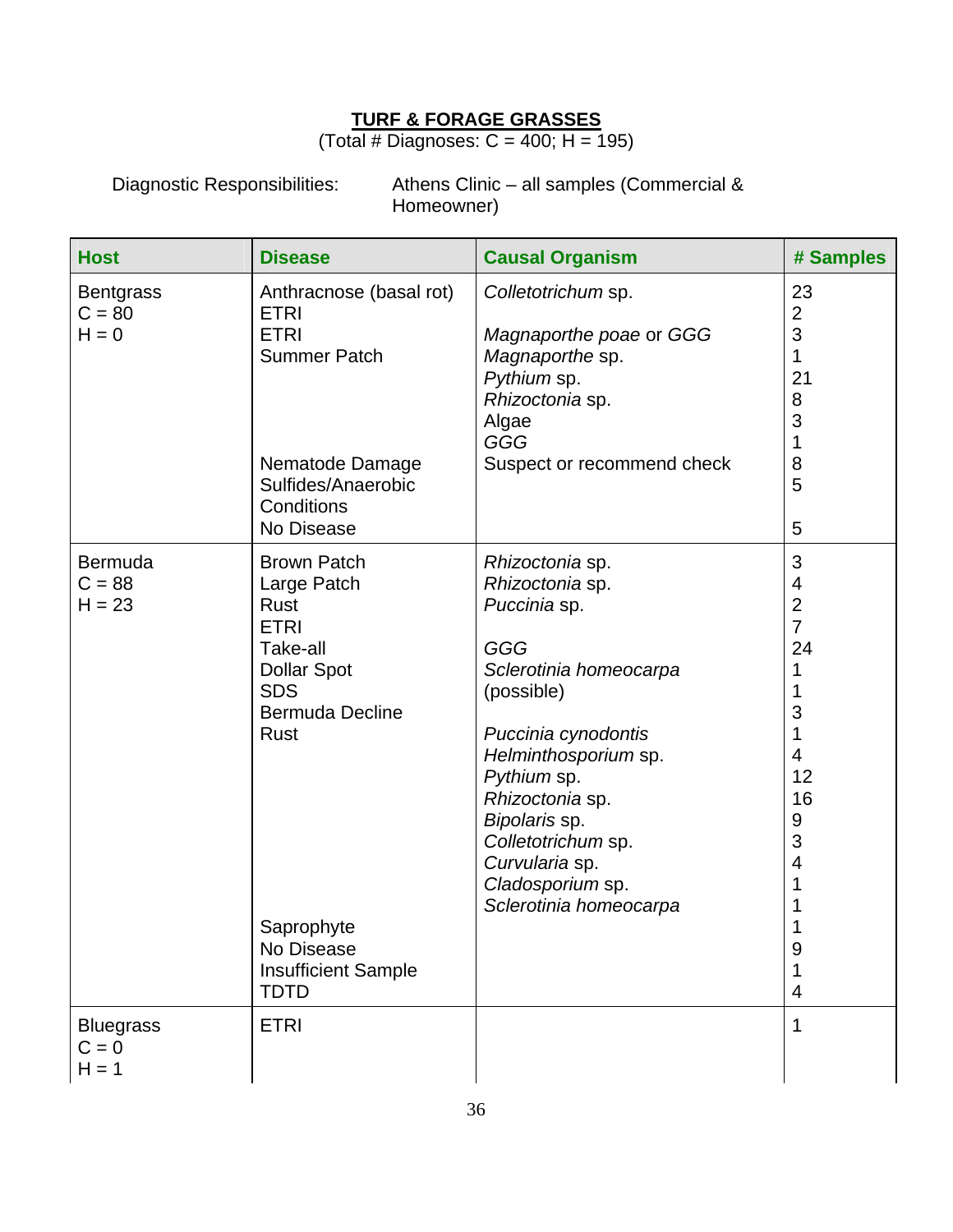| <b>Host</b>                       | <b>Disease</b>                                                                                                                                                                                                  | <b>Causal Organism</b>                                                                                                                                                                                            | # Samples                                                                                                                                                                                           |
|-----------------------------------|-----------------------------------------------------------------------------------------------------------------------------------------------------------------------------------------------------------------|-------------------------------------------------------------------------------------------------------------------------------------------------------------------------------------------------------------------|-----------------------------------------------------------------------------------------------------------------------------------------------------------------------------------------------------|
| Centipede<br>$C = 66$<br>$H = 57$ | Take-all<br><b>Fairy Ring</b><br>Large Patch<br><b>ETRI</b><br>Root Rot<br><b>Gray Leaf Spot</b><br>Anthracnose<br><b>Fairy Ring</b><br>No Disease<br><b>LSREP</b><br><b>Insufficient Sample</b><br><b>TDTD</b> | <b>GGG</b><br>(possible)<br>Rhizoctonia sp.<br>Rhizoctonia sp.<br>Pyricularia sp.<br>Colletotrichum sp.<br>Curvularia sp.<br>Colletotrichum sp.<br>Rhizoctonia sp.<br>Bipolaris sp.<br>Pythium sp.<br>Clamp Fungi | 42<br>10<br>$\sqrt{5}$<br>$\overline{c}$<br>$\overline{2}$<br>1<br>$\mathbf 1$<br>1<br>$\overline{7}$<br>$\overline{4}$<br>17<br>$\mathbf 2$<br>$\overline{4}$<br>$\mathbf{1}$<br>21<br>1<br>1<br>1 |
| Fescue<br>$C = 8$<br>$H = 4$      | <b>Brown Patch</b><br><b>ETRI</b><br>Nematode Damage<br>No Disease<br>Unable to Diagnose                                                                                                                        | Rhizoctonia sp.<br>Rhizoctonia sp.<br>Pythium sp.<br>Colletotrichum sp.                                                                                                                                           | 1<br>1<br>1<br>$\overline{2}$<br>3<br>$\mathbf 1$<br>$\overline{2}$<br>1                                                                                                                            |
| Grass<br>$C = 1$<br>$H = 16$      | Rust<br>Take-all<br>Anthracnose<br>Large Patch<br>No Disease<br><b>TDTD</b>                                                                                                                                     | Puccinia sp.<br><b>GGG</b><br>Gloeosporium sp.<br>Rhizoctonia sp.<br>Rhizoctonia sp.<br>Curvularia sp.                                                                                                            | 1<br>8<br>1<br>3<br>1<br>1                                                                                                                                                                          |
| Greens<br>$C = 28$<br>$H = 0$     | <b>Summer Patch</b><br><b>ETRI</b><br>Nematode Damage                                                                                                                                                           | Rhizoctonia sp.<br>Pythium sp.<br>Magnaporthe poae<br>Colletotrichum sp.                                                                                                                                          | $\overline{2}$<br>3<br>3<br>12<br>$\mathfrak{B}$<br>$\overline{4}$<br>1                                                                                                                             |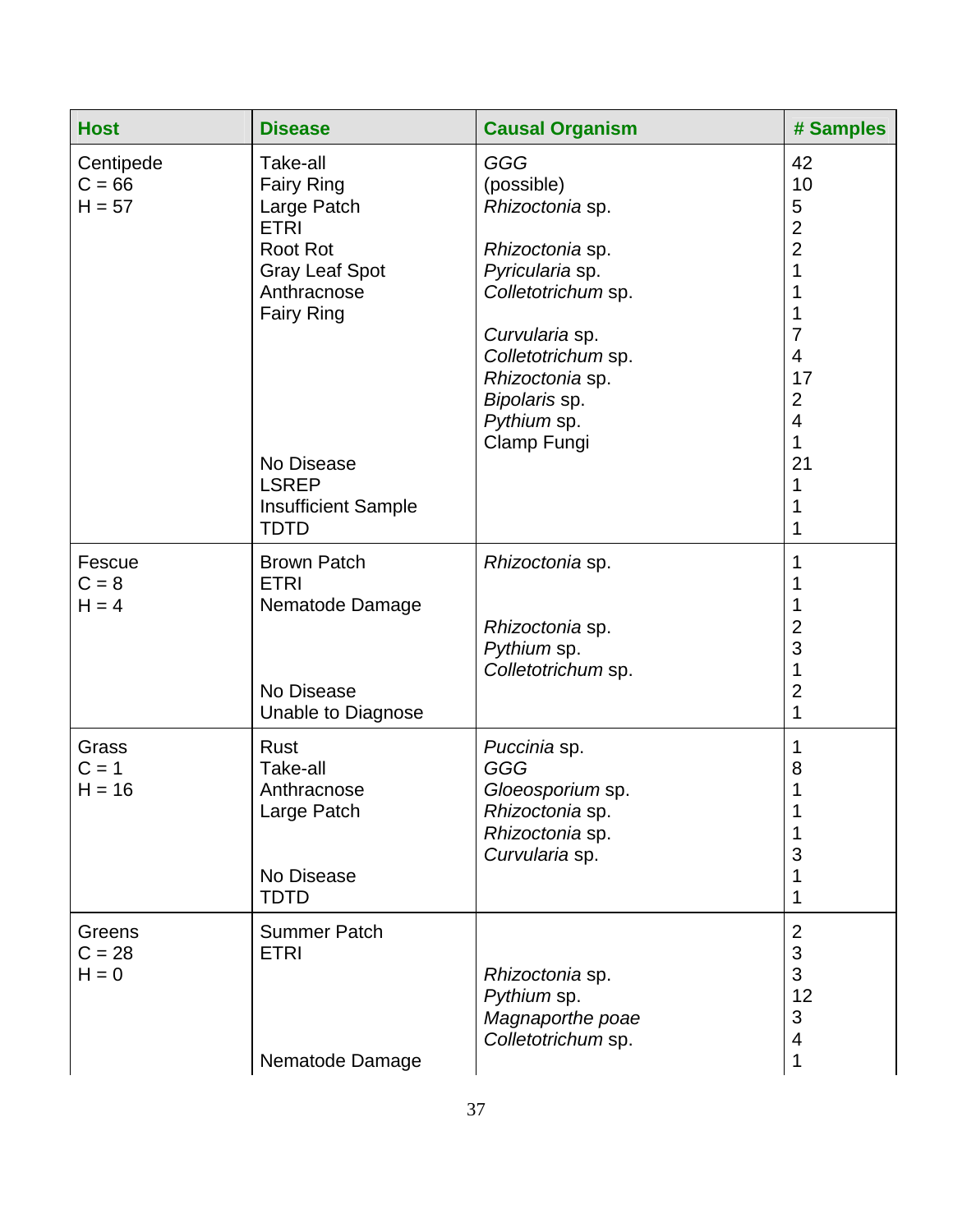| <b>Host</b>                                  | <b>Disease</b>                                                                                                                                                                                             | <b>Causal Organism</b>                                                                                                                                                               | # Samples                                                                                                                       |
|----------------------------------------------|------------------------------------------------------------------------------------------------------------------------------------------------------------------------------------------------------------|--------------------------------------------------------------------------------------------------------------------------------------------------------------------------------------|---------------------------------------------------------------------------------------------------------------------------------|
| Lawn<br>$C = 0$<br>$H = 7$                   | <b>Earth Stars</b><br>Take-all<br>No Disease                                                                                                                                                               | Gasteromycetes<br>GGG<br>Drechslera sp.<br>Clamp Fungi                                                                                                                               | 1<br>$\overline{2}$<br>1                                                                                                        |
| Paspalum,<br>Seashore<br>$C = 16$<br>$H = 0$ | <b>LSREP</b><br>Anthracnose                                                                                                                                                                                | Rhizoctonia sp.<br>GGG<br>Curvularia sp.<br>Bipolaris sp.                                                                                                                            | 1<br>1<br>7<br>$\overline{4}$<br>1<br>3                                                                                         |
| Ryegrass<br>$C = 2$<br>$H = 0$               |                                                                                                                                                                                                            | Pythium sp.                                                                                                                                                                          | $\overline{2}$                                                                                                                  |
| St. Augustine<br>$C = 50$<br>$H = 49$        | Take-all<br>Slime Mold<br><b>Root Rot</b><br><b>Root Rot</b><br>Large Patch<br>ETRI-mycelium<br>Anthracnose<br><b>Fairy Ring</b><br>No Disease<br><b>Unable to Determine</b><br><b>Insufficient Sample</b> | GGG<br>Pythium sp.<br>Rhizoctonia sp.<br>Rhizoctonia sp.<br>Colletotrichum sp.<br>Curvularia sp.<br>Bipolaris sp.<br>Pythium sp.<br>Rhizoctonia sp.<br>Drechslera sp.<br>Fungal mass | 61<br>4<br>1<br>$\overline{2}$<br>$\overline{2}$<br>5<br>3<br>$\overline{4}$<br>$\overline{7}$<br>1<br>ว<br>1<br>$\overline{2}$ |
| Sod<br>$C = 1$<br>$H = 0$                    |                                                                                                                                                                                                            | Basidiomycete                                                                                                                                                                        | 1                                                                                                                               |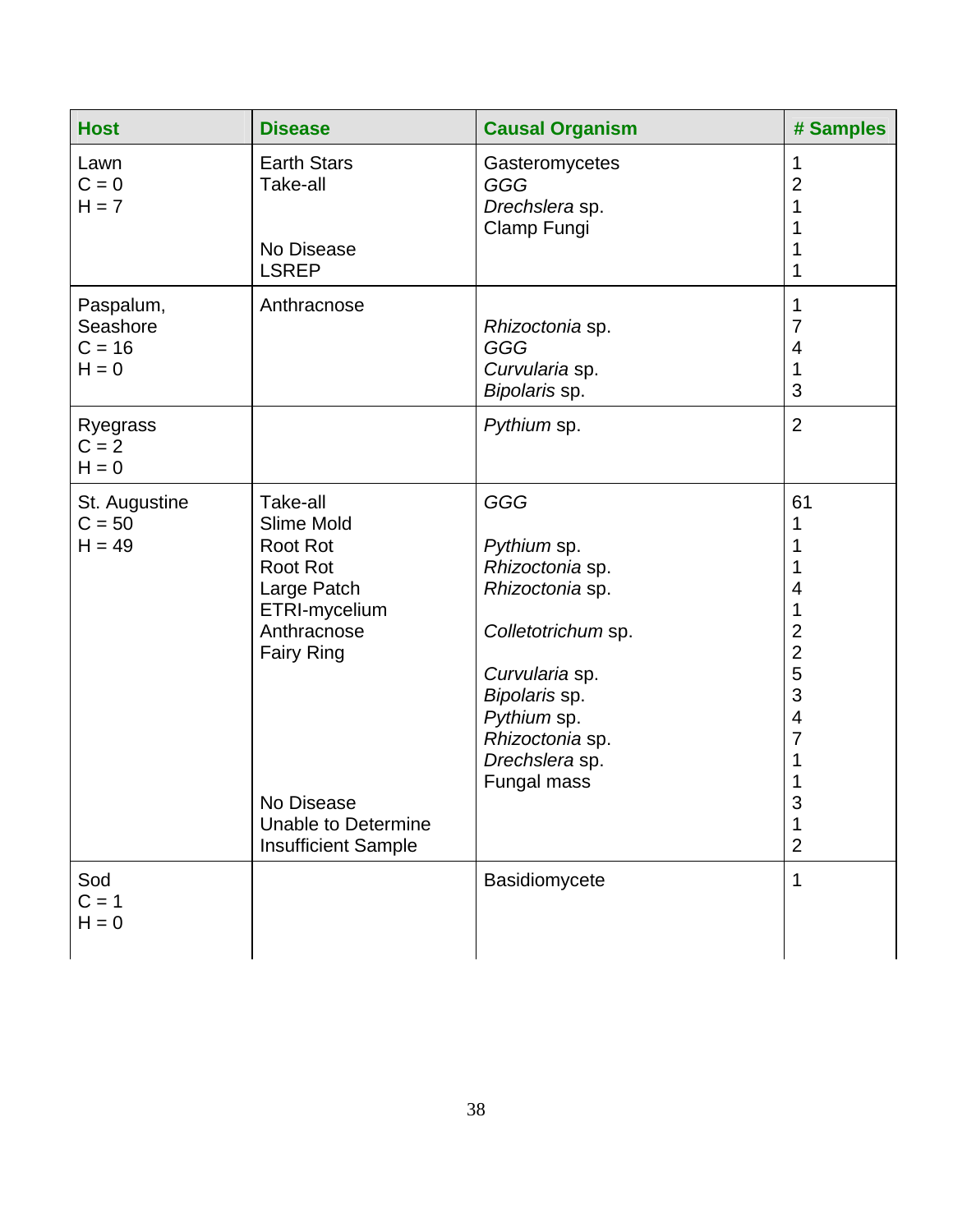| <b>Host</b>                    | <b>Disease</b>                                                                                | <b>Causal Organism</b>                                                                                                                                                                                          | # Samples                                                                                              |
|--------------------------------|-----------------------------------------------------------------------------------------------|-----------------------------------------------------------------------------------------------------------------------------------------------------------------------------------------------------------------|--------------------------------------------------------------------------------------------------------|
| Turf<br>$C = 3$<br>$H = 9$     | Large Patch<br>Take-all<br>Nematode Damage<br>No Disease                                      | Rhizoctonia sp.<br>GGG<br>Curvularia sp.<br>Pythium sp.<br>(Suspect)                                                                                                                                            | 3<br>4<br>3                                                                                            |
| Unknown<br>$C = 0$<br>$H = 2$  | Take-all                                                                                      | GGG<br>Curvularia sp.                                                                                                                                                                                           | 1<br>1                                                                                                 |
| Zoysia<br>$C = 57$<br>$H = 27$ | Large Patch<br><b>Rust</b><br>Take-all<br><b>ETRI</b><br><b>Root Rot</b><br><b>Fairy Ring</b> | Rhizoctonia sp.<br>Puccinia zoysia<br>GGG<br>Pythium sp.<br>Rhizoctonia sp.<br>Bipolaris sp.<br>Curvularia sp.<br>Colletotrichum sp.<br>Rhizoctonia solani<br>Pythium sp.<br>Clamp Fungi<br><b>Stress Fungi</b> | 5<br>$\overline{2}$<br>12<br>3<br>$\overline{2}$<br>5<br>11<br>6<br>8<br>3<br>$\overline{2}$<br>1<br>1 |
|                                | No Disease<br>Unknown<br><b>Insufficient Sample</b><br><b>TDTD</b>                            |                                                                                                                                                                                                                 | 17<br>3                                                                                                |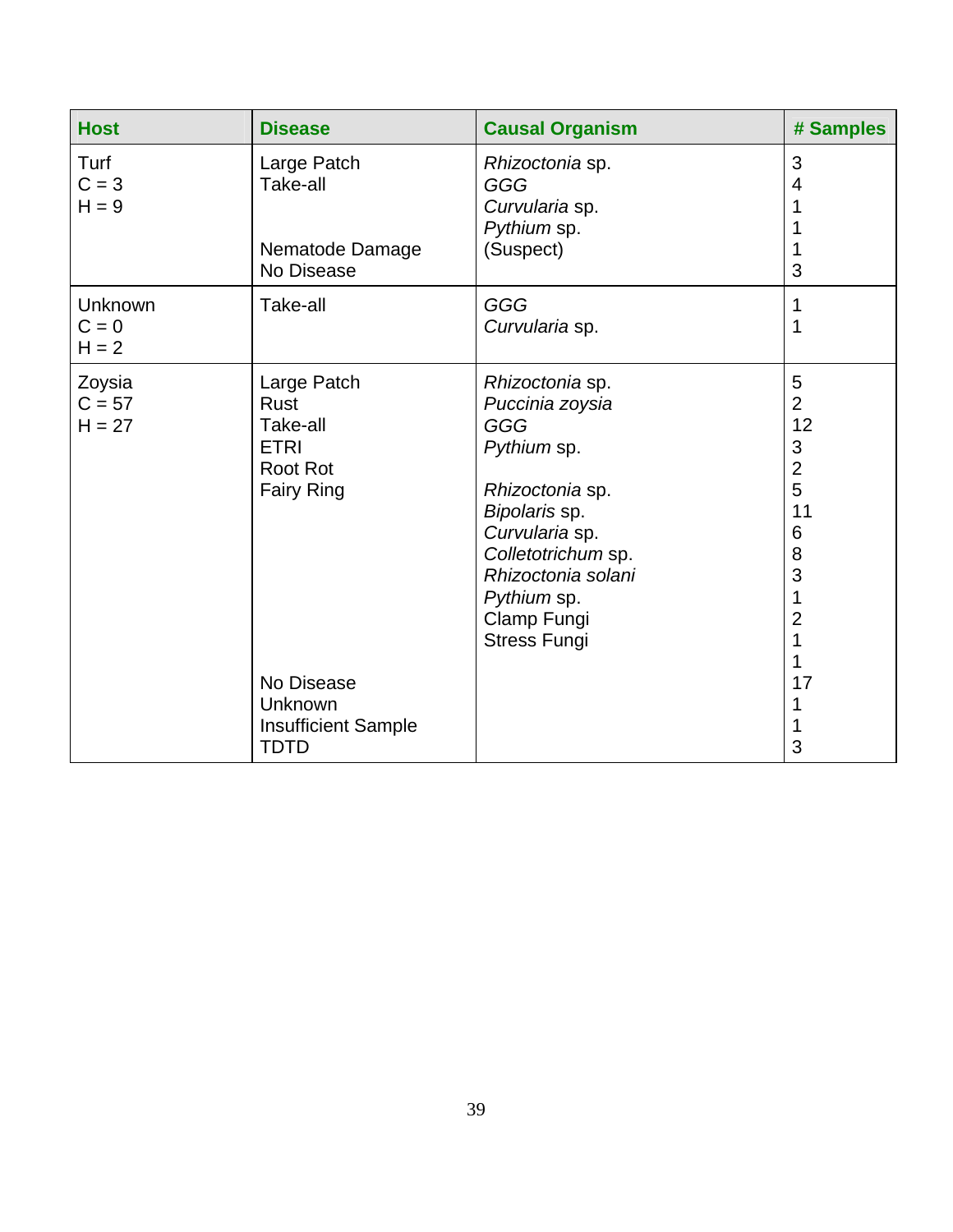#### **MISCELLANEOUS**

#### (Total Diagnoses:  $C = 7$ ;  $H = 8$ )

| <b>Host</b>                         | <b>Disease</b>                                                                           | <b>Causal Organism</b>                                                               | # Samples |
|-------------------------------------|------------------------------------------------------------------------------------------|--------------------------------------------------------------------------------------|-----------|
| Fungal ID<br>$C = 1$<br>$H = 2$     | Conk<br><b>Mushroom</b><br>Id of fungi on soil surface                                   | Wood Rot Fungi<br>Fuligo septica<br>Chromelosporium sp.                              |           |
| Misc. Unknown<br>$C = 6$<br>$H = 4$ | Various cuttings<br>Unknown<br>Wood<br>Leaf Spot<br>No Disease<br>Unknown<br><b>TDTD</b> | <b>LSREP Cold/Drought Stress</b><br>Insect galls<br>Stemonitis sp.<br>Cercospora sp. | 4         |
| Plant ID<br>$C = 0$<br>$H = 2$      | Plant ID<br>Plant ID                                                                     | Zoysia sp.<br>Sida rhombifolia                                                       |           |

Lastly, I decided to compare sample numbers for the last two years that I have been employed as the diagnostician (2006-07). I made several comparisons (shown below):

- o 2006 vs. 2007 numbers by crop category for commercial samples
- o 2006 vs. 2007 numbers by crop category for homeowner samples
- o 2007 numbers of Commercial vs. Homeowner samples.

It is interesting to see which sample categories have increased or decreased over the last two years. For instance, commercial herbaceous ornamental samples decreased by half from 2006 to 2007. Could this be a factor of the severe drought? On the other hand, turfgrass sample submission has increased over the last year.

In addition, homeowner sample numbers have really 'bounced' back from 2006 (when the diagnostic clinic was closed for over half the year) in almost every crop category.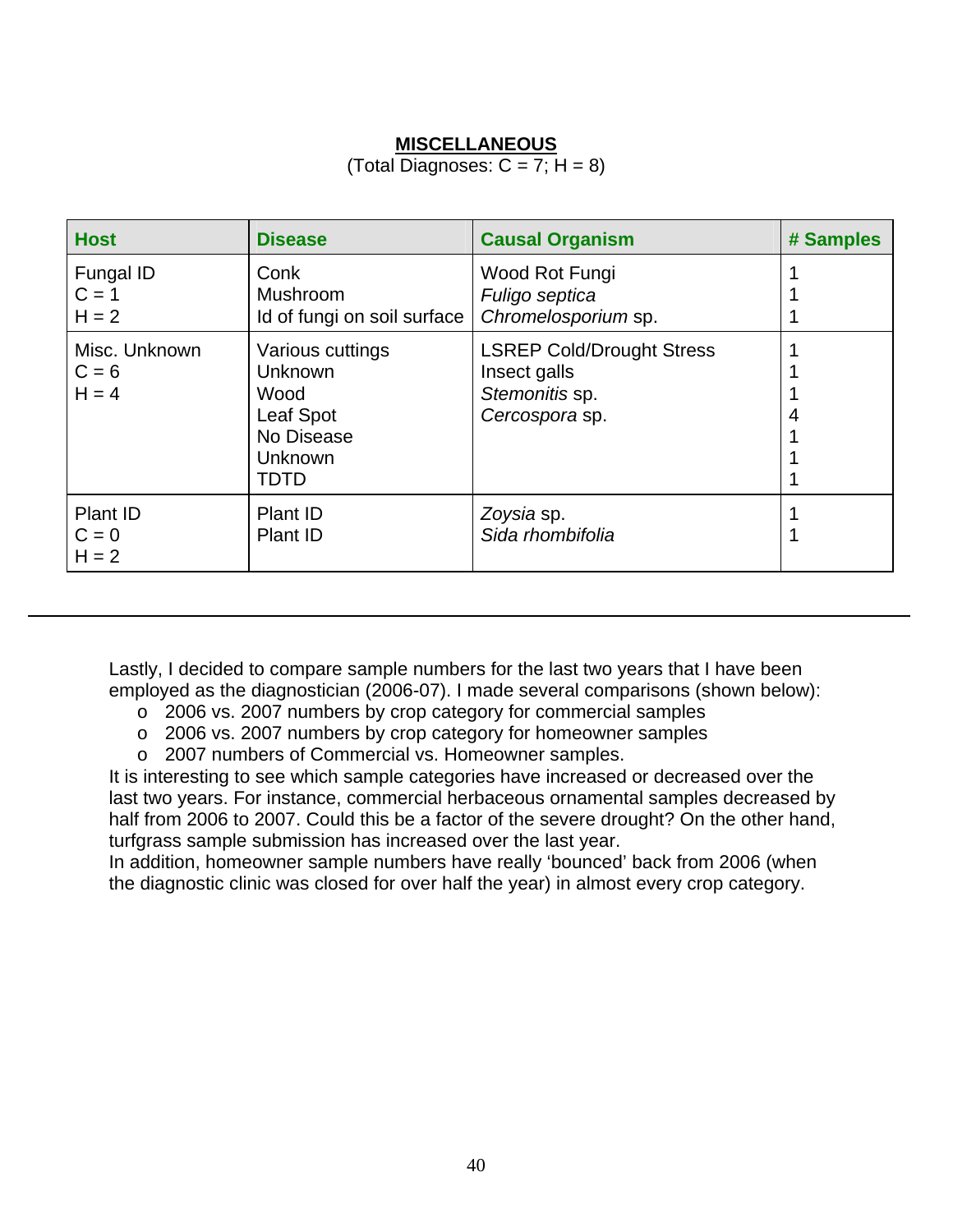

**2006 vs. 2007 Commerical Sample Totals**